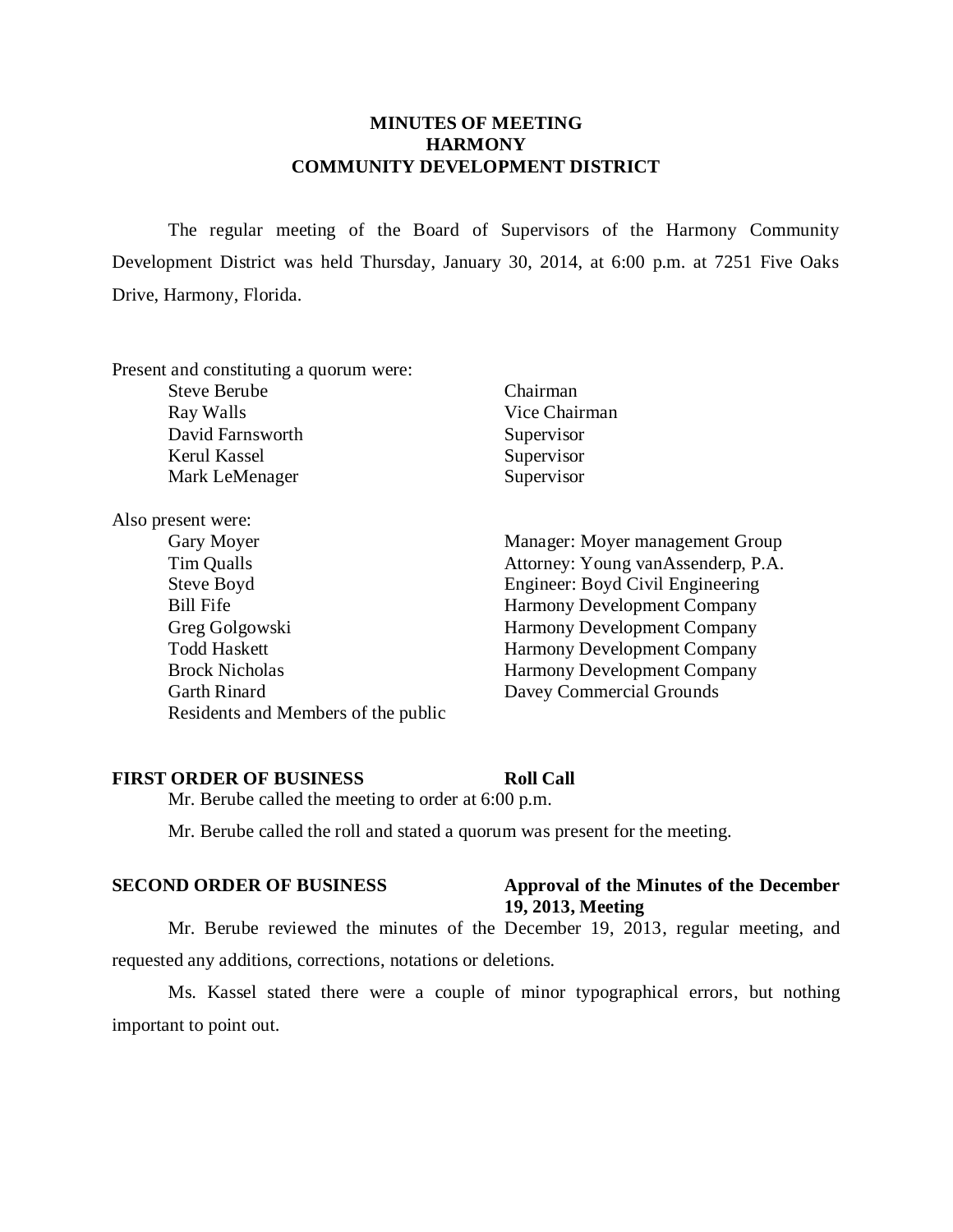On MOTION by Mr. Berube, seconded by Mr. LeMenager, with all in favor, unanimous approval was given to the minutes of the December 19, 2013, meeting.

## **THIRD ORDER OF BUSINESS Audience Comments**

Ms. Kassel stated I would like to request that we move the discussion of the rules concerning fishing because of all the audience members in attendance. Therefore, I respectfully request we discuss that now.

Mr. Moyer stated I received two speaker request forms. The first is from Mr. Glen Boisseau Becker.

Mr. Becker stated I am a school teacher in Harmony, and my wife and I bought our property on Bracken Fern Drive nearly 10 years ago this spring. In my mind, I keep imagining a newspaper cartoonist having some fun sketching the way things are working out in Harmony. Harmony's favorite sport, day 1,602, as some of us grow long, gray whiskers sitting back on cracker barrels and endlessly re-deliberating whether the prohibition against fishing in the retention ponds ought to be revoked. I have been following this argument with keen interest, listening to all sides of the questions for a period of 10 years. While I am trying to be fair, the only argument I can remember hearing in favor of fishing in the retention ponds boils down to two words: *why not? I like it*, people say. Some people enjoy it. People ask, *why not? What is the harm?* Those of us who are leaning on the other side have a whole list of reasons why not. I will try to be brief in recapitulating just a few. The number one reason is safety. Most likely everyone in this room remembers that terrible day when a dog was seized and drowned by an alligator in the Bracken Fern pond behind Bracken Fern Drive. The dog was killed, the alligator was killed, and the woman who lived with the dog was devastated. It is not a happy story. I have friends living in nearby neighborhoods outside of Harmony who have told me first-person accounts of a cat being killed by an alligator, water birds being killed by alligators, cattle coming down to waterways to drink and being drowned and killed by alligators. I have nothing against alligators, but do we want to see a human child become the next victim? As we think about safety, there is the related concern of the very steep drop-offs in nearly all of our retention ponds, drop-offs that are nearly invisible from above the surface of the water. Many of the adults in Harmony know about the issue, bottoms that may be 25 or 30 feet deep. Talk to the youngsters who live near the ponds. That is what I have been doing. I have interviewed kids, some of them as old as seventh grade. How deep do you think these ponds are at their deepest points? I have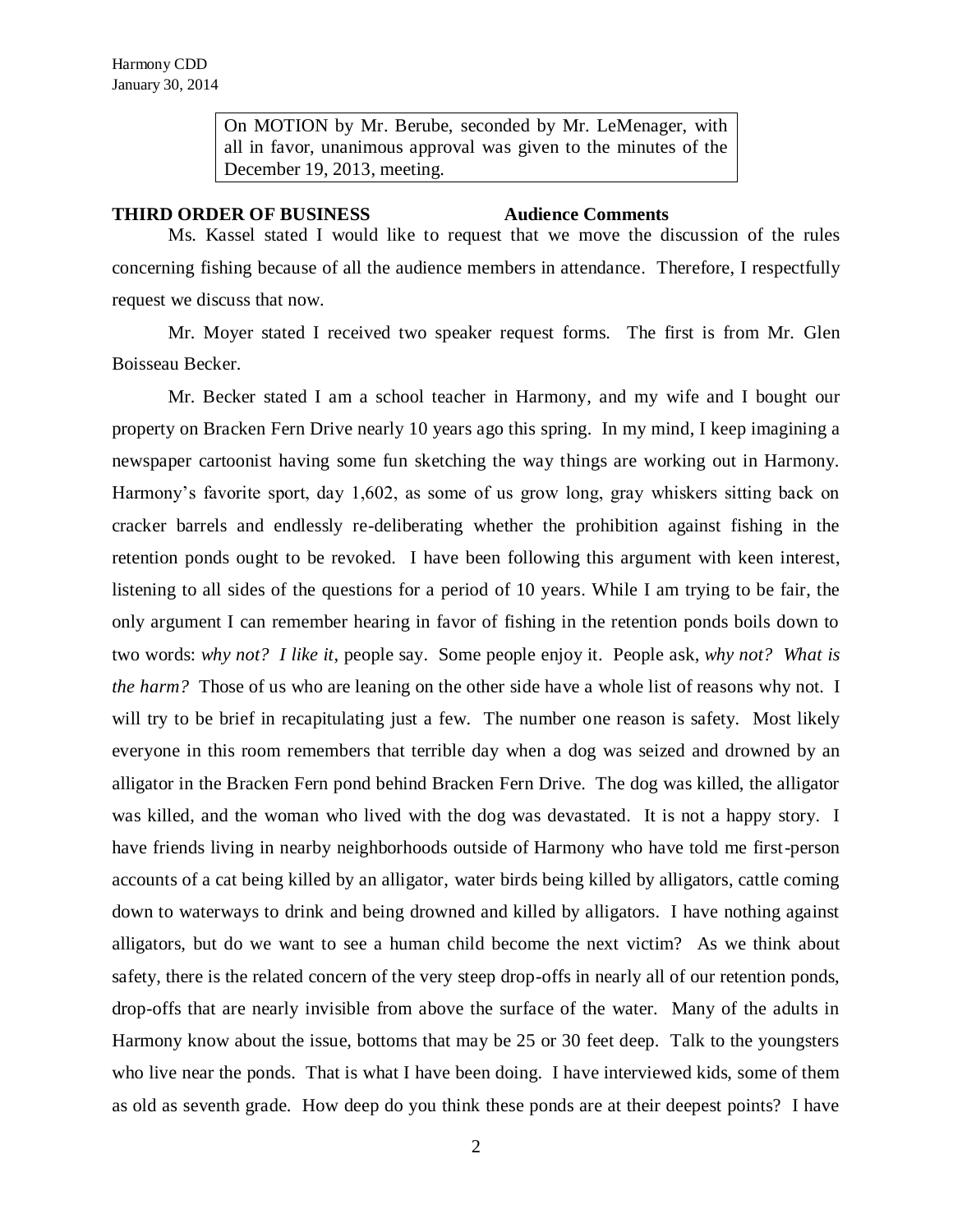been hearing answers like *maybe three feet deep, almost five feet deep, it is probably deeper than a swimming pool*. One girl who was much younger said, *it is probably half a million feet deep, but that is okay because I can swim*. These youngsters have no concept of how it would feel to slide down a 25-foot embankment under water without having time to get a good gulp of air first. Mr. Bob Evans, when he was a member of this CDD Board, spoke eloquently and from personal experience about what it feels like to fish a drowned child's body out of a pond or a manmade pool. Is that the kind of fishing we want to be doing in Harmony? Think about what that would feel like when we have the first casualty. Think of the negative publicity, and if you like, think of the financial costs, lawsuits, insurance liabilities and ultimately the unsightly prospect of putting up a fence around every last retention pond in Harmony. Do the high schools in our area get to have retention ponds on their grounds? They almost always have a fence around their retention ponds. The administrators know that some risks are now being favored. There is another kind of consideration that I do not think is getting enough consideration. The founding principle behind the community of Harmony was supposed to be that people could live in harmony with animals and nature. The ponds are manmade just like the golf course, but they have become a special kind of wonderful ecosystem. Look at the waters of the ponds. Reeds and water plants two or three yards from the shoret have become a habitat or a home, a nesting ground, for all kinds of animals.

Mr. Berube stated with all due respect, we appreciate your viewpoint. We got it and we are approaching five minutes on your time. I think there are a lot of people here who want to speak tonight.

Mr. Becker stated I have noticed in previous meetings, people have gone on for as long as 10 minutes without being interrupted.

Mr. Berube stated we do not want to be here until 10:00 at night. Last time we were here until 9:30 and it does not do anyone any good.

Mr. Becker asked may I have a minute to wrap it up?

Mr. Berube stated we got your point.

Mr. Becker asked may I have a minute to wrap it up?

Mr. Berube stated yes.

Mr. Becker stated along the edges of the ponds, we have all kinds of wonderful wildlife, including unusual turtles, and I have seen babies crawling their way into the water. They have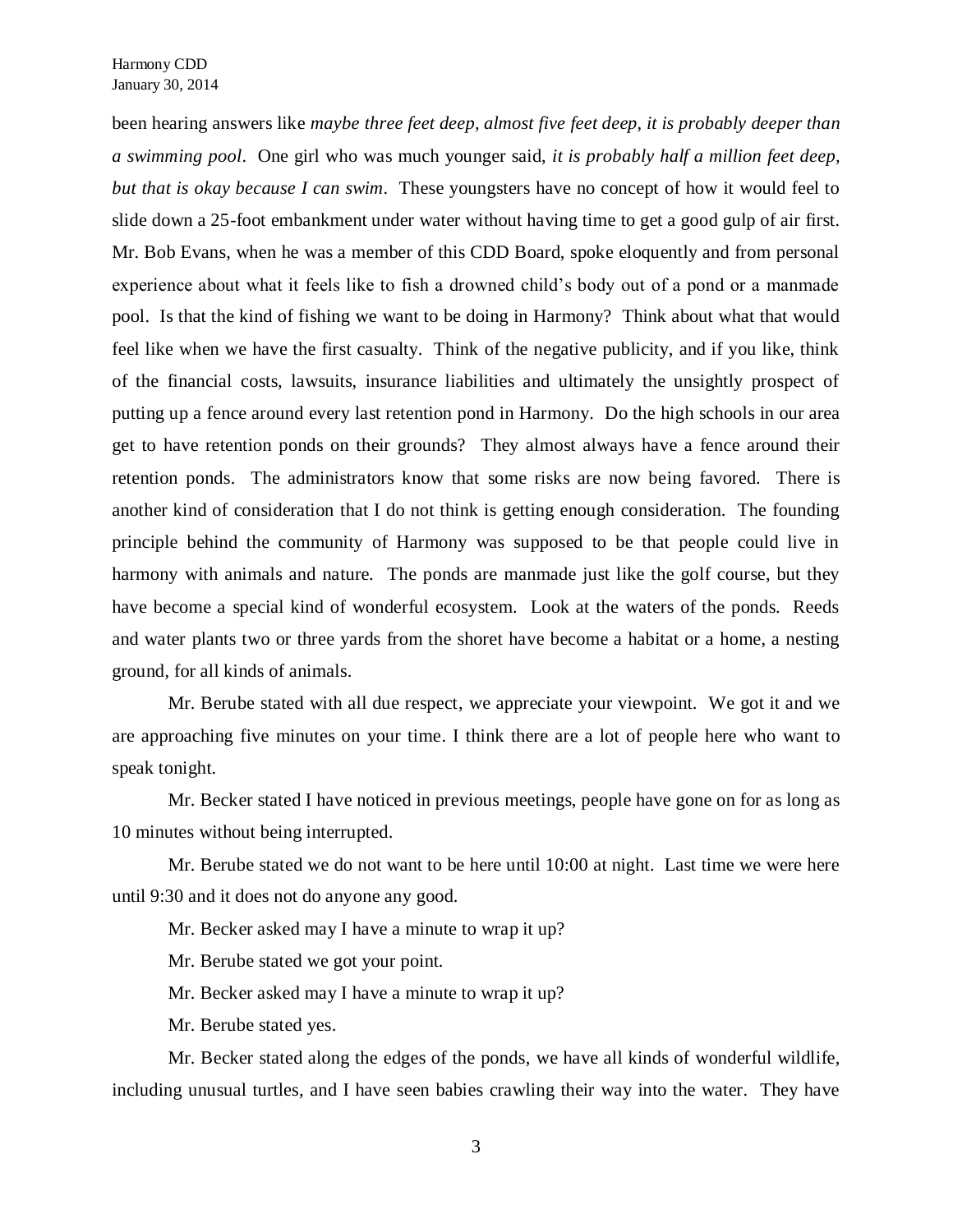frogs and toads that I have not seen anywhere else. We have snakes, alligators, and water birds. Actually these animals ought to be respected and admired from a reasonable distance of a few feet away and not have their nesting grounds trampled on. I had to laugh when I saw one of the proposed rules. We will allow fishing, but we will not allow loitering or congregating. Does that mean the anglers have to keep moving as they are holding their fishing poles in the water? We cannot allow fishing without inviting congregating and loitering. That has been my experience. I believe that many people share my feelings because it is just the right thing to do. You will be sorry if we revoke this. There has been a lot of pointless argument about whether the rule is enforceable. Fishing has gone down from an everyday occurrence to nearly zero in the ponds I see. We do not need to turn this into a police state and call the sheriff's office. If I approach someone, I politely tell them, *I am sorry this is not the right place to be fishing. Why not try Buck Lake?* People will comply with that. If you allow them to fish from this lake, the problem is solved.

Mr. George Schiro stated I attended the annual Home Owners' Association meeting in September. It has been more than four months since then. I asked if the Association, which we all know is completely controlled by the developer, has any intention to help educate Harmony residents about the safety issues related to the gigantic natural gas pipeline running through the center of Harmony. The quick answer was no. In fact, Mr. Nicholas flippantly added, *You can do it*. Several of you were at that meeting also. Now that you have had months to think about it, does the Harmony CDD have any intention of informing Harmony residents about the safety issues related to a possible accidental leak from either of Harmony's immense natural gas pipelines?

Mr. Berube stated I never thought about it before.

Mr. Farnsworth stated I never thought about it before. I think you have done a pretty good job.

Mr. Schiro asked should you not take it up for a vote to help educate Harmony residents about this potential problem?

Mr. Berube stated it is publicly disclosed. The lines are all marked. There are yellow signs all along the pipeline that say, *Warning: Underground Pipeline*.

Mr. Schiro stated it does not say anything about 500 million cubic feet of gas going through there every day.

4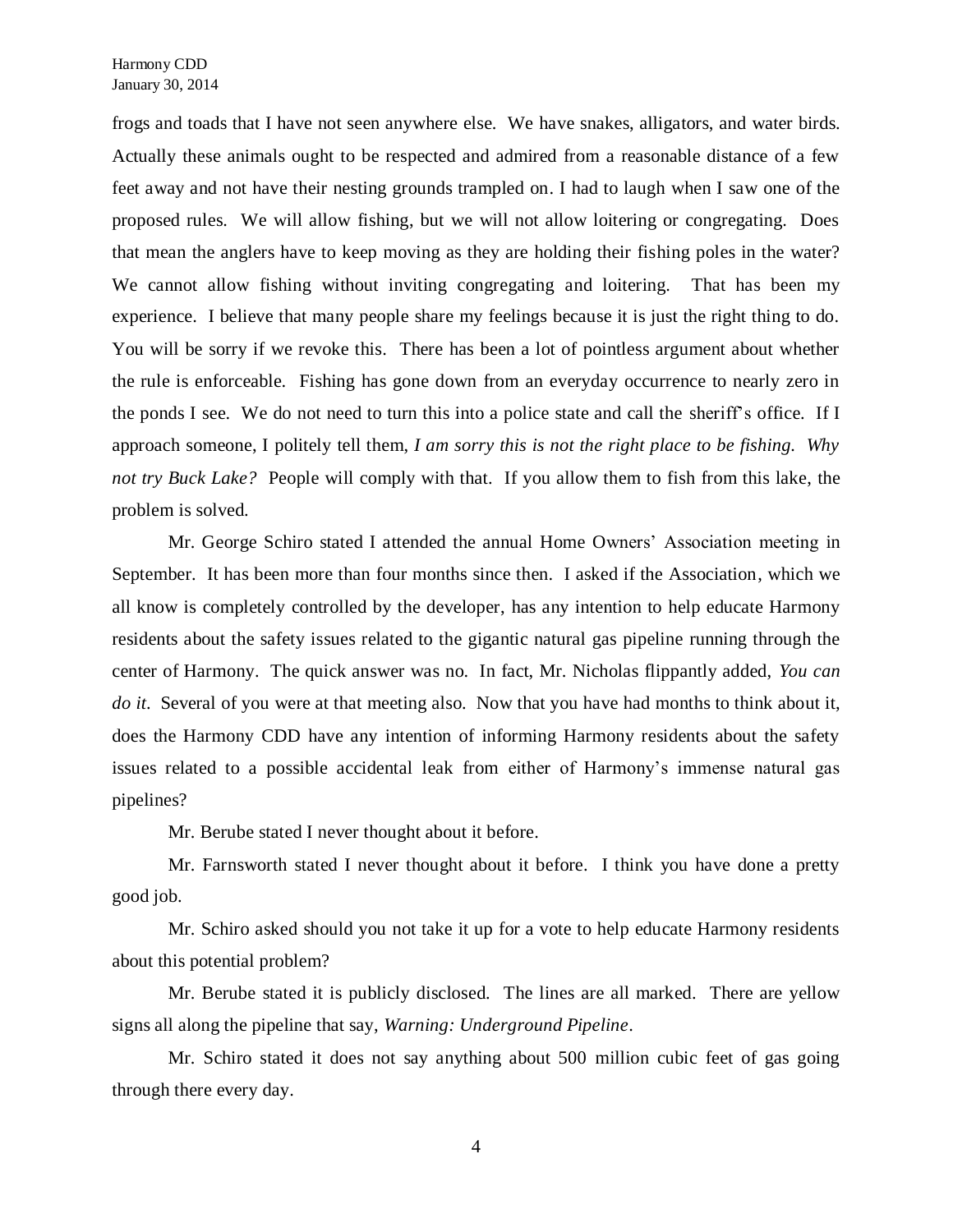Mr. Berube stated this is not a CDD issue. I am sorry.

Mr. Schiro stated it is not a Home Owners' Association issue, either. Whose issue is it? Mr. Berube stated it is yours.

Mr. Schiro stated everyone who is ignorant of these pipelines has a potential problem if a leak happens. If you use your cell phone when a leak happens, it will cause an explosion. No one needs to know about that? They should find out on their own?

Mr. Walls asked what exactly do you want? What do you expect of people?

Mr. Schiro stated I want some kind of a meeting like this to be held, publicly noticed, where the developer sends an email like he sends out in the mail about golf discounts, to let everyone know they can attend and find out about the potential issues if there is a serious leak from these pipelines, which run less than 200 feet from the Harmony Elementary School, the closest building in Harmony to these pipelines.

Mr. LeMenager stated that actually sounds like a good topic for a Conservation Café one Monday.

Mr. Schiro asked is that really the best we can do?

Mr. LeMenager stated you want a noticed meeting. That would be pretty good.

Mr. Schiro asked are you chuckling about that? It is pretty funny.

Mr. LeMenager stated actually I think it is a pretty good idea.

Ms. Kassel stated I do, too.

Mr. Schiro stated I do not think it is funny at all. I think it is more serious than the Conservation Café. Is that really the best we can do as a CDD?

Mr. LeMenager stated it is not a CDD issue.

Ms. Kassel stated you said you wanted the developer to send out an email. That is not the CDD.

Mr. Schiro stated the developer has the facilities to do that. They are already sending out the emails. The CDD does not send out emails.

Ms. Kassel stated that is correct.

Mr. Schiro stated the CDD asks the developer plenty of times to send out emails about public meetings. In fact, it used to send out emails about these meetings and suddenly they stopped. I do not know why. I am sure the developer would do that if the CDD asked them to.

Mr. Walls stated I submit we are talking about items that are not part of the CDD.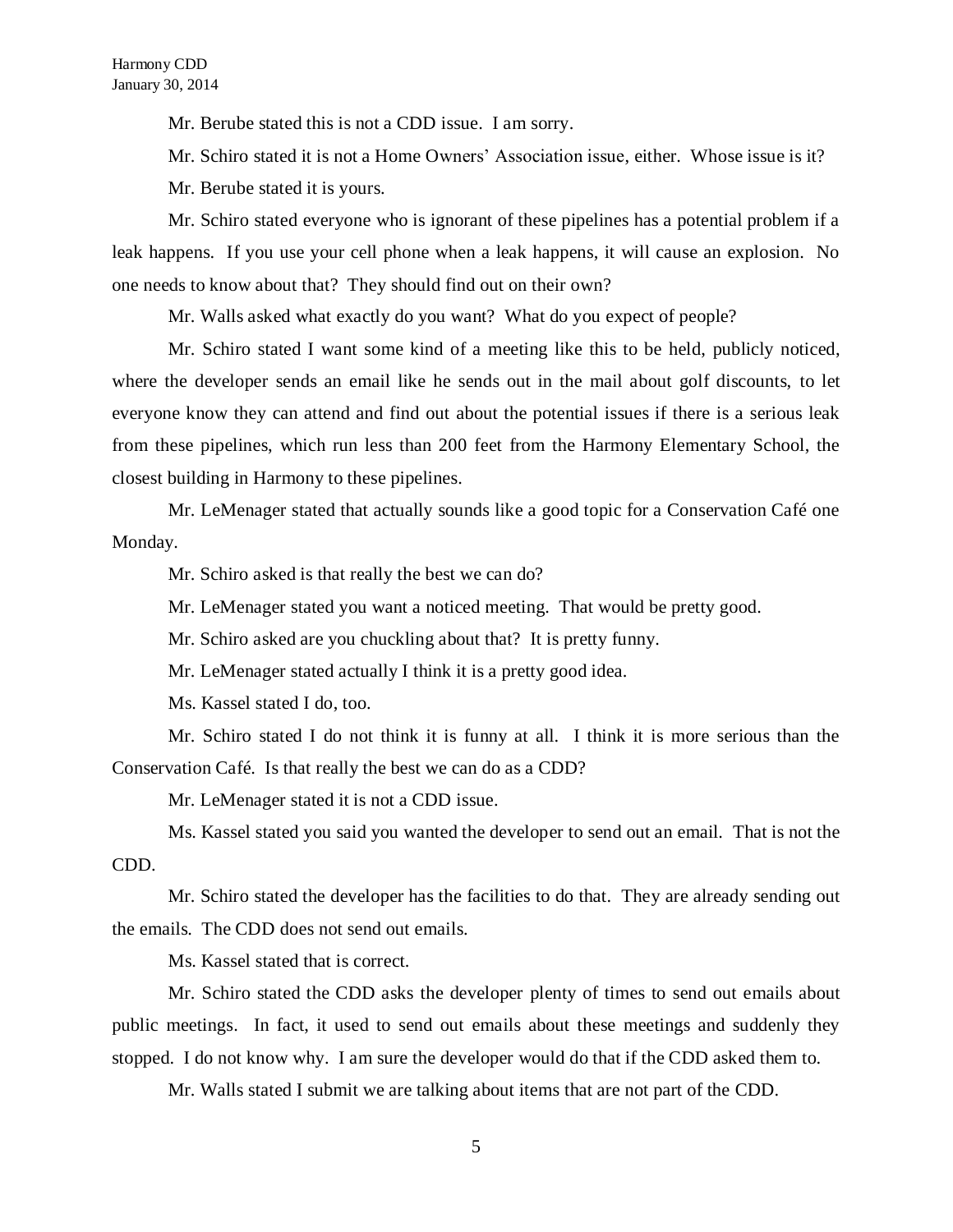Harmony CDD January 30, 2014

Officer Paul Mendez with the Florida Fish and Wildlife Commission (FWC) stated I am here today to talk about the fishing issue. I understand both sides of the coin here, people coming in and loitering, littering and other things like that. The bottom line is, this is not private property. The lakes are not private property. They are State property, so I cannot come in and enforce people who are fishing here. I cannot tell them over in St. Cloud that those retention ponds are outside of East Lake Toho. There are signs up that it is a City Ordinance. The only way I believe you can do anything about that is to put fences around them, which would take away from the beauty of the area. Or maybe you can get with the City and have an Ordinance put up, and then St. Cloud would have to do it. The sheriff's department cannot do it, and I cannot do it. If they are fishing in State waters, they are allowed to. I can check to make sure their licenses are current. If they are on someone's property or crossing someone's property, that can be considered trespassing. As far as fishing in these retention ponds, it is policy that they can do it. They are State waters.

Mr. Berube asked may I ask you a question about jurisdiction?

Officer Mendez stated yes.

Mr. Berube stated there is some disconnect here. The sheriff's office will have trespassing authority on the land side, and when it comes to the water, it is taken over by FWC.

Officer Mendez stated that is correct. If they are trespassing, then we can prosecute for trespassing on the land side. If someone jumps the fence to go into that back lake or something like that or they are on your property itself, yes, we can.

A Resident asked when you say on private property, if someone steps on my private property and I call you, they are off the property by the time I dial the phone. Is there any other recourse I have if someone trespasses on my property?

Officer Mendez stated you can ask them to leave. You can call us. Once we get there, if they are already gone, there is nothing I can do. I have to see them actually on your property.

The Resident stated that is basically worthless.

Mr. Berube stated it is the same thing with the sheriff's deputy.

Ms. Kassel asked how is it that the water is State-owned if it belongs to the CDD?

Mr. Nicholas stated the retention ponds we are talking about are all surrounded by CDD property. He is talking about the waterways. Effectively, the State manages all water, so it is hard to argue that. But they would have to cross CDD property to get to any of these ponds.

6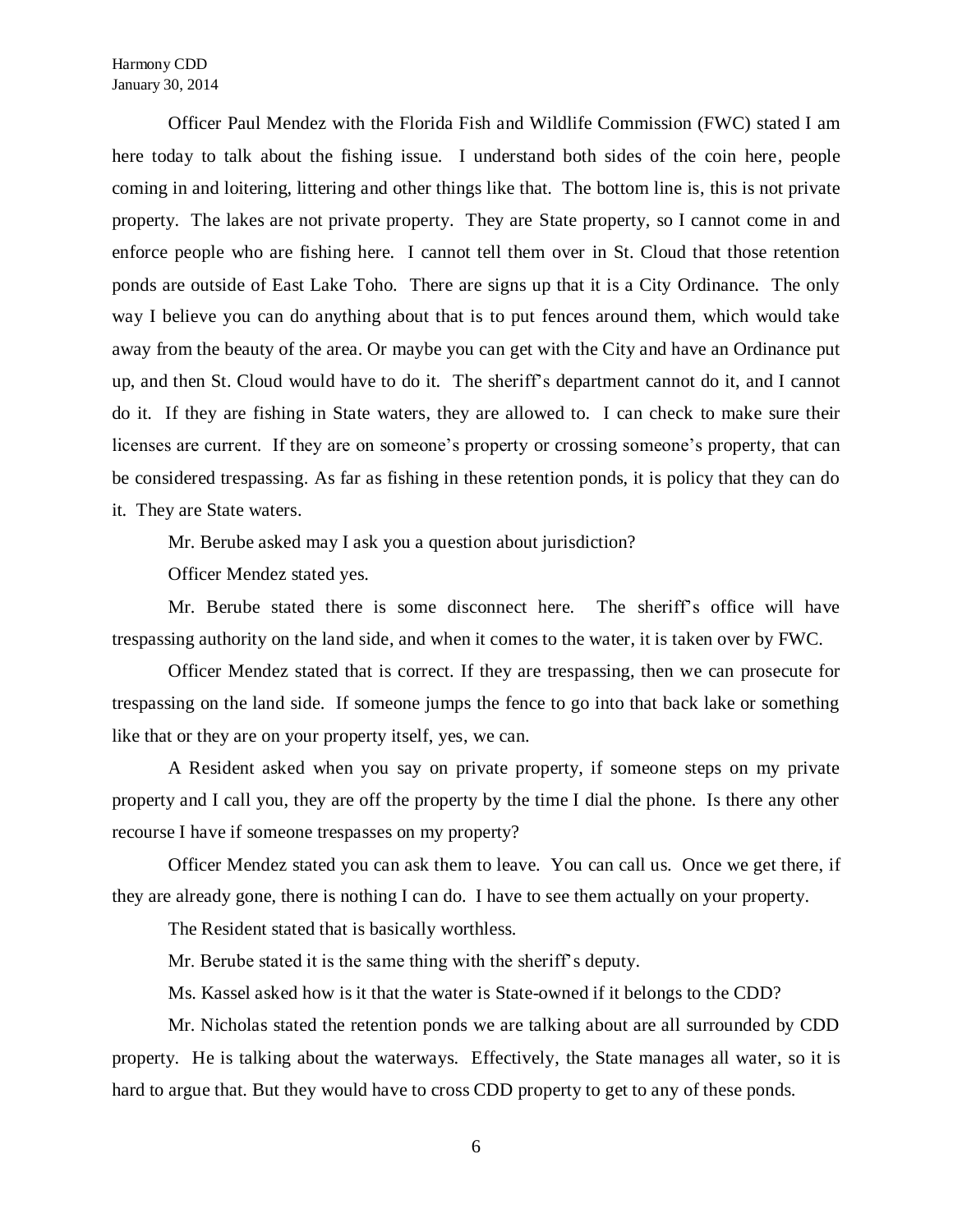Harmony CDD January 30, 2014

Officer Mendez stated I am not familiar with CDD property.

Mr. Nicholas stated it is the same thing as the City or a County. This Board can pass the same Ordinance prohibiting people from entering that land.

Mr. Farnsworth stated we cannot pass Ordinances.

Officer Mendez stated you would have to get the City to pass that Ordinance, and then you would have to get the City of St. Cloud to come in to enforce it.

Ms. Kassel stated we are not associated with the City of St. Cloud.

Mr. Walls stated we are in unincorporated Osceola County.

Officer Mendez asked do you have your own security department here?

Mr. Berube stated no.

Ms. Kassel stated we would call the sheriff.

Officer Mendez stated I am not sure the County passes Ordinances.

Mr. Berube stated in theory, the sheriff's department cannot enforce a *No Fishing* rule and neither will the FWC.

Officer Mendez stated that is correct; those are State waters. Private property is a pond under 20 acres inside of one person's lot. That would be a private pond. As soon as you put another person on the other side of that property who has access to that lake, it is State-owned. If you want to go the other route and maybe get a little fishing club for youngsters, I can talk to them and teach them about getting close to the water. I can teach them about alligators, angling and things like that. We do not want to have a police state, and I am not here to be that way. I am just here to explain the laws and if there is anything I can do. I will leave my card. You can call me, and I will talk to the youngsters or maybe work with you in another capacity.

Mr. Berube stated that would be good because we have the Conservation Café, as you heard reference a few minutes ago. It is nice to have a contact at FWC because we have a lot of wildlife here.

Ms. Barbara Kimmel stated I am against having fishing allowed in our ponds. There are a substantial number of issues regarding potential problems. If the Board does not meet the needs of the community for fisherman, we will find that our two gorgeous lakes are not enough for them or a newly built dock. We need to take care of some needs that may arise from this. As we already know, for the men who do come to fish, we do not have public bathrooms or garbage cans at their disposal. They find the Harmony grounds and lakes to be a satisfactory place to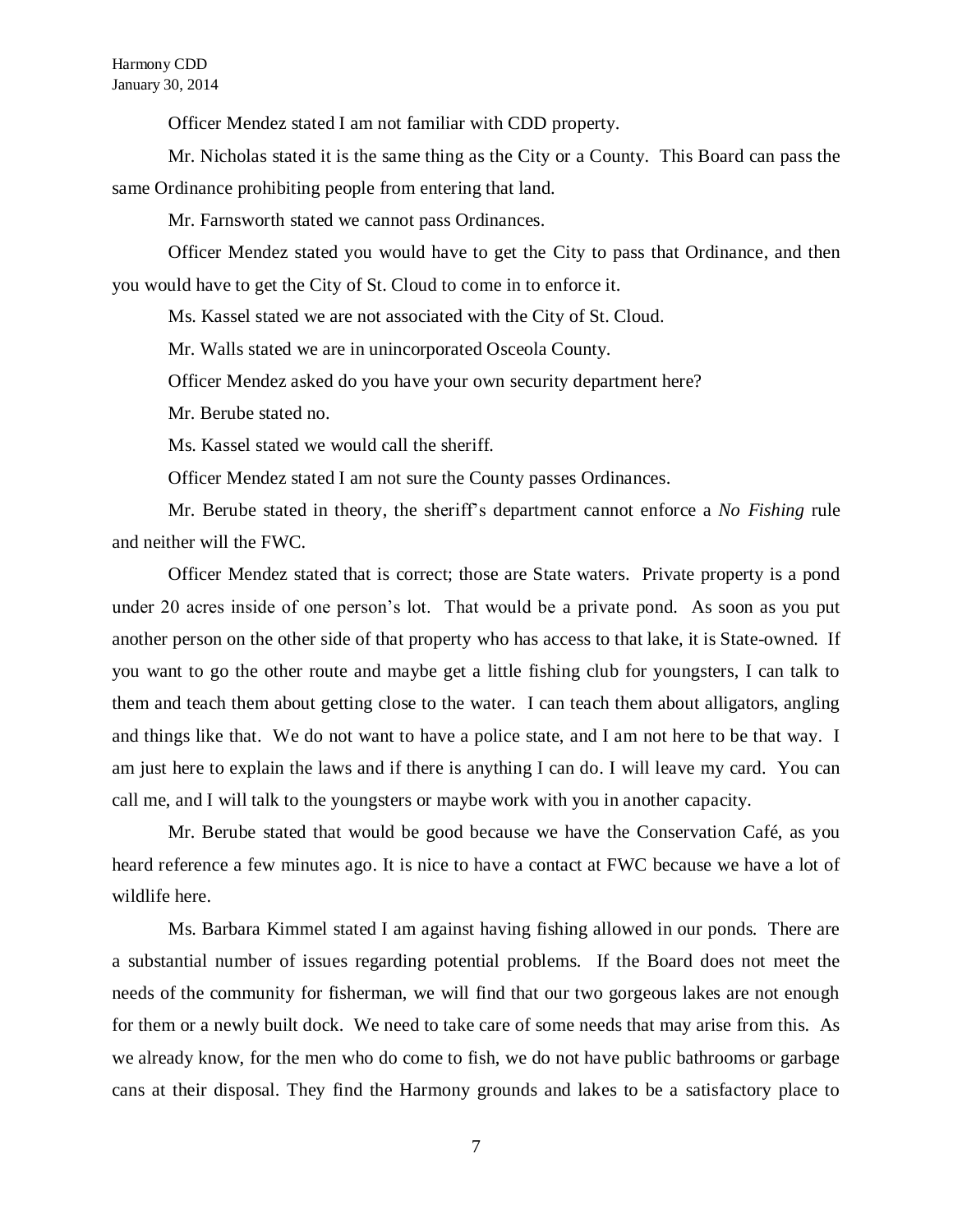urinate or throw their garbage, based on the fact that this has already happened many times. I must insist that if we pass anything, then we need public bathrooms at every pond and we need garbage disposal cans all around Harmony so we do not have a health hazard from all of these fishermen urinating and throwing their garbage all around. I also see absolutely no reason to invite random people into our community. Why advertise for them to fish here? It is public, but I do not see any need for Harmony streets to have non-residents who really have no reason to roam the streets, and I do not think we should give them one. Harmony is a beautiful community and the founding fathers and mothers knew what they were doing. Let us leave it.

Ms. Jill Tenney stated I am actually for fishing, mainly because the whole topic, to me, is an ambiguous thing. I talked to some people from SFWMD and asked them if fishing is considered a threat to major wildlife in and around retention ponds. They wrote back and said no, it is not. I talked to the local sheriff's department and he said this is a moot point if it is not being enforced. We just heard this other officer say that this is not enforceable unless you have a fishing license which you can buy at Walmart for \$17. I am compassionate toward people who live on a pond. You hike, you bike, you walk your dog and you do a lot of different things. If people are urinating, that is a crime. You can call the sheriff's office. That is exposure and hazardous waste. Actually fishing has nothing to do with that act. It is two totally separate acts. Not everyone who fishes will urinate on that property. I would just like to say that the point of fishing can be enforced. There is no State Statute prohibiting fishing in a pond. I would like to do some investigation.

A Resident asked do you live on a pond?

Ms. Tenney responded I live across from a pond. I am just saying the CDD is handling a multi-million dollar budget and worrying about a lot of different things. We had children climbing over fences, we had people destroying things, and we had people doing horrific things at the lake. We have a lot bigger issues than fishing, and most of these kids are outside doing this because they need outside activities and we are encouraging those things. No matter what the Board decides, every single person in here can still fish regardless if there is a sign or not because there are no legal ramifications. This is not within the legal authority of the Board to be able to do that. If they do, there are also ramifications of them trying to enforce something they legally have no right to do. For people who live on the ponds and people who are being disrespectful, I am very compassionate to that because I see people walking behind me and in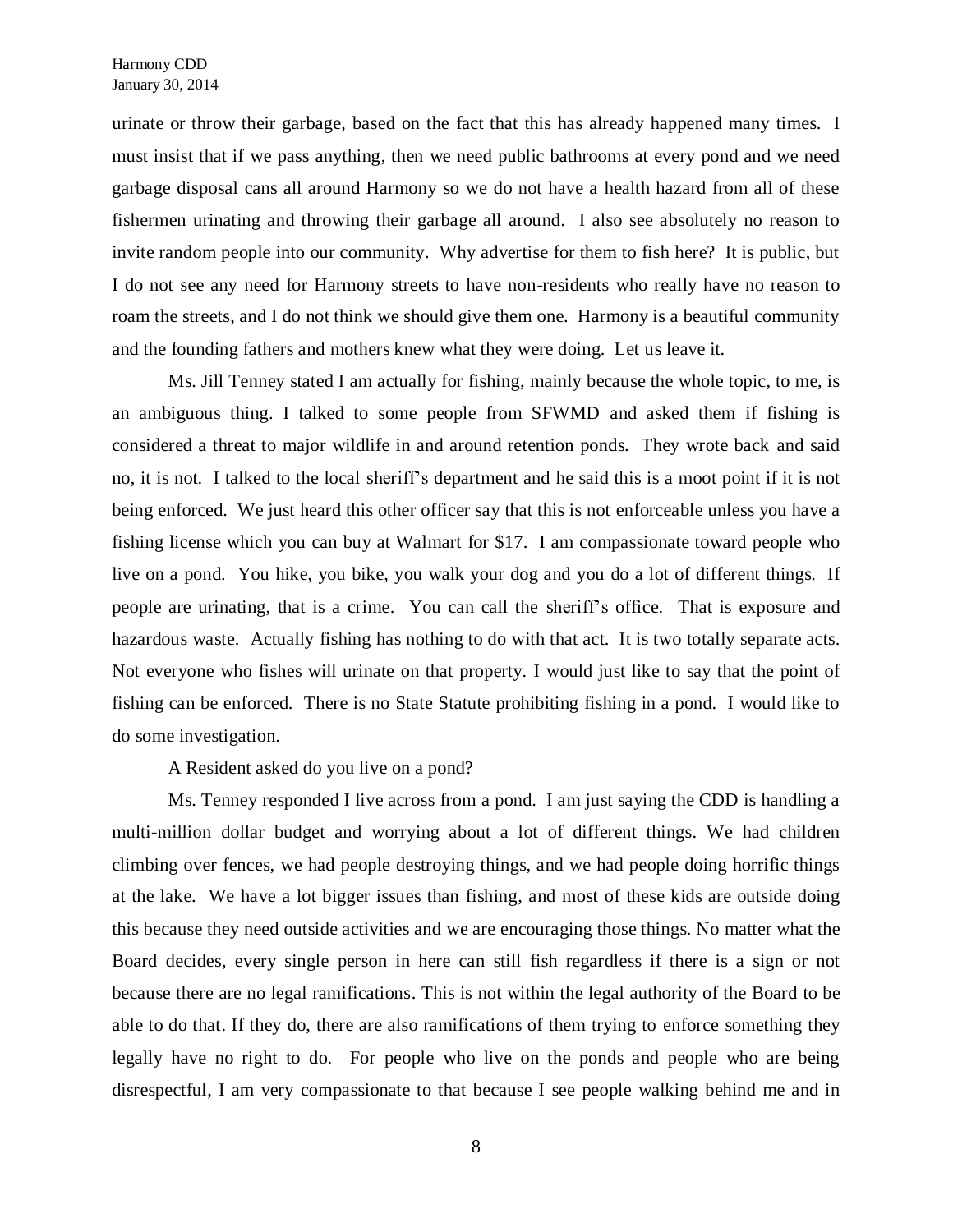front of us in this beautiful area who are dropping trash constantly walking home. It is a character issue. The Board has been working on a topic that has been going on for years and needs to be laid to rest because regardless of what decision is made by the Board, we can still fish. It is not enforceable by the sheriff's office. They will not enforce it because fishing is not a crime. It is public property. You do have options to control access on those properties and that would control it. You are absolutely right; then we would not be able to have access to it. People have gone out and looked at every pond in Harmony which actually has access by foot. You can hike it, you can bike it, and in some places you can even drive a car up to it. As long as it is public access, you can fish. As far as people getting injured and hurt, this resident is absolutely right. People are hurt every day fishing. People are almost hit by cars, they ride their bikes and bust their knees and break it. My mother was riding her bike. She is an older woman who fell and busted her knee. These things happen. If your children are close to water, you need to supervise them. That is a parent issue. That is not a CDD issue. I hope the Board takes into consideration that we can pass fishing and get onto the rest of the rules, which we really need to get on because this is a rule that is a moot point. It cannot be enforced regardless of you putting out signs or not. I talked to someone who said the very steep slopes are done in ponds only by airports due to issues with birds.

Mr. LeMenager stated that is incorrect. You are correct that this has been going on for years, but a number of years ago, we did get pictures of what those ponds look like empty, and they are extremely steep.

Ms. Tenney stated they are steep, but as far as their standards for safety in the community, the steepness for the ones that they consider hazardous and ones they do are at the airport. It discourages birds from laying in those areas because of hazards. Most people who fish know that they are going to be fishing on the edge and they are going to be well aware of the water.

Mr. Berube stated in the interest of fairness, it has been five minutes.

Ms. Tenney stated thank you. That was just my point. I appreciate everyone's opinion on it, and I just hope that we can move forward with it.

A Resident stated I think this lady brings up a great point. The only issue that crossed my mind is something was passed a few years ago about fishing in the ponds I believe, and I do not see anyone fishing back on my pond. I do not see it, and we are on there all of the time. So

9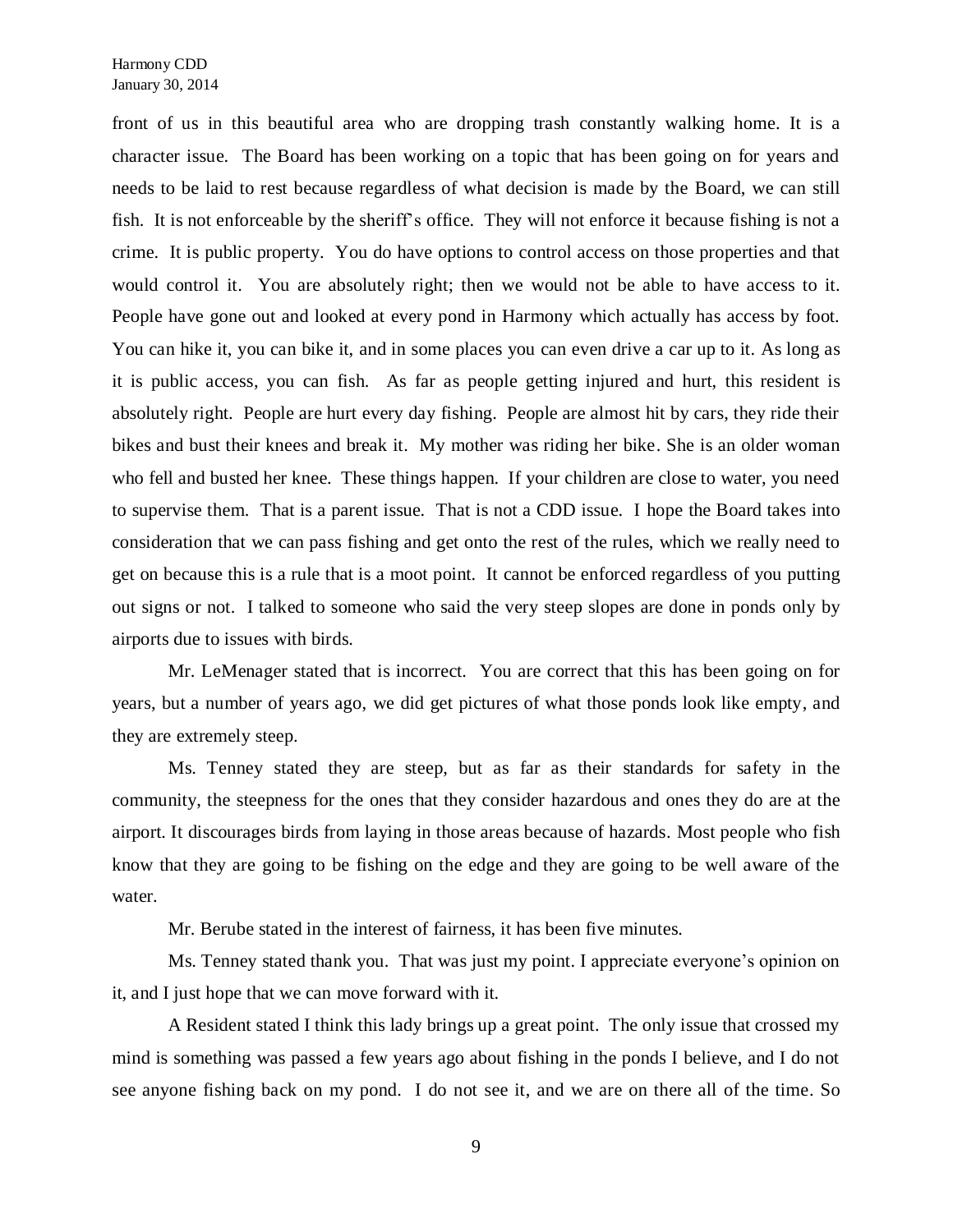fishing as a point whether you pass it or do not pass it, I do not think passing it is going to bring a bunch of people back to the pond. I do not see the purpose to this whole thing. She brought up another point which struck me. What if people are fishing back by that pond? They are standing on CDD property and if a hook gets into a kid's eye, is the CDD responsible for the lawsuit at that point?

Mr. Berube stated that is a legal question. The reality is there are thousands and thousands of ponds all across Florida, all built with the same specifications that ours are. People are fishing in ponds all across Florida with alligators and other wildlife, and people are fishing in ponds with steep slopes and kids getting hooked and all that. The "what ifs" go on endlessly and that is not really what we are dealing with here.

The Resident asked what are you dealing with?

Mr. Berube stated we are dealing with what some of us believe to be bad public policy.

The Resident asked are you referring to bad policy meaning there is now something in place that says there is no fishing in the ponds?

Mr. Berube stated yes. It is incorrect to have it, in some people's opinion, and that is the whole debate. There are going to be some people who say fishing is okay, and there are going to be some people who say fishing is not okay. That is the debate and we get it. That is what we are debating here.

Ms. Joan Boisseau Becker asked who pays for the injuries or the legal ramifications of someone falling in, getting their life taken out? I had an uncle who lost his eye from someone swinging a fishing rod back. Who pays for that? Does the CDD pay for it?

Mr. Berube stated why would the CDD pay for it?

Ms. Kassel stated anybody can sue anyone.

Ms. Becker stated then this really does not concern the CDD because it is not a financial issue.

Mr. Berube stated it does not have anything to do with finances. There is a pool next door to this building that is a giant risk. There is playground equipment. There is a risk to everything. If we went by the lawyers and the what ifs, you just shut down the whole place, fence it all off, chain people to a bowl and do not let them move. I do not want to sound rude, but that is the reality. People go out every day, fall off of their bicycle as someone mentioned, get into wrecks with their cars, and run into trees.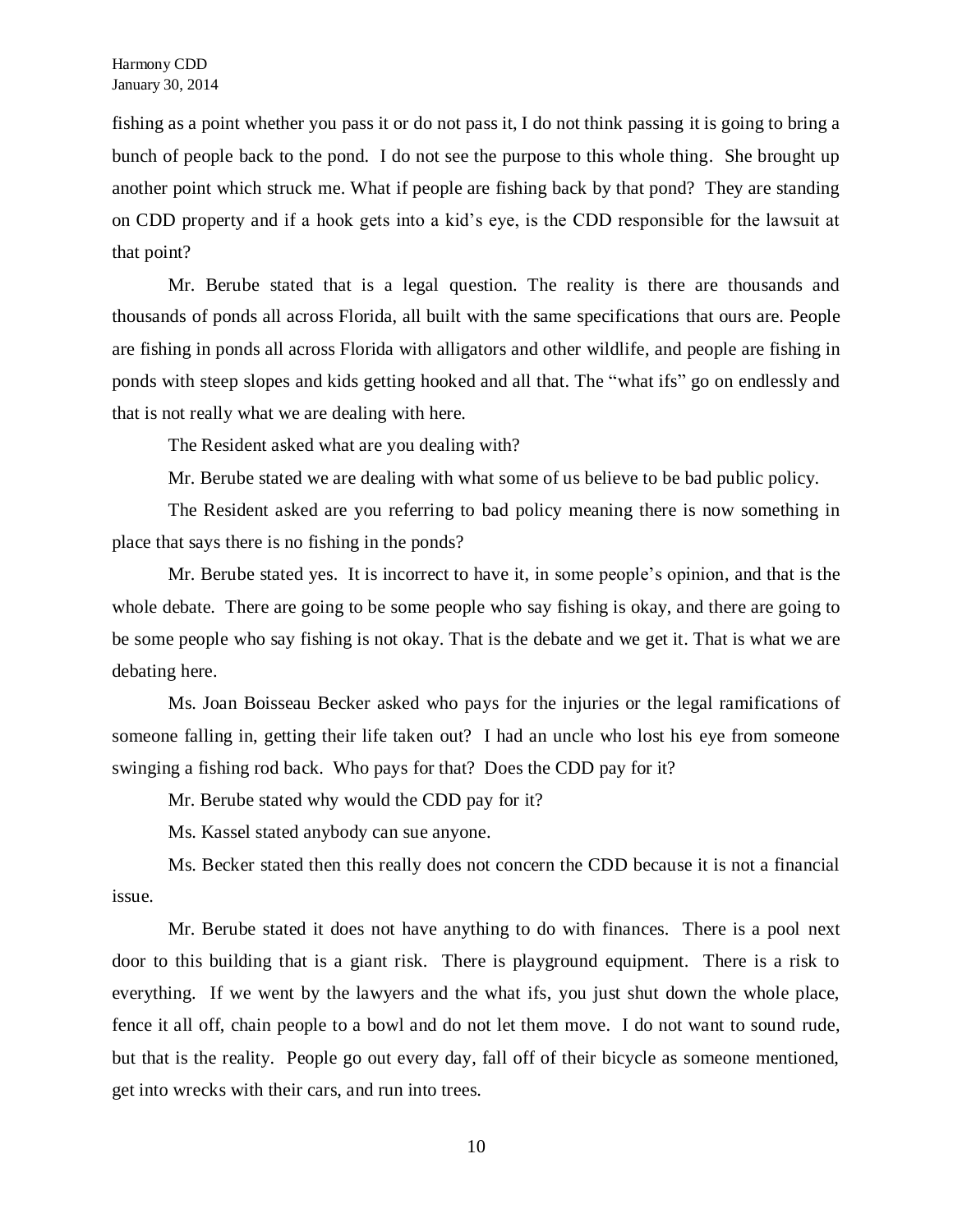Ms. Becker stated so your point is let us push the boundaries.

Mr. Berube stated no, my point is freedom. Let people do what they want to do on public property. There is no crime to fishing.

A Resident asked is the CDD public property?

Mr. LeMenager stated yes.

Ms. Kassel stated yes, but we regulate other facilities and we have rules on those facilities so that people have to behave.

Mr. Berube stated there are fences, gates and access control. It can go on and on. We are rehashing the same thing we have rehashed over and over again for five months.

Ms. Nancy Snyder asked what was the rule we passed before years ago?

Mr. Berube stated no trespassing. The actual statute that is referenced on the sign is *No Trespassing* because that is the only way you can limit what goes on in those ponds.

Ms. Kassel stated it is not the rule that was passed. The rule that was passed was *No Fishing in the Ponds*.

Ms. Snyder stated it will be enforced by the *No Trespassing* sign.

Ms. Kassel stated exactly.

Ms. Snyder asked what is the problem?

Ms. Kassel stated the problem is that some Board members want to change that because they believe in freedom to be able to fish in the ponds.

Ms. Snyder asked why is the discussion not about doing this in the lake?

Mr. Berube stated it is the same discussion over and over again.

A Resident stated if there is a sign that says *No Trespassing* on public property, then the *No Trespassing* rule that was voted on years ago is illegal.

Mr. LeMenager stated that is incorrect.

Mr. Walls stated it is not being enforced, and it will not be enforced

Ms. Kassel stated it has been enforced and it can be enforced. I disagree with what you are saying.

Mr. Berube stated we can go around and around with the same argument over and over again. You need to call the sheriff.

Ms. Kassel stated we are here to hear the audience.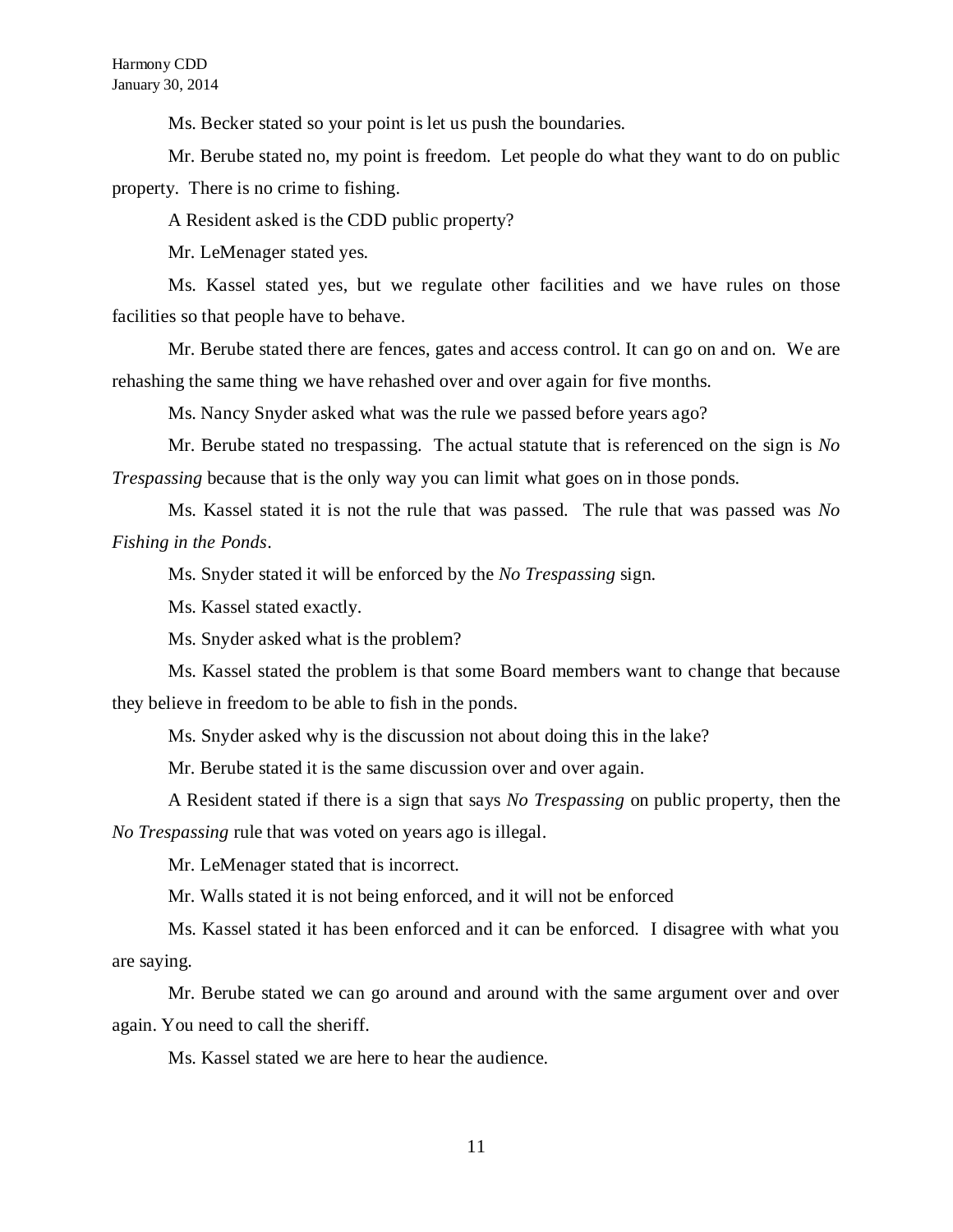Ms. Debra Baer stated I tell my kids that if you do not like it, then run for Congress and go change the law. It sounds like some people want to allow them to fish and some do not. The bottom line is, is there a law that says they can publicly fish there? If there is a law, then why are we sitting here wasting time discussing it and arguing it? This is a waste of time. You who are here on this Board, you probably do not have much time or freedom to do a lot of things. Let us move on. We know some want to fish and some do not want to fish, but we cannot change it tonight. Move on to an issue that maybe we can change so we can get out of here.

Mr. Jim Herring stated for 10 years, I have been living in Harmony. For 10 years, I have fished the lake, not the ponds. I have not heard anyone in favor of actually fishing in the ponds. Everyone seems to be against fishing in the ponds. The lakes have a dock where we can fish. It is not popular because I do not know people who actually come down there for fishing. Where do residents fish? Not in the ponds. The people who are fishing in the ponds are people who are coming from outside of Harmony. They park up on the main roads there and they fish in the big ponds.

Mr. Berube stated not all of the time, but it does happen.

A Resident stated because they cannot get into the lakes. Are the lakes locked?

Mr. Berube stated yes.

Ms. Kassel stated actually they can go onto the two docks that are off the path around Long Pond. They can go down those docks because they are not fenced off, so they can go there.

Mr. Charles Hendricks stated I live on a pond and just like Ms. Tenney said, I am for fishing. First of all, it is a law that is already in place. If it was that big of a deal, I think Florida would have already made it illegal to fish in retention ponds. It is kind of annoying that we are trying to create a law that is already a law, or create a law against a law that is already in place, so we are basically disrespecting the Florida State law. That is causing problems for people who want to fish, like my son. He is 10 years old. I have a neighbor two doors down who calls the sheriff on my son for fishing a pond. People talk about safety and alligators, but yet we will build a path around every pond in Harmony. It is like being a hypocrite. We do not want to affect the alligators, but we are going to build a sidewalk around the pond for people to walk around where alligators are prowling back and forth. Behind my house is a gravel path where kids walk back and forth to two ponds from which we know alligators travel back and forth. We are talking about concerns for safety and whatnot, and that is being hypocritical. To sum it up, from my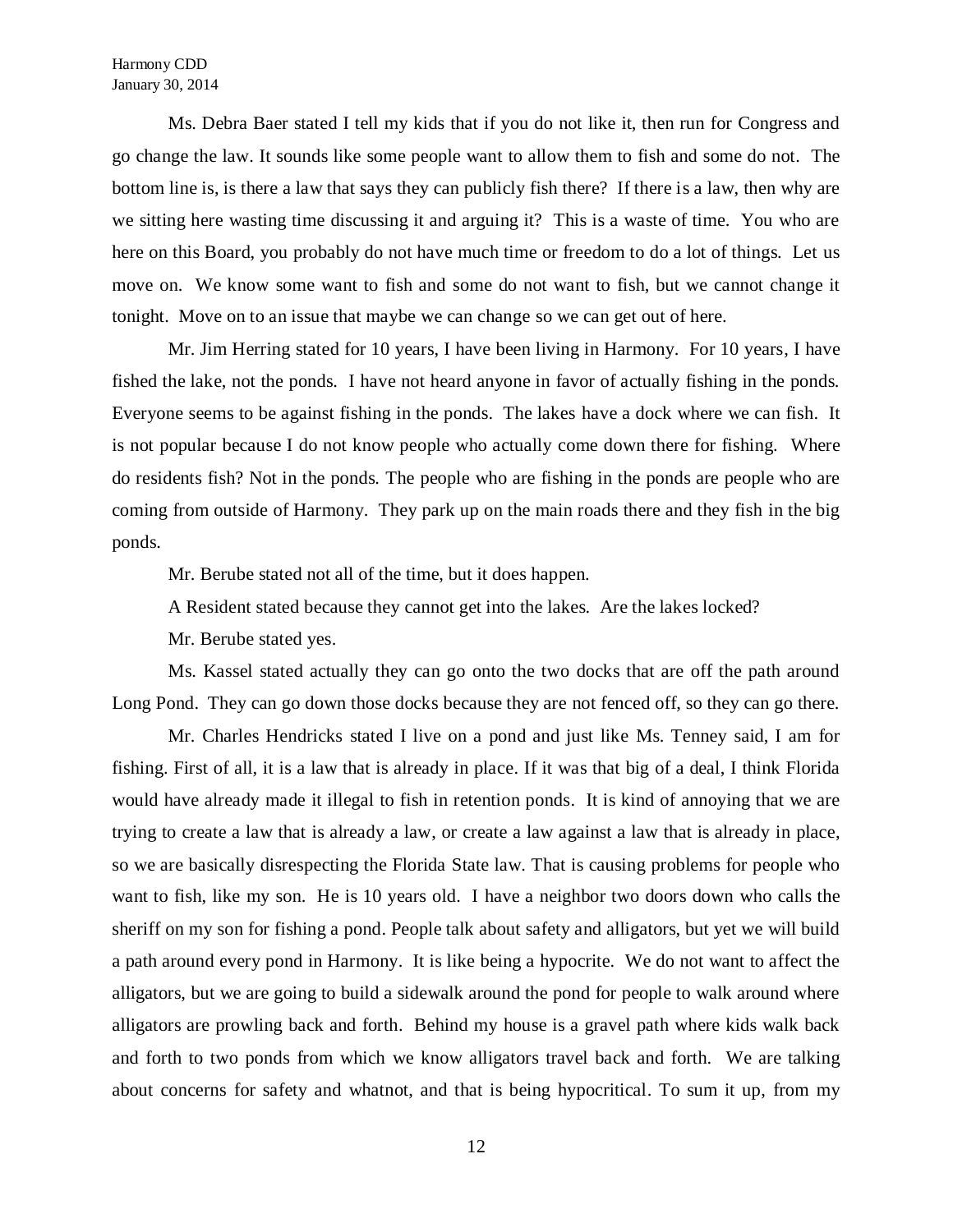observation, I think the people who do not want to have fishing in the ponds are people who do not have children. I think allowing people to fish in the ponds might reduce some of the problems by adolescents who were causing a few problems here. Give them an outlet to go and do something after school and not worry about the sheriff's office coming out and harassing them about fishing in ponds. I think if people really want to fish, they are not walking into Harmony to go fishing when we have the City lakes and the chain of lakes with some of the best fishing around Florida. I do not think people are going to drive to Harmony and actually fish the Harmony ponds. I think we have residents here who would like to fish the ponds but are not fishing in the ponds because of being harassed by the sheriff's office, even though they cannot do anything about it. It is just annoying. It is kind of frightening to my 10-year-old son who would like to come after school and maybe throw a bobber out behind my house. That is my input. The sheriff does come out, but they will also say they cannot do anything about it and that I can keep fishing. They will ask if you have a fishing license with you. Again, I do respect those who are against it. I understand your concerns as far as people coming out and creating other problems, but as Ms. Tenney said, they are other violations that need to be dealt with.

# **FOURTH ORDER OF BUSINESS Subcontractor Reports**

# **A. Aquatic Plant Maintenance – Bio-Tech Consulting**

The monthly aquatic plant maintenance report is contained in the agenda package and is available for public review in the District Office during normal business hours.

## **B. Landscaping – Davey Tree**

# **i. Monthly Highlight Report**

The monthly landscape maintenance report is contained in the agenda package and is available for public review in the District Office during normal business hours.

Mr. Rinard stated as you know, the last couple weeks we have had cooler weather and a couple of frost events. The property is showing the sign of the times in prevailing weather. We are due for fertilization in March. I am thinking that if weather cooperates, we will move that up a little bit and try to force some of the growth out and get some color back into the property. New rotations of annuals were planted at the beginning of the year. We have a couple of areas where we are dealing with some deer and some of the wildlife foraging on the blooms. I do not know if I have a remedy for it, but we are going to be trying some deer repellent next week, some new product that is being sent to us as samples. We will give it a shot and see what happens. Most of what I have used in the past has not been effective at all, but you never know.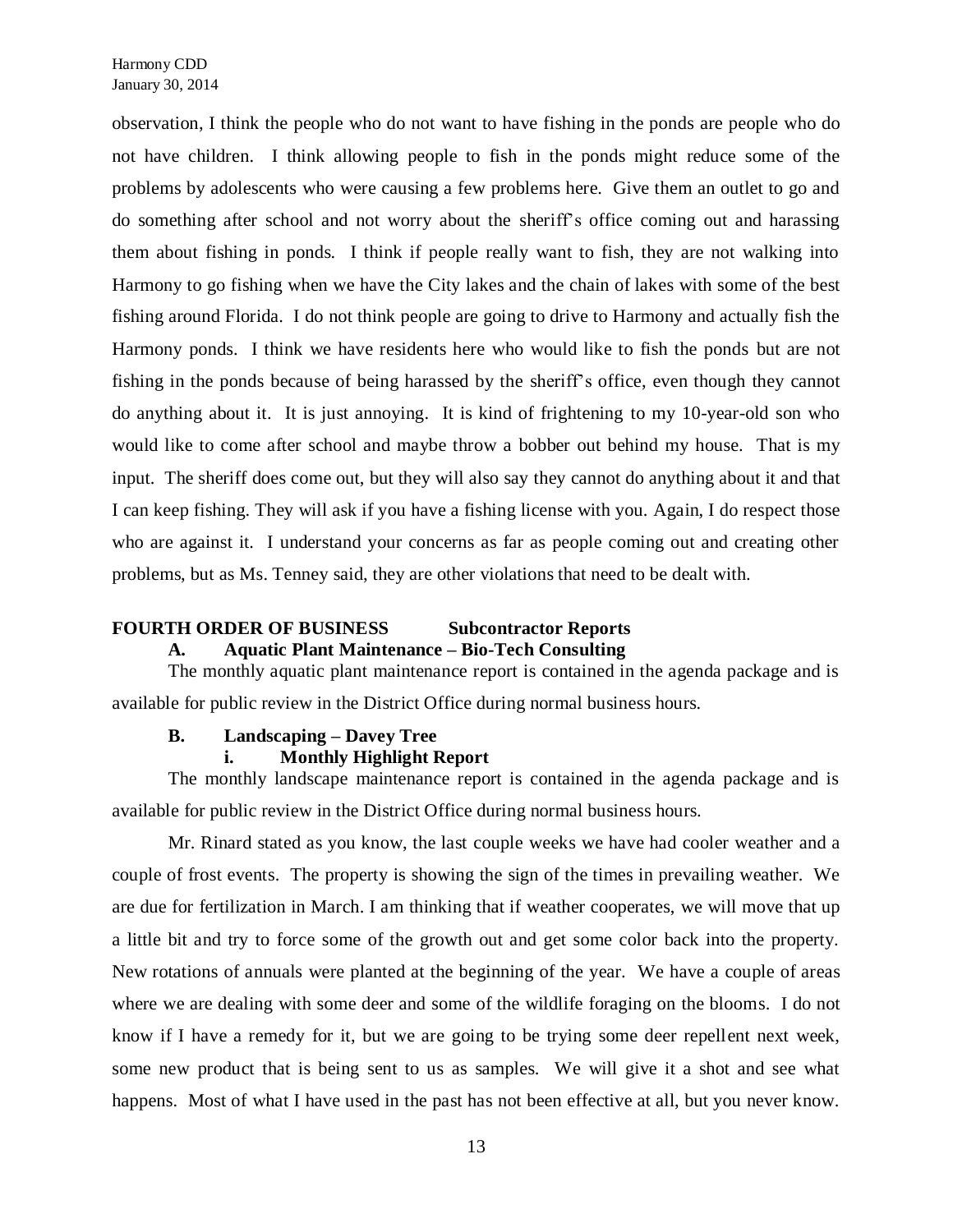With regard to mulching, we are coming to a close. We are not there yet. We still have a few areas, including U.S. Hwy 192, Lakeshore, the Estates, and some remaining areas on east Five Oaks Drive to finish up. Our last delivery is scheduled for the first of the week. I expect to have it done and wrapped up by the end of the week, possibly the beginning of the following week at the latest. We had some delays from the supplier not being able to keep up with our timelines, but those have been worked out and things are moving forward. On the tree work, the last three plus weeks we have been working on the interior trees in the neighborhoods. My Maitland office which is conducting that work has indicated that they are done. I am not ready to sign off on that because we will do our own internal review and check in behind them and make any notes on anything that we feel is not where it needs to be and come in and correct it. Beargrass alley landscape is done. I presume you have had a chance to see it.

Mr. LeMenager stated yes, I live there.

Mr. Rinard stated I have submitted an invoice for the minima jasmine. That invoice reflects the credit from the previous invoices that we discussed back in November. The balance of that work we took care of. Outside of that, I think that pretty much brings us up to speed to where we are.

## **ii. Invoices**

Mr. Berube stated in this month's package, there is a series of late invoices that go all the way back to last May. The total is \$13,213. It indicates it is the last budget year. We do not have the ability to go back and put it into the last budget year.

Mr. Moyer stated that is correct.

Mr. Berube stated it is going to affect this budget year.

Mr. Moyer stated yes.

Mr. Berube stated that is just a little bit of a problem. Shame on us for missing the fact that we were not billed for the work that was done. The reality is, it is incumbent on us to pay invoices promptly and I believe you would agree that we do that.

Mr. Rinard stated yes.

Mr. Berube stated it is also incumbent on you to get invoices for work done to us promptly so we can pay them properly.

Mr. Rinard stated that is correct.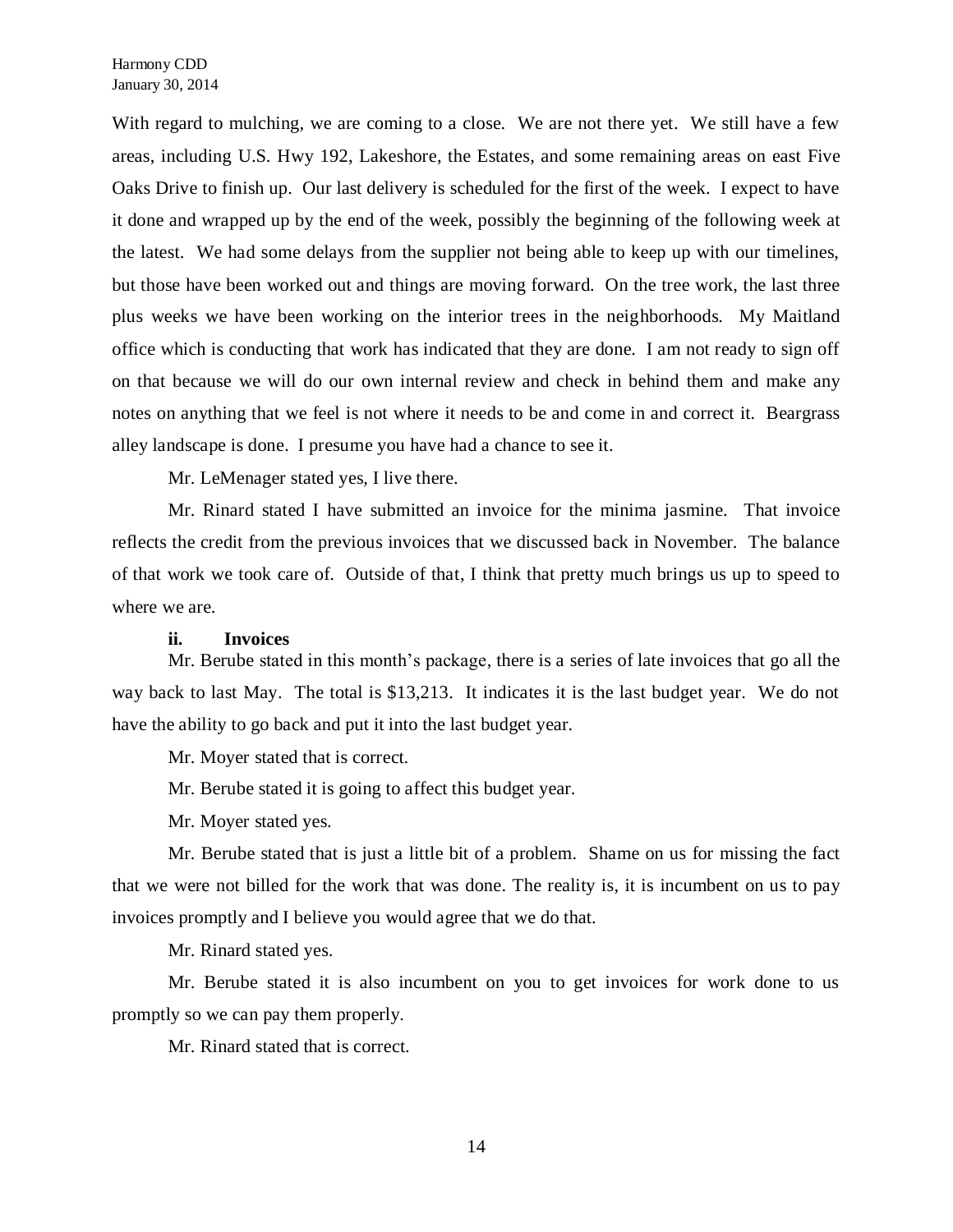Mr. Berube stated that is all I am asking. Now, we have a giant bump in our budget. Granted, the money was there last year but it is all closed out. We finalized last year's financials. Now we are into this year and we have to accommodate \$13,000 into this year's budget, and that creates just a little bit of havoc. You operate on a budget. You know where I am going. I am not trying to beat you up and I know you say you have put in processes to avoid this in the future. This is nearly 1% of this year's operations and maintenance budget in one fell swoop.

Mr. Rinard stated I understand. It is not something that we can just easily take care of. I believe we have put the remedies in place. I am embarrassed that I have to stand here in front of you with this situation. To a certain extent, it is a bit out of my control. But as a representative of the company, I take the heat, which is why we put the checks and balances in place so it does not happen in the future.

Mr. Berube stated every month, we authorize different things to be done and there is usually a quote and a price with a vote and an agreement. Mr. Haskett is pretty much the administrator of all of that. Do you keep a spreadsheet of everything we have open? The answer no is fine.

Mr. Haskett stated no.

Mr. LeMenager stated on the other side, I do not see this as an issue at all. To me it is a zero issue. We did not spend it last year. How much was our surplus that we carried forward? I honestly have no idea why you are doing this.

Mr. Berube stated we should not get billed seven months later is what it comes down to.

Mr. LeMenager stated things happen.

Mr. Rinard stated the timing is the issue.

Mr. Berube stated it is not one thing. It is multiples. It just piles up. If you do not say anything, we will go this year and maybe we will get a bunch of bills 11 months from now that are late again. You have to say something and make sure it does not happen again. We beat it hard enough. You get the point.

Mr. Rinard stated this is not necessarily unique to Harmony and what I have had to deal with through the course of 2013. That is why I put the checks and balances in place, so it does not move forward. I have assurances through corporate that they have taken care of their end for it, but to protect what little I have left back here, I am putting my own in. I have done it with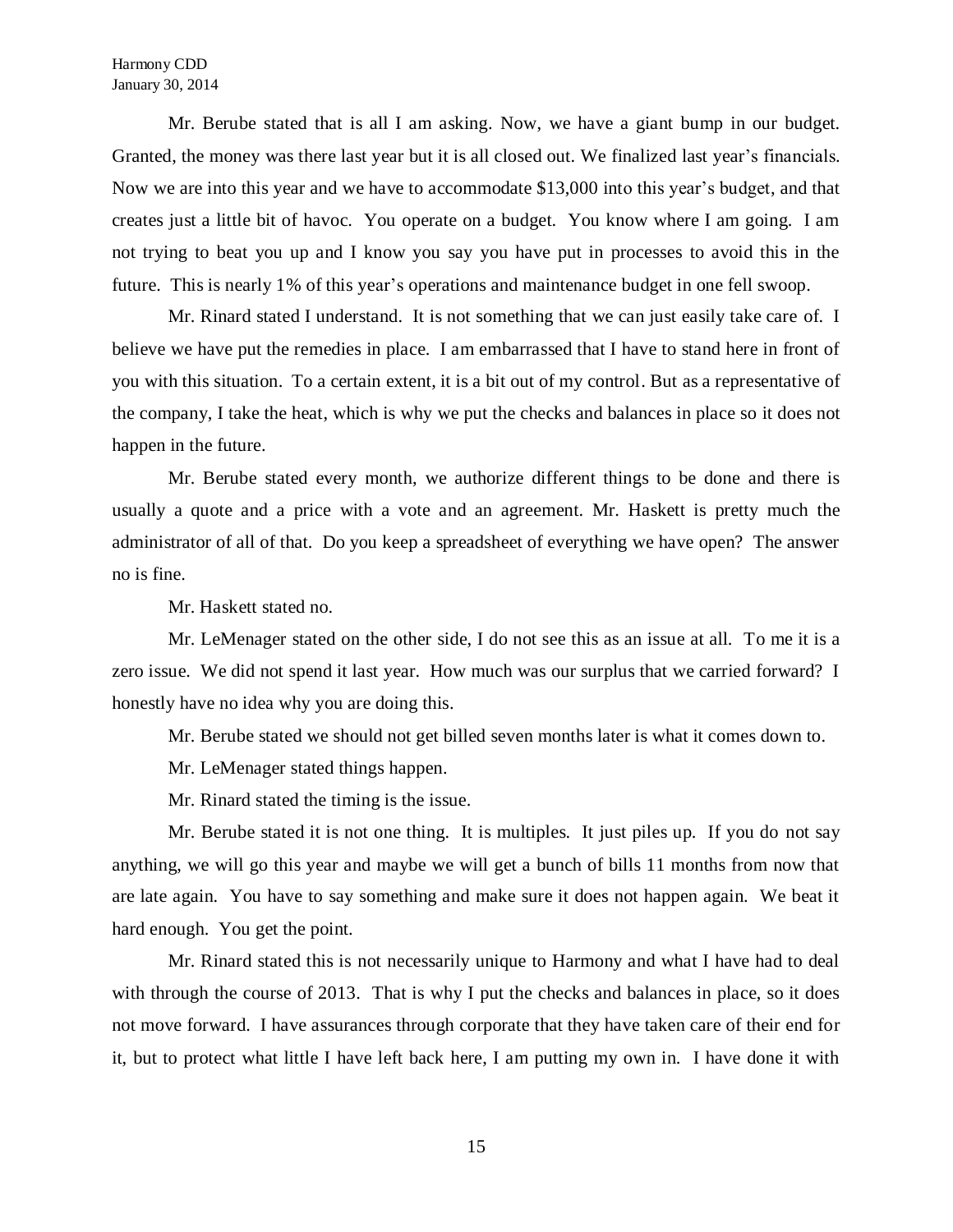other clients, too. It turns out I have to do it here, as well, again. I hope not to do it in the future, but I assure you that moving forward, invoices will be timely.

Mr. Berube stated fair enough.

Ms. Kassel stated the only thing it does affect is, now that we have this, the projects we were thinking of doing in terms of refurbishing may be in question. I did not bring them today because I saw those invoices.

Mr. Berube stated it depends on what we want to do. Clearly this adds \$13,000 into the line items that exist out there. But as Mr. LeMenager referenced, we had carryover from last year which went into the bank. If we still want to do the projects, clearly we can move money around and get things done.

Ms. Kassel stated yes, but we were also talking today about taking quite a bit of money out of our reserves to pay off something else.

Mr. Berube stated I am not advocating that we assign any new projects to them right now. Clearly, we are going to let this flow through the budget line items and see what things look like next month once this all gets adjusted. We can go back to that.

A Resident asked do you think we can take up a collection and buy a microphone or something? Some of us are getting old in age and I am one of them. I cannot hear you.

Mr. LeMenager stated you can move up to the front row. It would be better.

The Resident stated right now there are seats, but before there were not seats. You look so professional and you are doing a great job. I like to hear all the good things you are saying and really support you. It is difficult when you are hard of hearing. I do not mean to criticize, but just a kind suggestion.

Mr. Walls stated we will talk louder.

## **C. Field Manager**

## **i. Dock and Maintenance Activities Report**

The monthly landscape maintenance report is contained in the agenda package and is available for public review in the District Office during normal business hours.

Mr. Haskett stated I have a few changes or additions to the report you received. We did finish the handicapped pool lift. It is in place and operable.

Mr. Berube stated I saw the tag yesterday. Not everyone knows the fourth employee is on line, Mr. Gerhard Van der Snel. I have seen him doing several projects around town. He did the concrete pad, and it looks beautiful.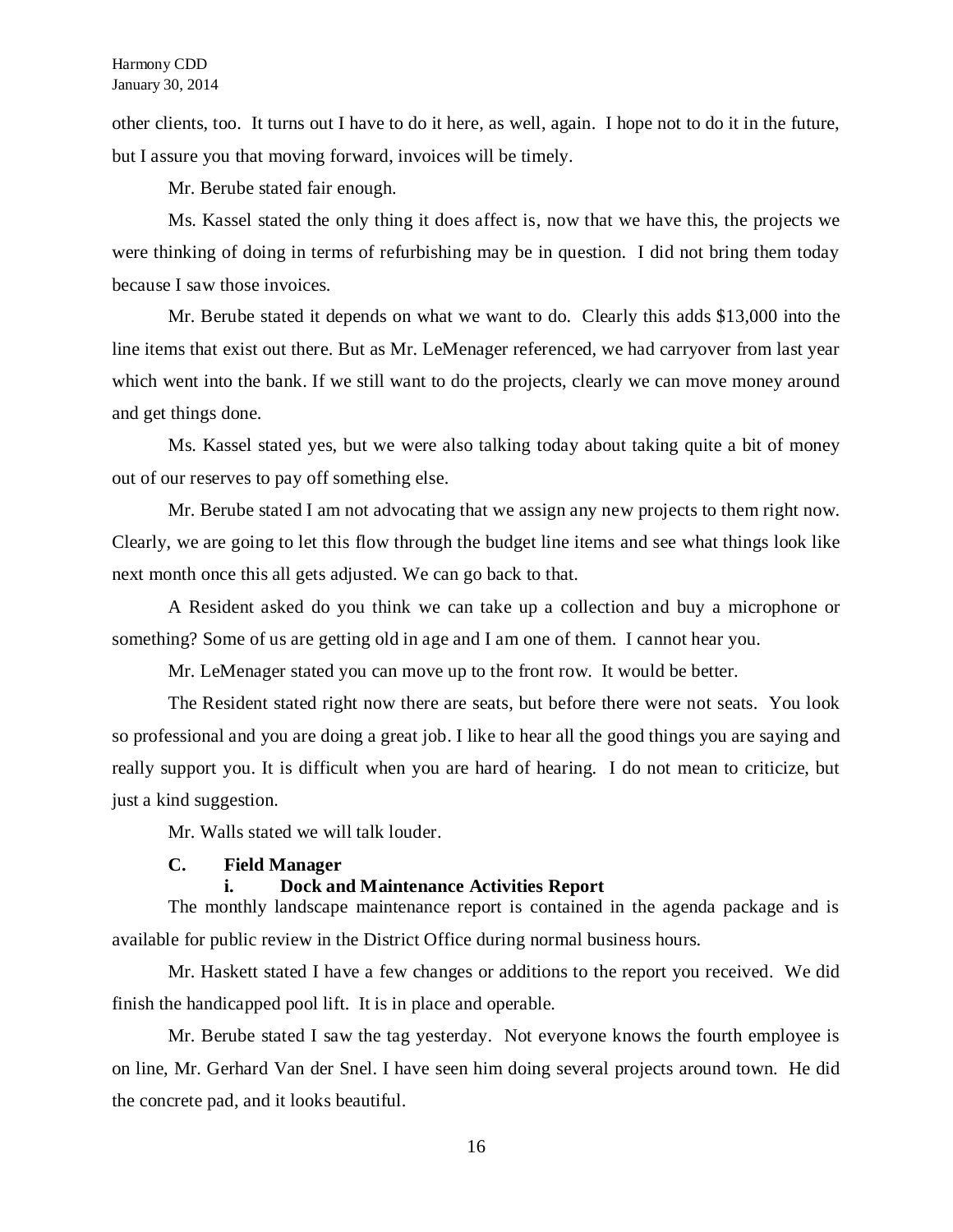Mr. Haskett stated he is also a Harmony resident.

Mr. Berube stated I was in the pool the other day when it was warm, and he is looking forward to maintaining that pool since he is now a certified pool operator. He commented to me that someone ought to get in that pool and scrub those tiles. The work he did with the concrete pad under the pool lift was great. He was there doing some grouting around it, and he is very detail oriented. I was very impressed. It looks like for the fourth time, we have another good staff member joining the crew.

Mr. Nicholas stated you have a good crew on the CDD team.

Mr. Haskett stated Mr. Rick Druckenmiller and I also went to a certified pool operator class along with Mr. Van der Snel. We all successfully passed, so we are now certified.

Mr. Berube asked are we going to certify the other two employees?

Mr. Haskett responded yes, in February. Classes are the  $13<sup>th</sup>$  or  $14<sup>th</sup>$ , so that way all of the staff will be certified to test the chemicals. Mr. Van der Snel is going to be the primary person on the pools. I feel it is important for each area to have someone who is completely responsible for that, and they are all posturing to be able to help out on days off, vacations and things like that.

Mr. Berube stated with everyone being a certified pool operator, we will have a certified pool operator here seven days per week.

Mr. Haskett stated yes, we have to. Now that we know what we know, we have to.

Mr. Berube stated we did not have one before, so this was an advanced move here that worked out quite well.

Mr. Haskett stated yes, we will keep it all under control. Even though the pool company is here until April 1, Mr. Van der Snel is testing the pool on his own for all of the pools and the water feature. He is monitoring those things along with them, so we have a baseline of how things are operating, which will hopefully make this a smooth transition. We are looking forward to that.

Mr. Berube stated it is kind of behind the scenes, but when I look in those low enclosure areas around the pumps, frequently there are bags of D.E. on the ground and chemical jugs. I do not know whose problem that is, but I think the whole area, although it is out of sight, needs to be cleaned up.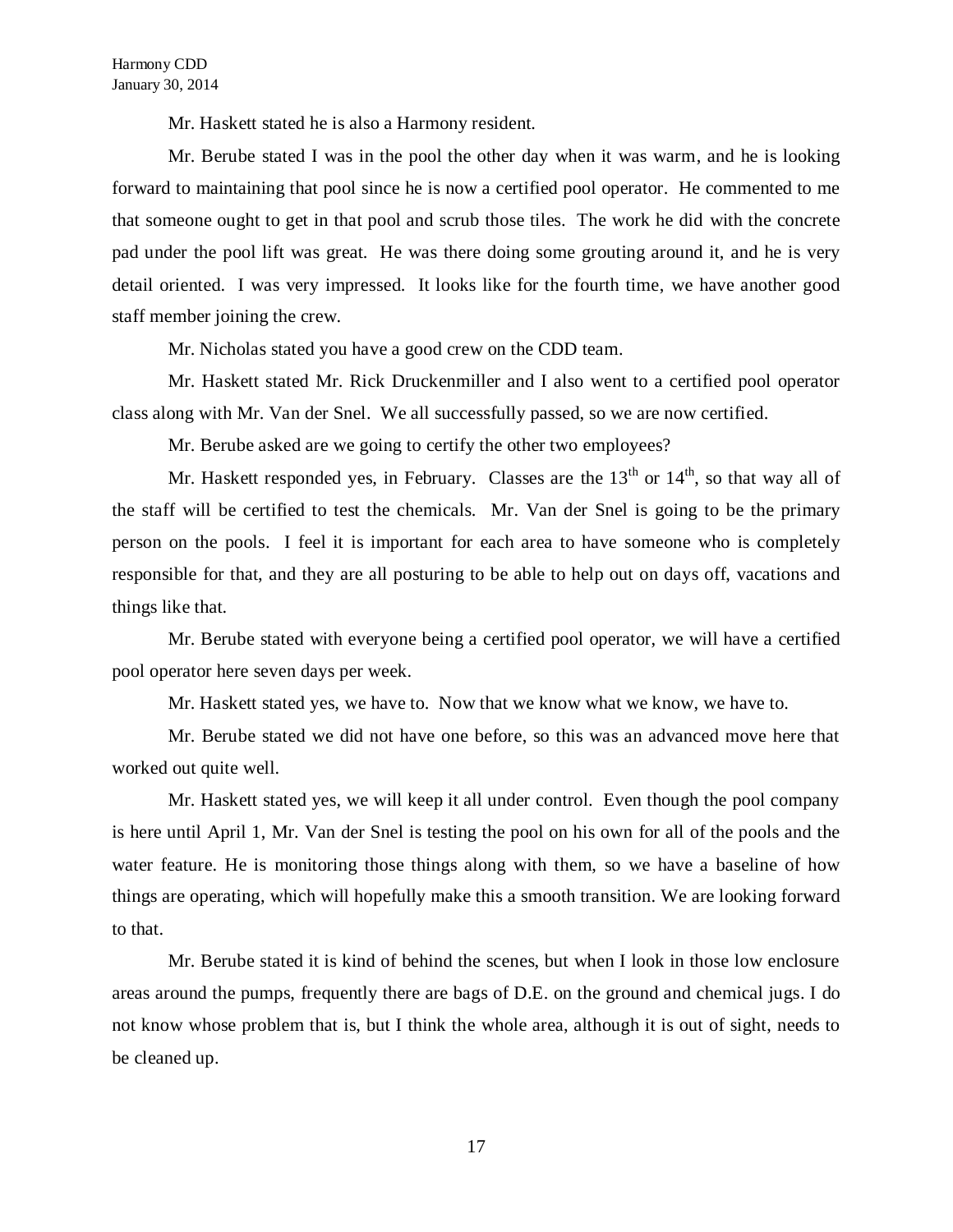Mr. Haskett stated he is working on cleaning those up because one of my first points was to keep those all cleared. The D.E. and the different chemicals and things that we use are going to be stored in a different location so that they are not accessible to anyone. We have those closets and facilities designed for that at each facility, so we will make sure that is adhere to. We did put *Danger* signs up. We thought that was important because you have chlorine and acid in those areas.

Mr. Berube stated I am not worried. It has ever been a problem before, but more and more people are coming here all of the time. More and more traffic comes through the pool areas. There is money involved with the products, and they can be dangerous and messy.

Mr. Haskett stated yes, it is a hazard that we need to control. Mr. Van der Snel has also gone through some of the neighborhoods checking on sidewalks, which is part of his salary structure and the advantage of having the fourth person. He has about 208 different locations that can be ground down and releveled. So we are working on that process and we have all of the tools to do it. As time allows, he will be going out and grinding sidewalks in your neighborhoods. I am sure you will see him out there.

## **ii. Buck Lake Boat Use Report**

The Buck Lake Boat Use Report is contained in the agenda package and is available for public review in the District Office during normal business hours.

Mr. Haskett stated there is one mistake on the report. When I hit the "create" button on the new system, it put everything on Friday, Saturday and Sunday, which is incorrect. I finally got that resolved, and it now puts them all in chronological order and on the proper days, but the count is right. There were 59 trips and a total of 169 passengers, which is very nice. We had a lot of cancellations these past couple of weeks because of the weather. It seems like the system works pretty well. There are still questions of whether a resident could get on and cancel their own reservation. In talking to Mr. Mark Catanese, he felt that we did not want the residents to be able to do that. They can email Ms. Rosemary Tschinkel or me, and then we will update the system. He said putting that type of permission into the system would not be a good idea, so I am going with his opinion. It is simple; instead of signing on to cancel, it is a simple email to cancel.

Mr. Berube asked in the system, they can do that?

Mr. Haskett stated yes.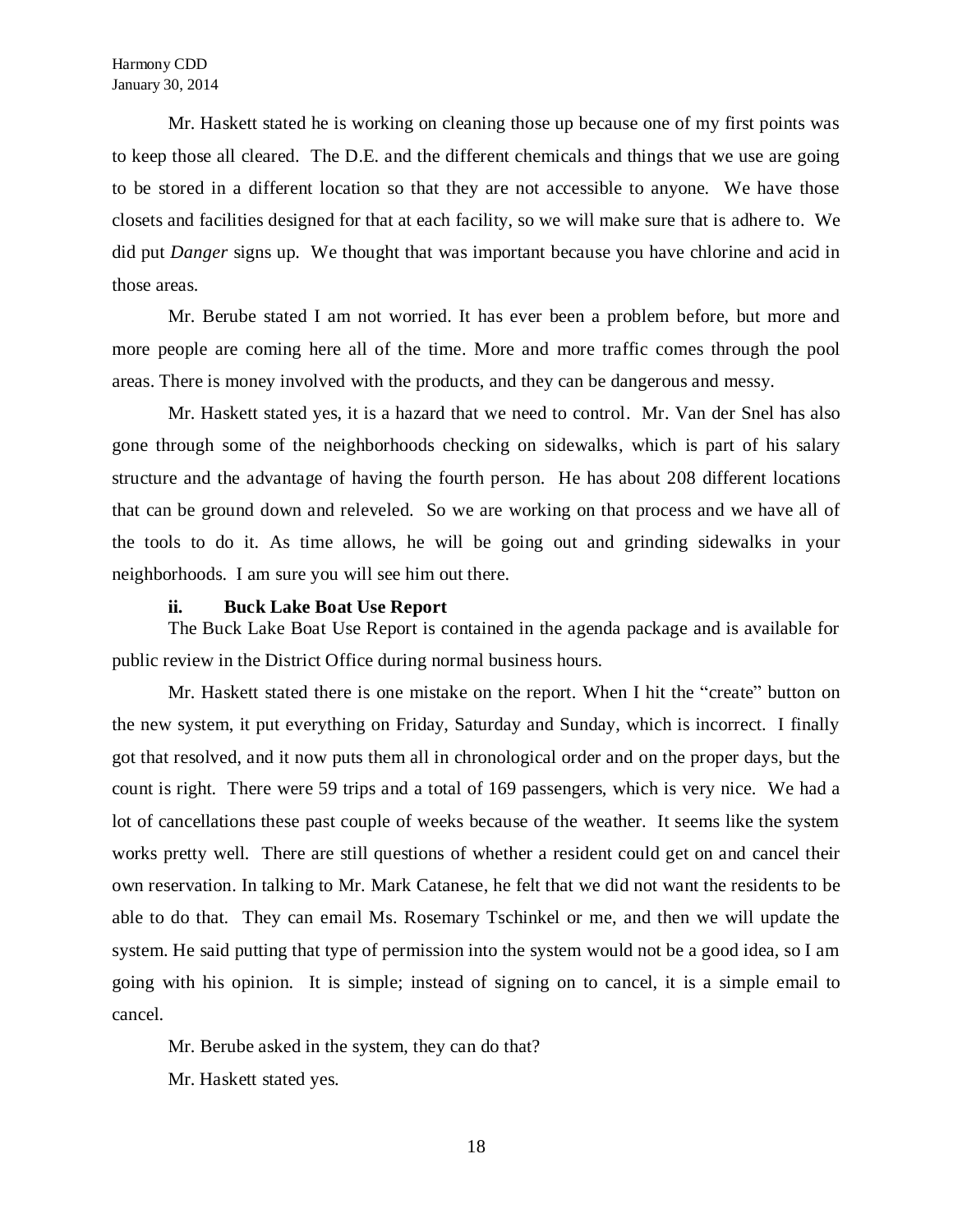Mr. Berube asked it is like a trouble email or FAQ or something?

Mr. Haskett stated yes.

Mr. Berube stated I have not looked at it. Is it true that if we see a name and a resident name, that person handled their reservation online?

Mr. Haskett stated yes.

Mr. Berube stated if a resident cannot handle it and goes through Ms. Tschinkel, she puts her name on there.

Mr. Haskett stated that is correct, she does.

Mr. Berube stated I see Mr. Herring's name several times. Have you been using the system?

Mr. Herring responded yes.

Ms. Patricia Herring stated I thought Ms. Tschinkel was out of it now.

Mr. Haskett stated we would like her to be. We want it to be all automated, but you can still communicate with Ms. Tschinkel.

Ms. Herring asked who do I contact if I want to do a cancellation?

Mr. Haskett stated you can come to me, or you can call Ms. Tschinkel; either way we will get it handled.

Mr. Berube stated I wanted to know your experience with using it. Is it trouble-free?

Ms. Herring stated it is fine except I cannot cancel with it.

Mr. Nicholas asked so from the system, you cannot generate the email?

Mr. Haskett stated no.

Mr. Nicholas asked they have to do it separately?

Mr. Haskett stated no, they should be able to.

Mr. Walls asked can you put some language in the email that says if you want to cancel, click here?

Mr. Haskett stated I believe it does already.

Ms. Kassel asked does it send an email to the person who reserves it saying you are successful?

Mr. Haskett stated yes.

Ms. Kassel asked in that email, can there be language or a link if you want to cancel?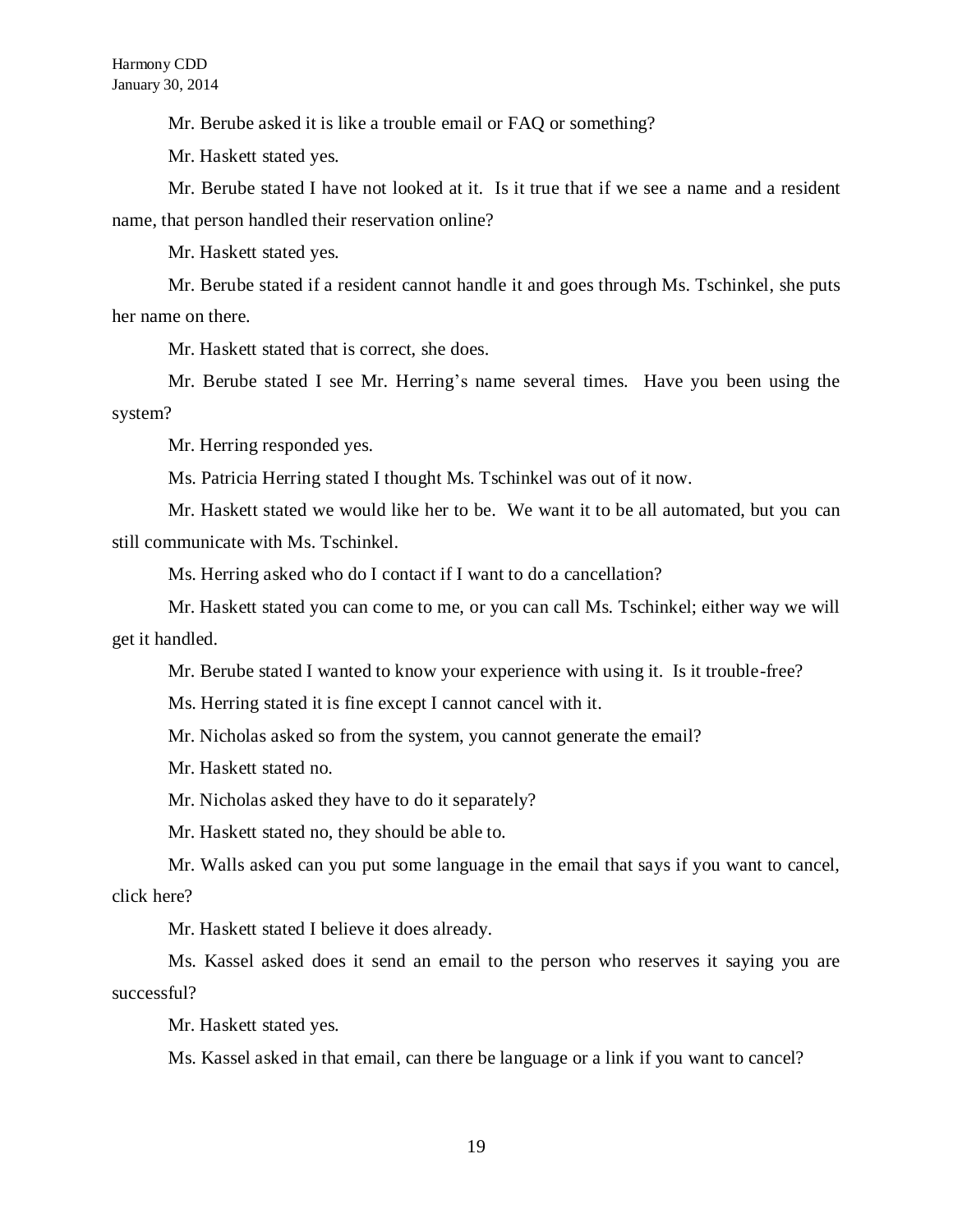Mr. Haskett stated I believe it does. He said he was going to revise that since we discovered this issue.

Mr. Berube stated Mr. Catanese is pretty thorough. It would surprise me if he missed that.

Mr. Haskett stated I will follow up with him and make sure that is happening.

Ms. Herring stated the system is good.

Mr. Berube stated the best part of the system is that it is free so far. How are the boats? I see Mr. Herring's name on the boat log quite often.

Mr. Herring stated they are good.

Mr. Walls stated I saw him out catching fish last weekend.

Ms. Herring stated I noticed the record boards are gone that show the size of fish and other information. They disappeared.

Mr. LeMenager asked why would you take the records down?

Mr. Haskett stated I will check into it.

Mr. Berube stated it could be vandalism.

## **iii. Consideration of Bids for Floating Dock Replacement**

The bids for a floating dock replacement are contained in the agenda package and are available for public review in the District Office during normal business hours.

Mr. Haskett stated this is the final proposal from The Dock-Ters. I sent pictures of the dock to everyone.

Mr. Berube stated when it was cold and windy a couple of weeks ago, I was watching those boats rocking and rolling down there.

Mr. LeMenager stated we have already paid this for the most part. It is just another \$4,500.

Mr. Berube stated I know what changed. But last month, we were going to ask them to do it in two stages but at the same price. I gather that did not go over well.

Mr. Haskett stated no, it did not because they still have all the large mobilization, which is a large barge on a large semi, and they said no.

Mr. Berube stated that is fine. It is fair.

Mr. Haskett stated they did come up with this proposal, which is a little larger dock, and we can still do it in accordance with our permits. The past proposal was for something slightly smaller than what we had.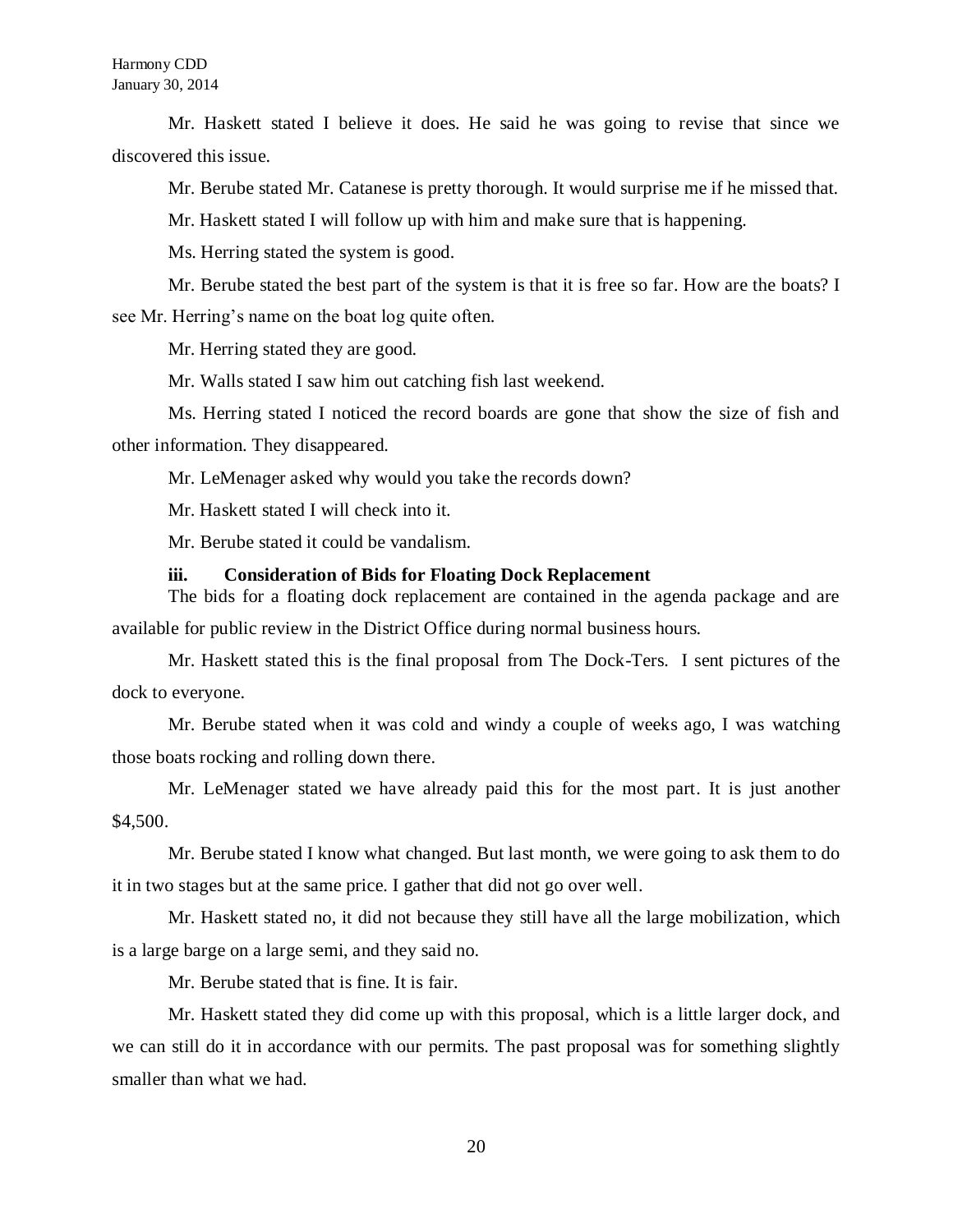Mr. Berube stated 480 square feet was the last proposal, and this one brings it to 570.

Mr. Haskett stated that is correct. That is what we were originally permitted for, and that is what we are allowed to replace it with. It is my recommendation that we do this.

Mr. Walls stated this is Phase 1, and then Phase 2 will come online later.

Mr. Haskett stated Phase 2 is still pending.

Mr. Nicholas stated we are now formally communicating with the agencies that are holding us up. It is going to be a while, so this is the solution we are recommending.

Mr. Walls stated this is going to cost a little bit more.

Mr. Nicholas stated I think what is happening is, you are maximizing your permit now which was not done before. That is what is happening with the add-on to this proposal.

Mr. Berube stated if we do the add-on, we are going to spend more than what we initially planned. Before, we were paying \$46.38 per square foot. This one takes it from an 8-foot by 14 foot extension to an 8-foot by 26-foot dock. It drops it to a little under \$45.00 per square foot.

Mr. Walls stated the second phase is unknown at this point.

Mr. Berube stated yes, it is unknown.

Mr. Nicholas stated that is correct. You may like what is there or this can take so long that we might have to get another quote him anyway for the second phase. We are starting from scratch on the addition.

> Mr. LeMenager made a MOTION to accept the proposal from The Dock-Ters for phase 1 of the floating dock replacement with a balance due of \$4,543.50. Ms. Kassel SECONDED the motion.

Mr. Qualls stated you get all these proposals and you accept these proposals. I think technically you have a formal contract because you have a proposal and your acceptance on the record. This says nothing about what happens when he does not show up or address other issues. It is a simple thing to do if part of your motion to accept a proposal would just be to authorize execution of a contract. I would advise doing that as a good course of action since it would protect you in the event something goes wrong.

> Mr. LeMenager AMENDED the motion to accept the proposal from The Dock-Ters for the phase 1 of the floating dock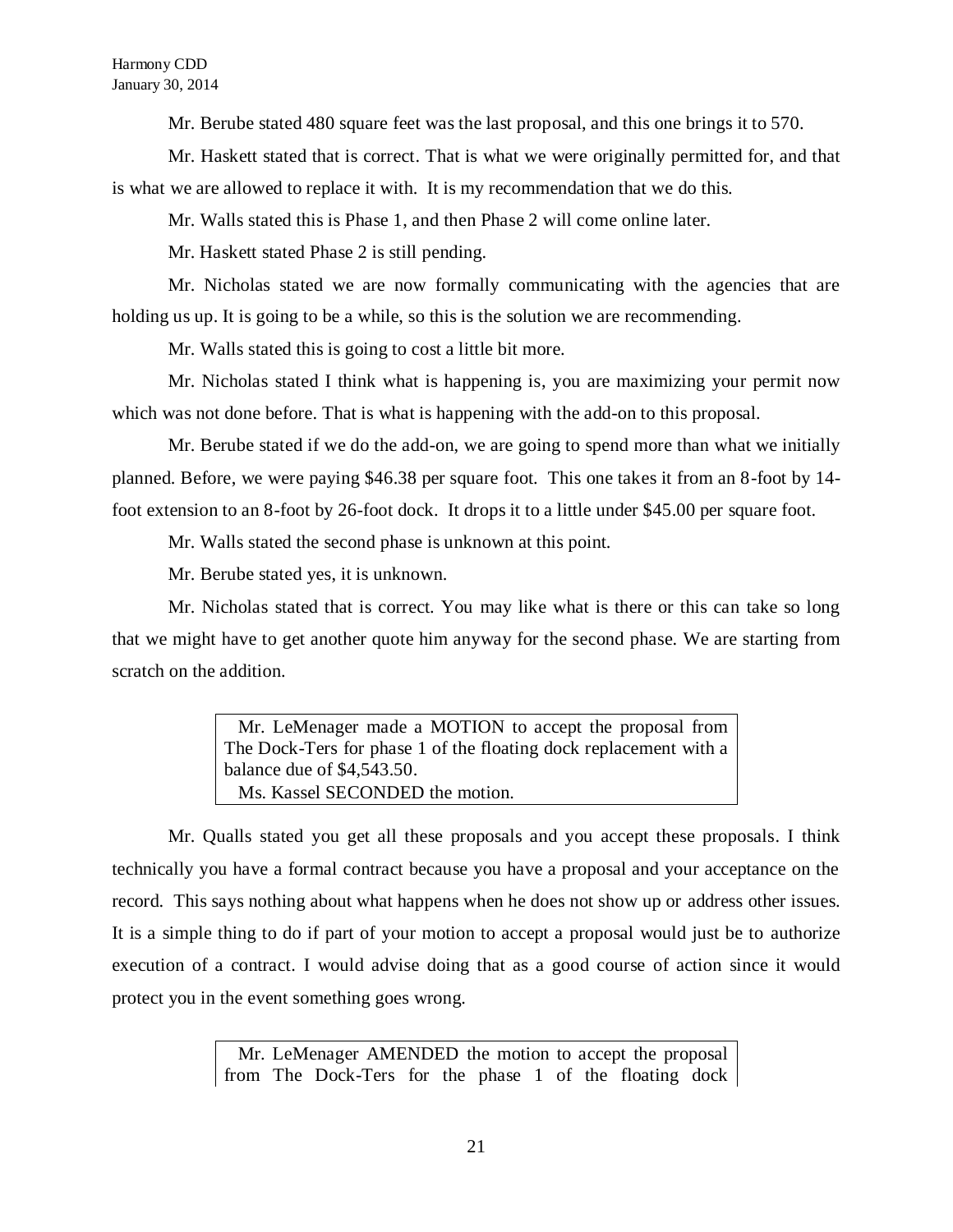replacement with a balance due of \$4,543.50 and to authorize execution of a contract for said work, as discussed. Ms. Kassel seconded the amendment.

Mr. Berube asked do you need to write the contract?

Mr. Quall stated it is essentially done. This is not rocket science. We would take the same one we did for the Davey tree trimming work, for instance, and plug in the right formula. It has protection for the District.

Mr. Berube stated two things are hot buttons for me. We already paid the deposit, which rankles me, but I understand. The other thing I do not see on here is a completion date. What are they saying?

Mr. Haskett stated when I spoke to him as he was redoing this, it was two weeks, and he was ready to go. I would say 30 days.

Mr. Berube stated that date becomes part of the contract. What is the penalty if they do not get it done in 30 days? We have some risk, and we have a need for a dock. Road building contracts routinely penalize the contractor if he does not get it done on time. Why should we not do that?

Mr. Qualls stated you can put clauses in contracts to try to protect you for that type of thing. I can look at what is standard.

Mr. LeMenager stated I guess it depends on how fast you want this in. Then you are just going to be negotiating back and forth. The dock will be a month older, and we will be talking about it next month.

Mr. Berube stated that is fine, if everyone is comfortable with it. You know these things can run over their estimated timeframe.

Mr. Haskett stated I can tell you the down time for not having boats available is going to be a very short window. It is going to be built offsite. It is going to be floated to that site. The posts will be put in and then we are done. It will be two or three days maximum where the boats are not running.

Mr. Farnsworth asked when you say the new posts are put in, how long is the removal of the old one?

Mr. Haskett stated from the looks of the picture, probably a couple of hours.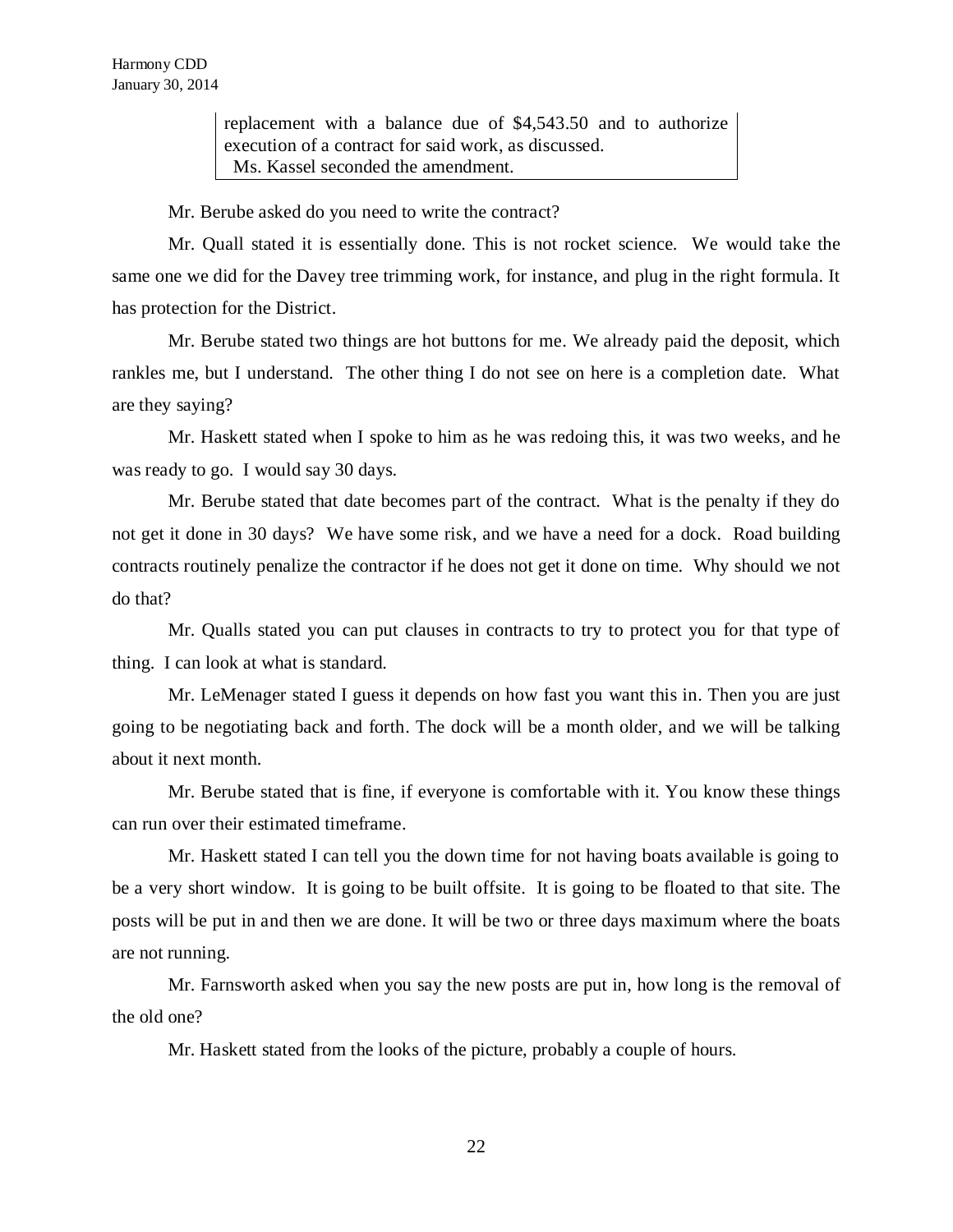Mr. Berube stated somewhere in here before, it said something about permitting costs. What are we into for permitting costs?

Mr. Haskett stated there are no permitting costs. It is already permitted.

Mr. Nicholas stated we are replacing what is allowed pursuant to the original permit.

Mr. Berube stated it says remove and properly dispose of the existing floating dock. That means at their cost?

Mr. Haskett stated yes, that is all included.

Mr. Berube stated it is not included. It does not say that.

Mr. LeMenager stated yes, it does. The proposal says they are going to do all these things for this price.

Mr. Qualls stated we are going to make it clear that the work includes removing and disposing of the old dock.

Mr. Berube stated what I am getting at is, the \$25,812 is inclusive.

Mr. Farnsworth stated all of the line items are listed.

Ms. Kassel stated it does not say they will properly dispose of the old dock.

Mr. Berube stated this contract keeps changing and it is a problem. How long before you have the contract ready?

Mr. Qualls stated I think I can have a draft contract for Mr. Haskett to take to the contractor by Monday, if that is acceptable.

> Upon VOICE VOTE, with all in favor, unanimous approval was given to accept the proposal from The Dock-Ters for the phase 1 of the floating dock replacement with a balance due of \$4,543.50 and to authorize execution of a contract for said work.

## **iv. Miscellaneous**

Mr. Nicholas stated I think I put in a note in the field invoice. Did that get included in the package?

Ms. Kassel stated yes. It was for security over the holidays.

Mr. Nicholas stated she overbilled you and she caught it in the audit. It was kind of like the Davey issue only in reverse. Instead of not billing you, we billed you too much and now you get some back. It is nice when we catch it and not you.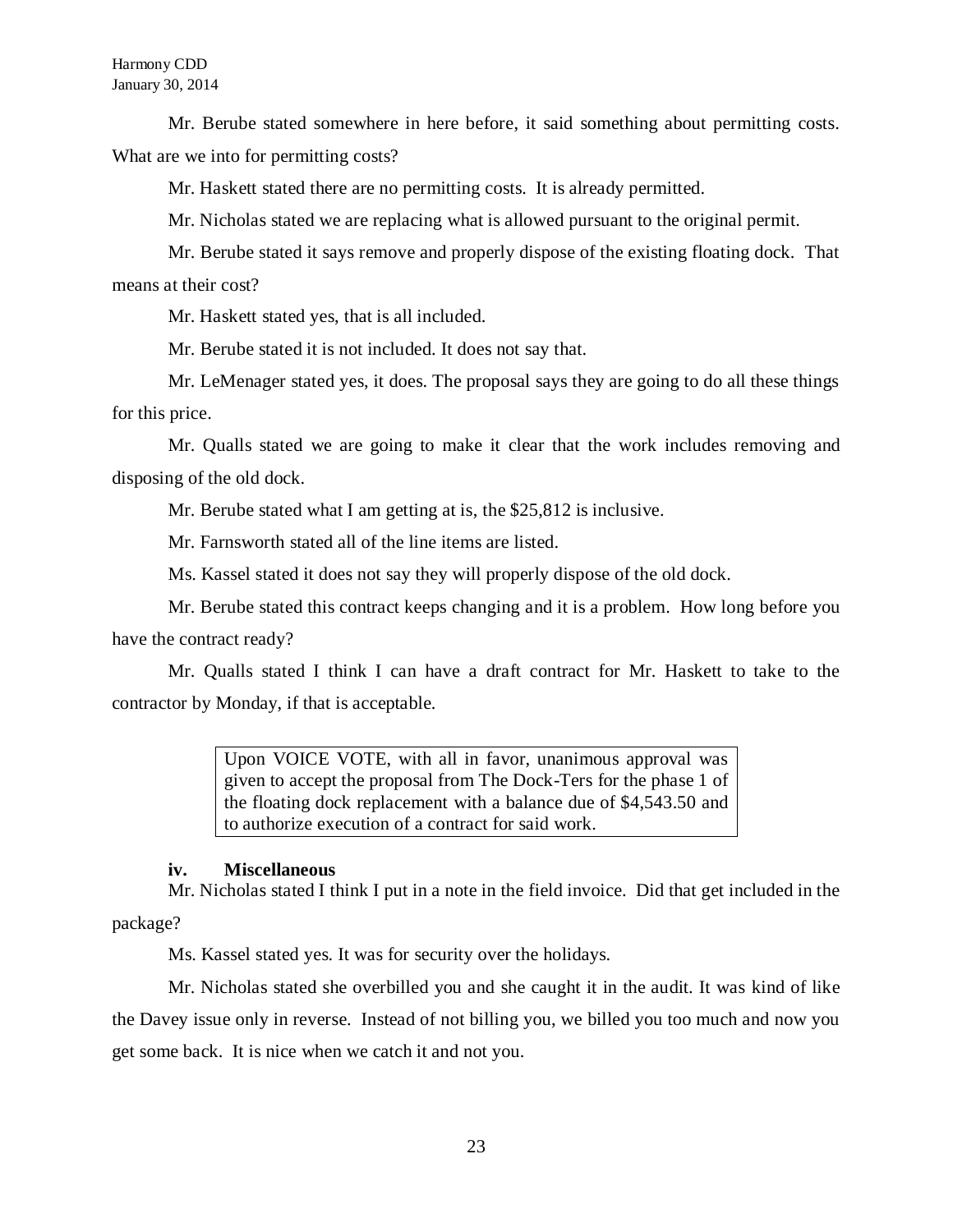Harmony CDD January 30, 2014

Mr. Berube stated it is nice that you catch it and admit to it, but there is not enough detail on the reports we receive for us to catch it anyway. It should not be very much anyway.

## **FIFTH ORDER OF BUSINESS Developer's Report**

# **A. Discussion of Sponsorship Opportunities for the Harmony Dark Sky Festival**

Mr. Fife stated every year, as you know, we have the Dark Sky Festival coming up February 28 and March 1. This is our  $11<sup>th</sup>$  annual festival. It is for two days from 5:00 p.m. to 10:00 p.m. As part of the festival every year, we try to get different sponsors to help out with different things. One program we have been trying to do is create a resident VIP area. We had this two years ago. We have a sponsor who is willing to cover the cost of that. Last year, we did not get one. I wanted to come to the CDD Board today to talk about the resident VIP area and see if you might be interested in being a sponsor of that.

Mr. LeMenager asked is this something we can do?

Mr. Qualls stated this is the kind of thing I would want to research before I advise you to do it.

Mr. LeMenager stated I am not sure we are actually allowed to do it.

Mr. Walls stated we sort of sponsor it already by letting them use our facilities.

Mr. Fife stated our normal sponsorship package for the resident VIP area is \$1,000. Included with that is an exclusive sponsorship of the VIP area created just for Harmony residents at the festival. It is a unique opportunity to interact with the residents of Harmony during the festival. Your company logo is placed on appropriate marketing material and the festival website. Two banners promoting your company are hung around the festival area. Your company logo is on our *Thanks to our Sponsors* banner, hung at the information booth. You have an opportunity to speak between stage acts. You get a 10-foot by 20-foot premium spot at the festival, promotion on the Harmony social media networks, and a golf twosome before the festival. That is the normal package we offer to all of the different companies. The plans for the resident VIP area this year are shown on the back where there is a drawing of the area. The 25 foot by 40-foot tent with seating area is just for Harmony residents. Along with that is a collectible VIP access badge with lanyard that would be designed *Harmony Dark Sky Festival*, as you see in the pictures for an example. We will have free drinks in the tent for the residents. That is to be determined on the weather. If it is cold, we will probably have coffee and hot chocolate. If it is warm, we will have soda, water and things like that. The same goes with the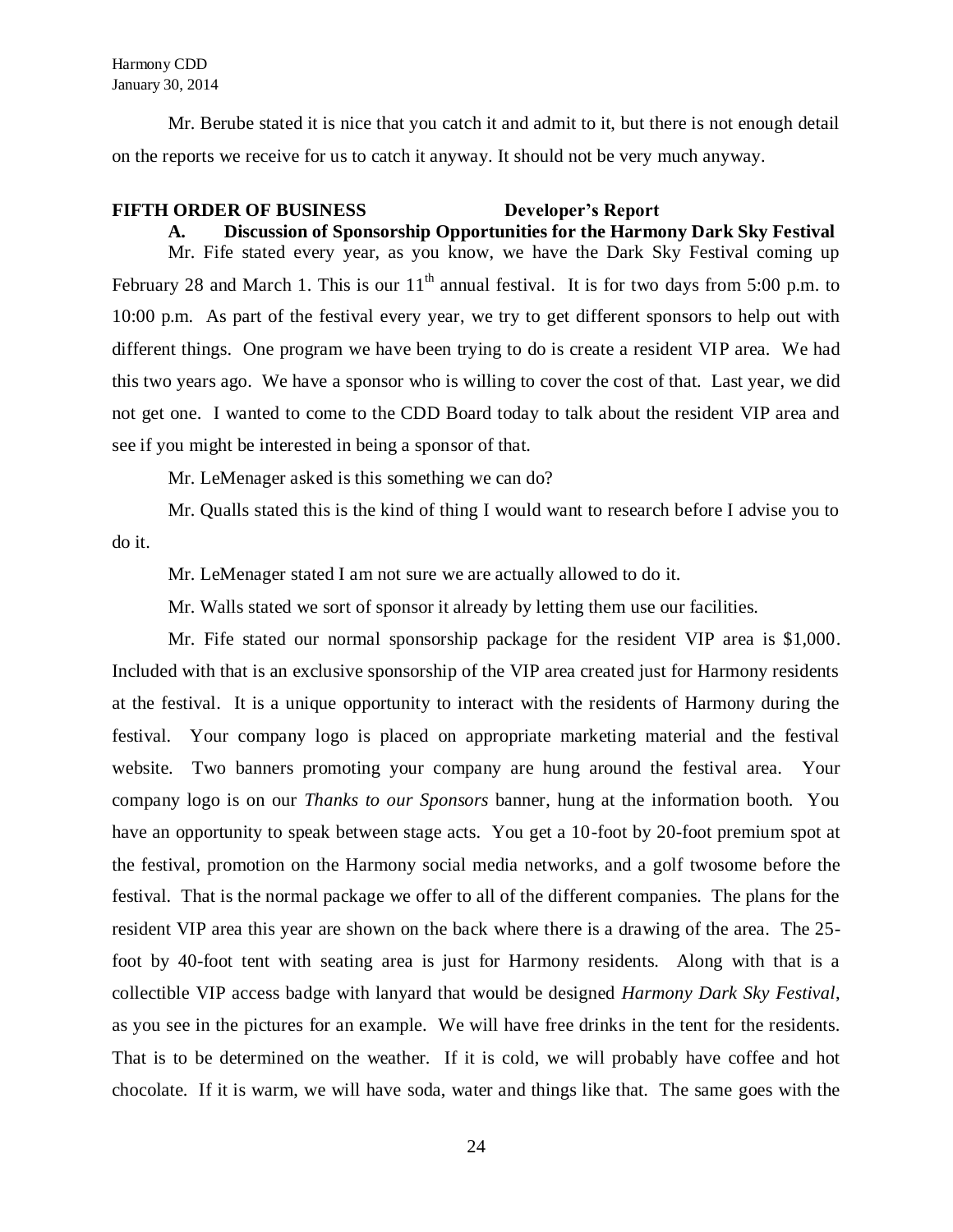snacks. If it is cold, we will have some warm cold-weather snacks. There is also a private stage viewing area with chairs at ground level and reserved bleacher seating for all of the residents. We will have special private meet-and-greet events with the keynote speakers on both nights. Tickets will be set aside for the planetarium shows at certain times both nights for the residents.

Ms. Kassel asked are you saying this area is going to be cordoned off for residents?

Mr. Fife stated just the resident VIP area. That is the tent and then there is a special walkway just for people who have access to it. Chairs sit in view of the stage, and part of the bleacher section will be cordoned off just for residents.

Mr. Berube stated do not get me wrong, but I think that the Relay for Life event was great and my wife was involved a couple of years ago.

Mr. Fife stated that is my second request listed below.

Mr. Berube stated the concept is the same whether it is *Relay for Life* or *Dark Sky Festival*. The sponsorships are really intended for businesses in getting their names out there and hopefully making people see their name and feel better about them and maybe increase their business. What gain does the CDD get out of sponsoring and putting our name out there, *Sponsored by Harmony CDD*, and spending the residents' money on what is effectively a private business? I like the festivals, but I do not know about this.

Mr. LeMenager stated I do not know if I should say this in a public meeting that is recorded, but I think, in general, the reason politicians get involved in sponsoring things like this is because their names will be listed. It will say Harmony CDD Steve Berube, Chairman, who happens to be running for reelection in November. It will not say that, but you get your name out there.

Mr. Fife stated that is why I chose the resident VIP area instead of asking you to sponsor one of the speakers on the stage. That is a little more generic where other businesses would take that, so I was trying to find something that would focus on the residents.

Mr. Berube stated it is easy to spend residents' money. I will take myself out of the seat that I am sitting in where I have the ability to make a decision like that and distinguish myself as a resident. If I showed up at the *Dark Sky Festival* and I saw *Sponsored by the Harmony CDD,* I would say I am not sure I like the fact that they spent my money on that. What is the reason for it? That is just my take.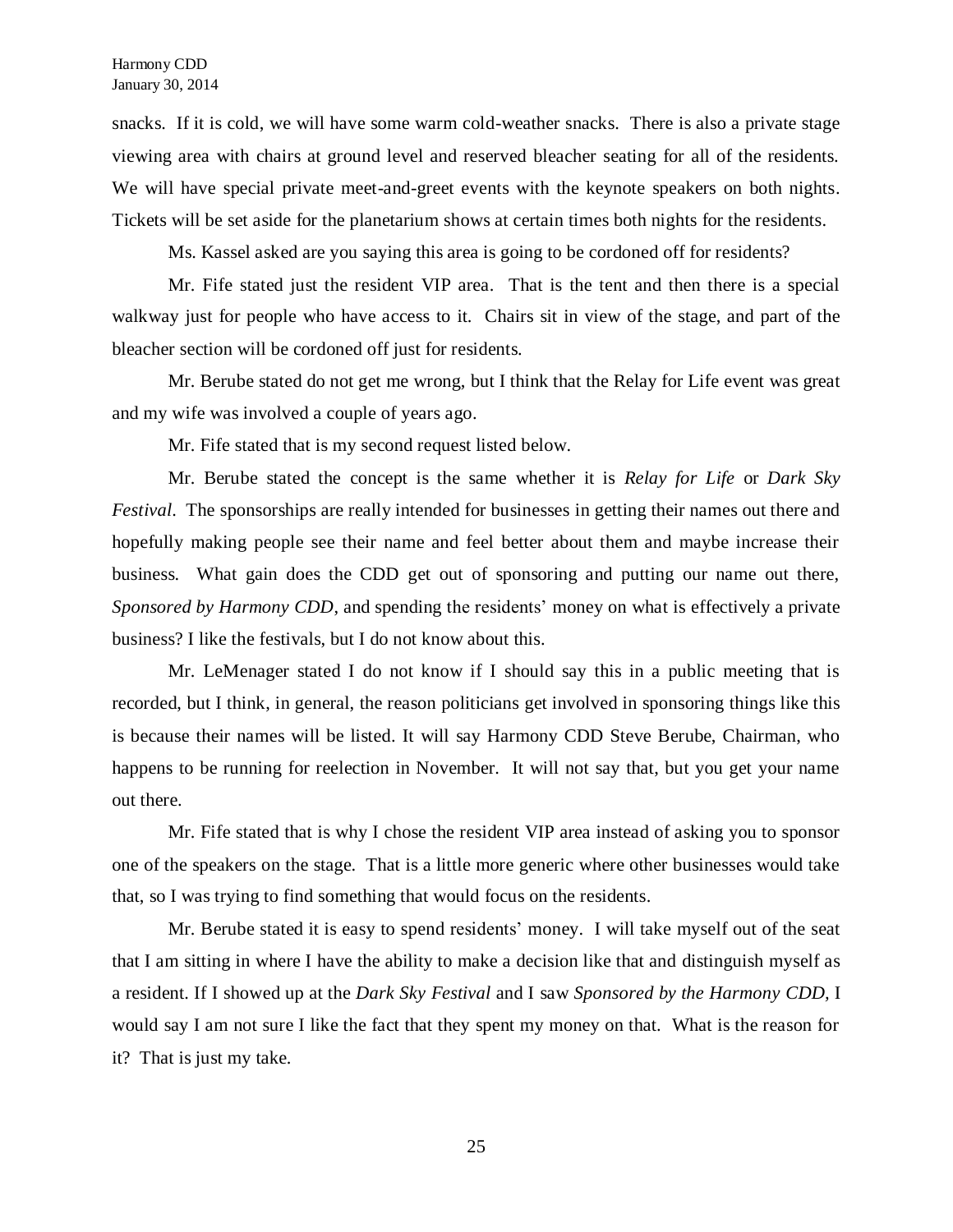Mr. Farnsworth asked what businesses have sponsored this in the past that are not supporting it this year? I get the impression that you are shy of some support that you have had in the past.

Mr. Fife stated in the past, Clancy  $\&$  Theys used to support us when they were building the school and retail area. Now that they do not have any active construction going on, they are not supporting it anymore. OUC has moved their sponsorship away from *Dark Sky Festival,* and they now support the *Music Arts Festival*, so that is just more of a shift for that company. Toho Water Authority is sponsoring the *Dark Sky Festival* this year. We have Celestron, who is a telescope maker.

Mr. Berube stated most certainly Lennar because they sponsor everything. This is when I wish we had 40 people here so I could ask the audience members what they think.

Mr. Qualls stated I read through the powers of the District. I do not see the authority to spend money for this event. It is only supposed to go to maintain infrastructure, not for sponsoring events. That is not to say it is not a great idea, and people could sponsor it individually. I do not think it is something that I would advise the District Board to do.

A Resident stated I was talking to a resident who did not know what the Dark Sky Festival was. It is not very popular. She is not the only person who spoke about it. How many residents came to the *Dark Sky Festival* before they bought a ticket? It is a good opportunity.

Ms. Kassel stated but not for the CDD.

Mr. Berube stated my question is if we are going to spend \$1,000 of money that we have received from residents.

The Resident stated it would be money well spent.

Mr. Walls stated at the end of the day, I like the idea, but our legal counsel says no. I do want to point out, though, that we allow them to use CDD property.

Mr. Qualls stated that is correct, and I think there should be some consideration for that.

Mr. Nicholas stated the festival program is something that has grown to the point where now the demographics are such where it is a sellable commodity to sell interest into it. We are not going to be here forever, and the goal for our team is to get our festival program to a net zero financial impact and be able to hand it off responsibly to either the association or the CDD perhaps or someone so that it can live on and be enjoyed by the residents and not be a financial burden. This is a little bit of an extension to that, and maybe it is a stretch. He obviously went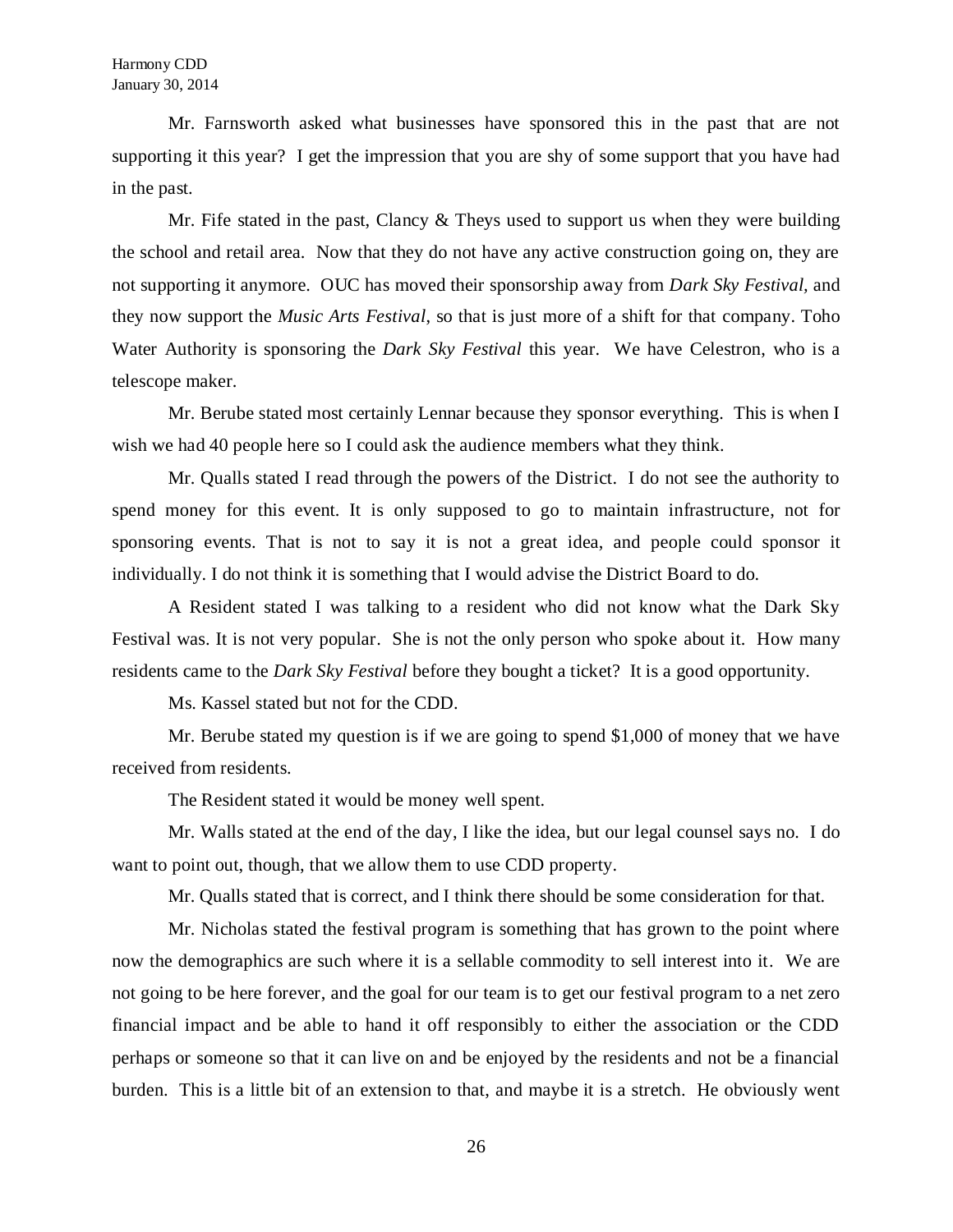for the resident VIP area because that makes the most interaction sense, but if it is not legal, it is not legal.

Mr. Berube stated Davey is a supplier for the CDD. You could approach them.

Mr. Fife stated they do not do monetary donations. They put in extra plants and do extra landscaping.

Mr. Berube stated I understand, and they gave us an extra Christmas tree. They do a lot of things without specifically saying they need more money. We have an engineering firm, as well as legal counsel. If the attorney bought a banner, likely it would say Young vanAssenderp, Counsel to Harmony CDD, or Boyd Civil Engineering, Engineer to Harmony CDD. There are people know who they are. We have Moyer Management Group and Severn Trent. Severn Trent gets a lot of money from us, so why should they not put they put their name out there and be approached? Every supplier we have is fair game, and it is pretty public who we are paying for what. We do not have to tell you who to go to, but then we can monitor who becomes a sponsor and who does not.

## **B. Consideration of** *Paint the Town Purple's* **Relay for Life Initiative**

Mr. Fife stated since you lease the lampposts throughout the community, we are doing a *Paint the Town Purple* program two weeks before the *Relay for Life*. It will start April 19 and will wrap up with the actual *Relay for Life*. That is May 3 and May 4. They want to put purple ribbons on all of the lampposts all throughout Harmony.

Mr. Qualls stated I saw in the OUC contract that is permissible.

Mr. Nicholas stated yes, we can do a lot of things.

Mr. Fife stated before we started planning this, we wanted to make sure it acceptable to the Board.

> Mr. Walls made a MOTION to approve the *Paint the Town Purple* Relay for Life Initiative request. Ms. Kassel seconded the motion.

Mr. Berube asked if we are going to do this, is it limited to lampposts or would other things, such as trees and bushes, be included?

Mr. Farnsworth stated no bushes.

Mr. Fife stated we are doing a house decorating contest also, but as far as the CDD area, the only things we are requesting are the lampposts.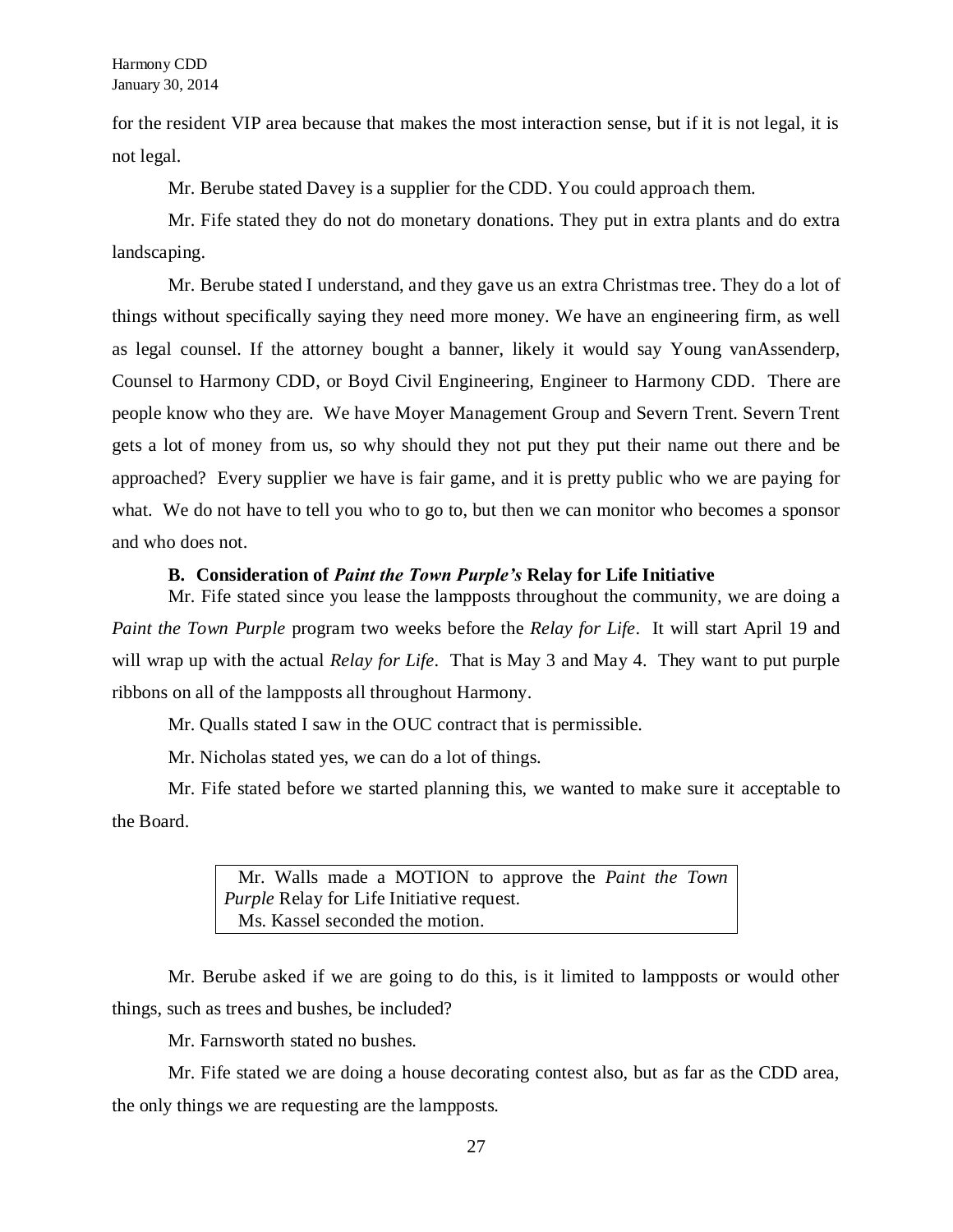Mr. Berube stated we own other things, like Lakeshore Park.

Mr. Farnsworth stated the lampposts are the most obvious things that the people would see driving.

> Upon VOICE VOTE, with all in favor, unanimous approval was given to the *Paint the Town Purple* Relay for Life initiative.

## **C. Discussion of OUC Street Light Report**

Mr. LeMenager stated with respect to street lights, we all got the email from Mr. Qualls at 3:00 this afternoon. I asked him some weeks ago to come prepared to discuss this. The discussion last month got me thinking. It has always been my understanding that when the money in the capital account runs out, then the developer will pay for the rest of the development. Now it appears that was for everything but street lights. Even worse, if we look at this, the decision was taken by our predecessors to fund millions of dollars' worth of capital expenses from the operations and maintenance budget and not out of capital. I am not really sure why this was done. Clearly, as is noted in Mr. Qualls's report to us, it was not that way in the beginning. Somewhere along the line, it got changed. It is not totally clear in the documents. I am not sure how it happened, but honestly I just cannot believe our predecessors did that. Who in their right mind agrees to a 20-year mortgage at 10.5%? What in the world were they thinking? This is not addressed to anyone in this room. The people in this room were not part of this, but the bottom line is, we have financed assets off balance sheet. It is a common corporate trick and this corporation did it.

Mr. Berube stated to a degree, you are absolutely correct. Those same predecessors took on the bond obligation at 7.25% for 30 years. To a certain degree, I agree with what you are saying.

Mr. LeMenager stated the reality is, they should be picking up the tab for the \$161,000 for the new neighborhood.

Mr. Berube stated that has not been the precedent. Looking back at what happened previously with both the bonds and the street light leases, it was the most convenient, economical option at the time, and now we are saddled with it. Like it or not, I think we are saddled with it. I read this whole report, I read through all of the bond agreements, and I do not like it either. But the bottom line is we have it, and I think we are going to have to take it. There are already 10 of these contracts, and we are coming up on number 11. Our issue tonight is, number one, how are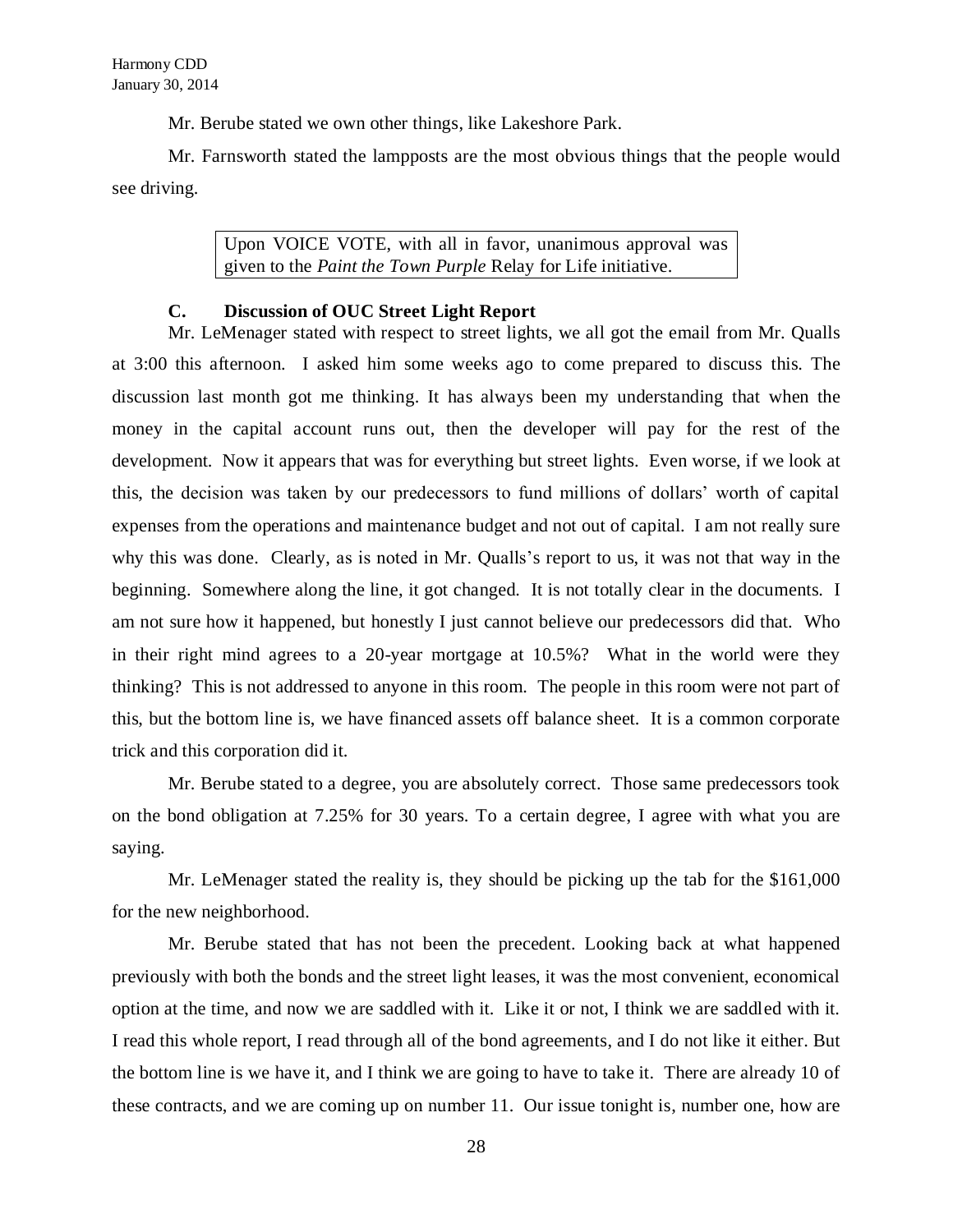we going to finance this next one? Are we going to buy it out now and keep it as cheap as possible and then hopefully move forward and buy out some of these other contracts that we know are terrible?

Mr. LeMenager stated I understand. I appreciate all of the hard work you do in trying to save a few dollars here and there. This is not a few dollars. This is millions of dollars that have been slipped under the table on us. It just galls me to no end to realize that I paid off the bond on my house, but I did not really pay off my bond. I still have 20-year obligations here. I am sorry but this cannot be acceptable. My real question to the lawyer is not question two that he asked. My real question to the lawyer was, who is responsible for paying this going forward. I am not necessarily saying we can do anything about the past. I am saying we can certainly do something about the future. The option was absolutely presented to us that we do not have to do it this. We can install the lights in a different way, which then very clearly puts it in their court. My position is, the past is the past. I have no idea why in the world they did it, but going forward, all of the money has been spent in the capital accounts. I remember Mr. Evans talked about this once. The original people who started this thing up just spent money like crazy. He commented on it. We have gotten to that point. It is \$160,000 spread over x number of lots. They just raise the price of the lots to sell to the builders.

Mr. Walls asked what is your suggestion?

Mr. Berube stated presuming that we agree, which I do not, but I am willing to hear you out at this point. If you do not want to do what has been done in the past, what is your option? What do we do? Someone has to light the neighborhood.

Mr. LeMenager stated I am not disagreeing with that at all. I am just saying someone should pay for it. Should the developer pay for this directly or is this a CDD expense? If it is a CDD expense, then it should come out of capital. The capital has been used up. When the capital is all used up, the developer is responsible for the rest; ergo the developer is responsible.

Mr. Berube stated in 2008, this was done, and no one complained. In 2007, this was done twice, and no one complained.

Mr. LeMenager stated that is correct.

Mr. Berube stated the bottom line is, there is precedent here 10 times. I am not trying to be argumentative; I am just telling you what I think.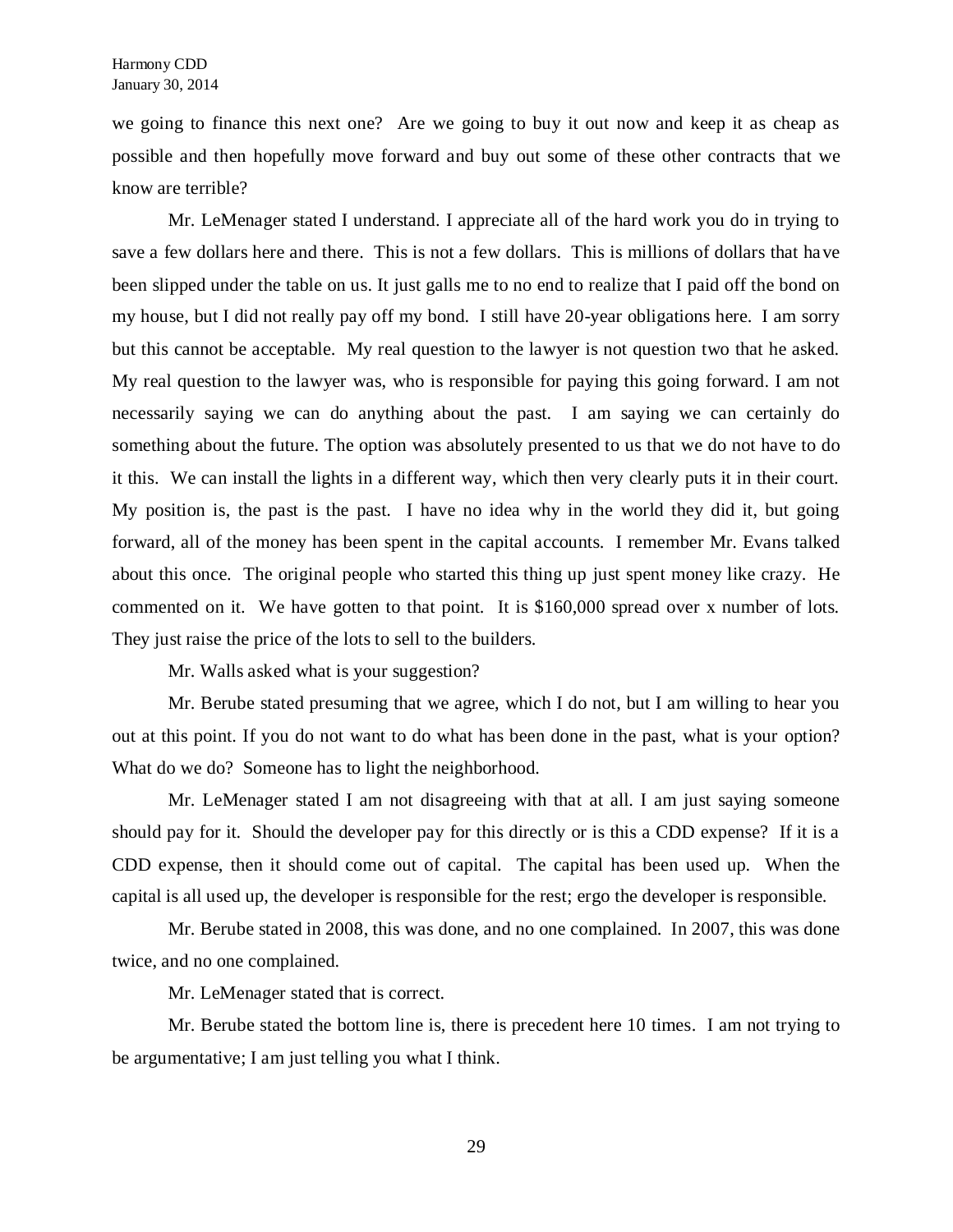Mr. LeMenager stated I would like Mr. Qualls to address the question I had. The real heart of the question I asked was, when all of the money in the capital account has run out, is the developer responsible? I have always understood that the answer to that question is yes.

Mr. Qualls stated as far as street lights and in all my review of the documents, I did not see anything that would suggest that the developer is responsible. The way I analyze it is pretty straightforward. Chapter 190, Florida Statutes, gives this District the authority to maintain infrastructure, including street lights. That was from day one. The District should continue to maintain that infrastructure. The discussion of how to acquire that infrastructure and install it and maintain it is an important one, but in the end, it is the District that has the responsibility to maintain the infrastructure.

Mr. LeMenager stated no one is arguing that. The question is all about acquisition, and the acquisition should have come out of the bonds.

Mr. Qualls stated I am not an expert on the bond documents. Mr. Danny Tyler was the bond counsel. The way I read the agreement with OUC, Section 4.6, is OUC will always own those street lights. I am not an expert like you, but I do not understand how that is a capital cost of the District. The way I see it is, the District is essentially doing its job to maintain that infrastructure by entering into a lease agreement with OUC, where OUC says they will always own the lights and will always keep them. If anything should happen to them, OUC will replace them and they will take care of them. So the District is fulfilling its responsibility to maintain the street lights by entering into a lease agreement with OUC. That is the way I see it. I have read two of the existing agreements, and I have read the one that is in the agenda package. They are all pretty much the same, and they all have that Section 4.6. I do not see it as a mortgage where you make all the payments and then the District owns the street lights. OUC will always own those street lights.

Ms. Kassel stated this is an operating expense. It is not a capital expense because we are never going to own them.

Mr. LeMenager stated I thought we had the option to own them if we wanted to.

Ms. Kassel stated only if we put them in ourselves. In other words, in the new neighborhood which is an option that Mr. Nicholas said is a possibility, if we contract with a street lighting firm that provides the lights and installs them and we pay for it, then it is our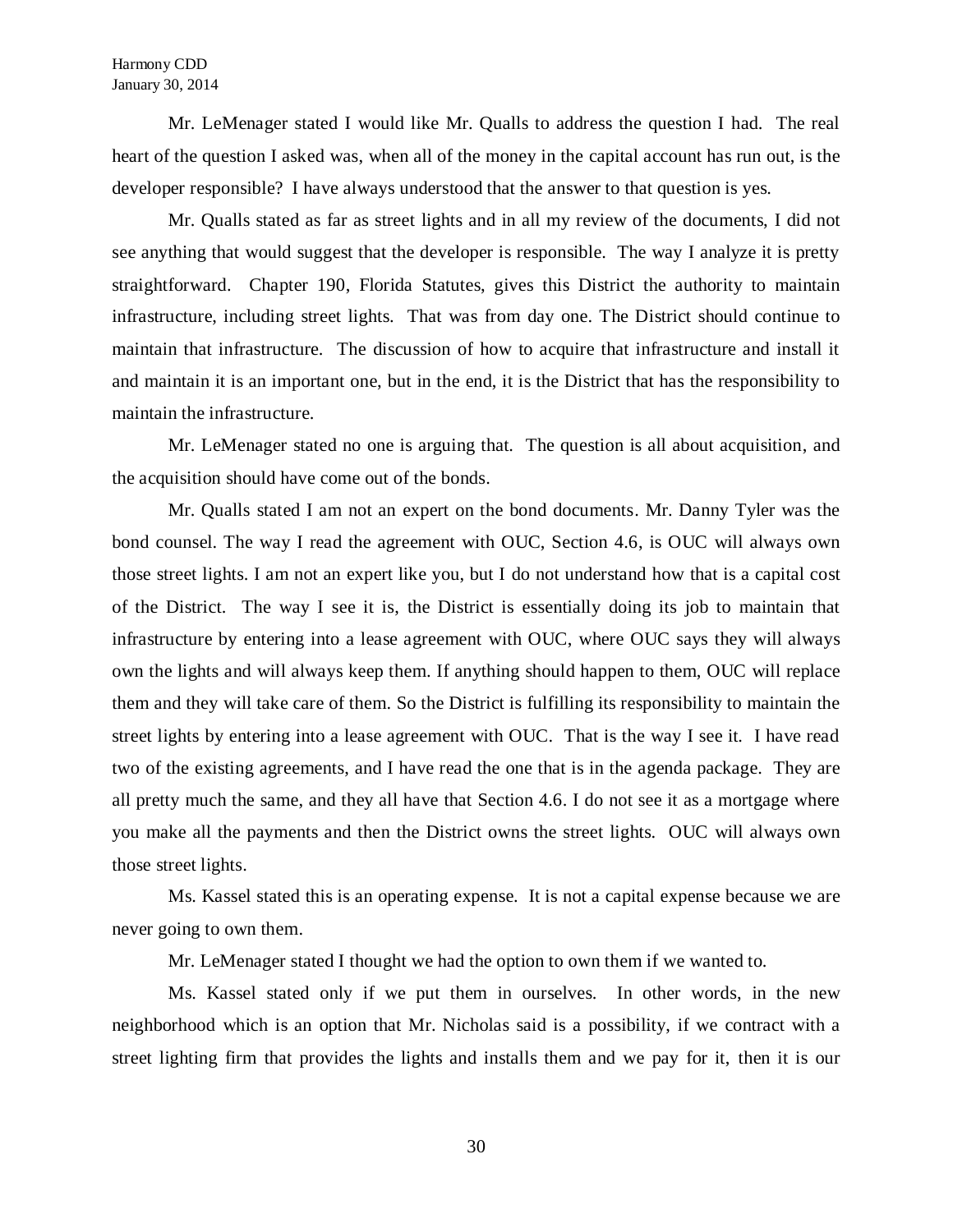capital expense. We own them, and we maintain them or we have a contract with someone to maintain them, which is an option.

Mr. Berube stated Mr. Boyd has something to say about that because it is all in the engineer's report when you read it carefully.

Mr. Boyd stated you are buying the fixtures and you are installing them. You are always maintaining them yourselves. You will have electric meters, so you will be paying the electric bills on those lights, as well.

Mr. Walls stated at the 10.5% interest rate, for me, you are going to have to replace those lights at some point. When they get knocked over, when they fall over or whatever, OUC comes out and replaces them. We do not have to do anything. It seems like a good deal to me, and that is why we are talking tonight about getting rid of that 10.5% obligation.

Mr. Nicholas stated 10.5% looks prohibitive, and if you look at the 20-year life, it seems ridiculous at this moment in history. But 10 years ago, 10.5% was pretty reasonable, and 10 years from now, it might be again. Remember, that is a required rate of return that is mandated by the PSC on local utilities.

Mr. LeMenager stated all that rate says is they do not want to be in the lending business. All that rate says is they are going to do \$161,000 worth of work for us, and they would like us to pay them \$220,000 in interest to do it.

Mr. Walls stated there are governmental entities that do this all the time because they do not have enough money to light a full roadway. It happens and they pay that rate. That is just what happened.

Mr. Nicholas stated here is the way I see Mr. LeMenager's issue. The assessment math is pretty simple. It is a real, straight-line methodology and it basically says that with respect to operation and maintenance, we treat all landowners equally, no exceptions.

Mr. Qualls stated each property receives a special and peculiar benefit, and it has to be apportioned. It is not as if everyone is paying the same assessment, but everyone is paying the assessment that matches the special and peculiar benefit that is being received.

Mr. Nicholas stated the per-acre assessment is the same. You can make a really strong case that these things just ought to keep going as they have since the beginning because you have already installed that benefit in certain neighborhoods. The vacant lands are, in effect, subsidizing that benefit because they have not been levied any less of an assessment. One dollar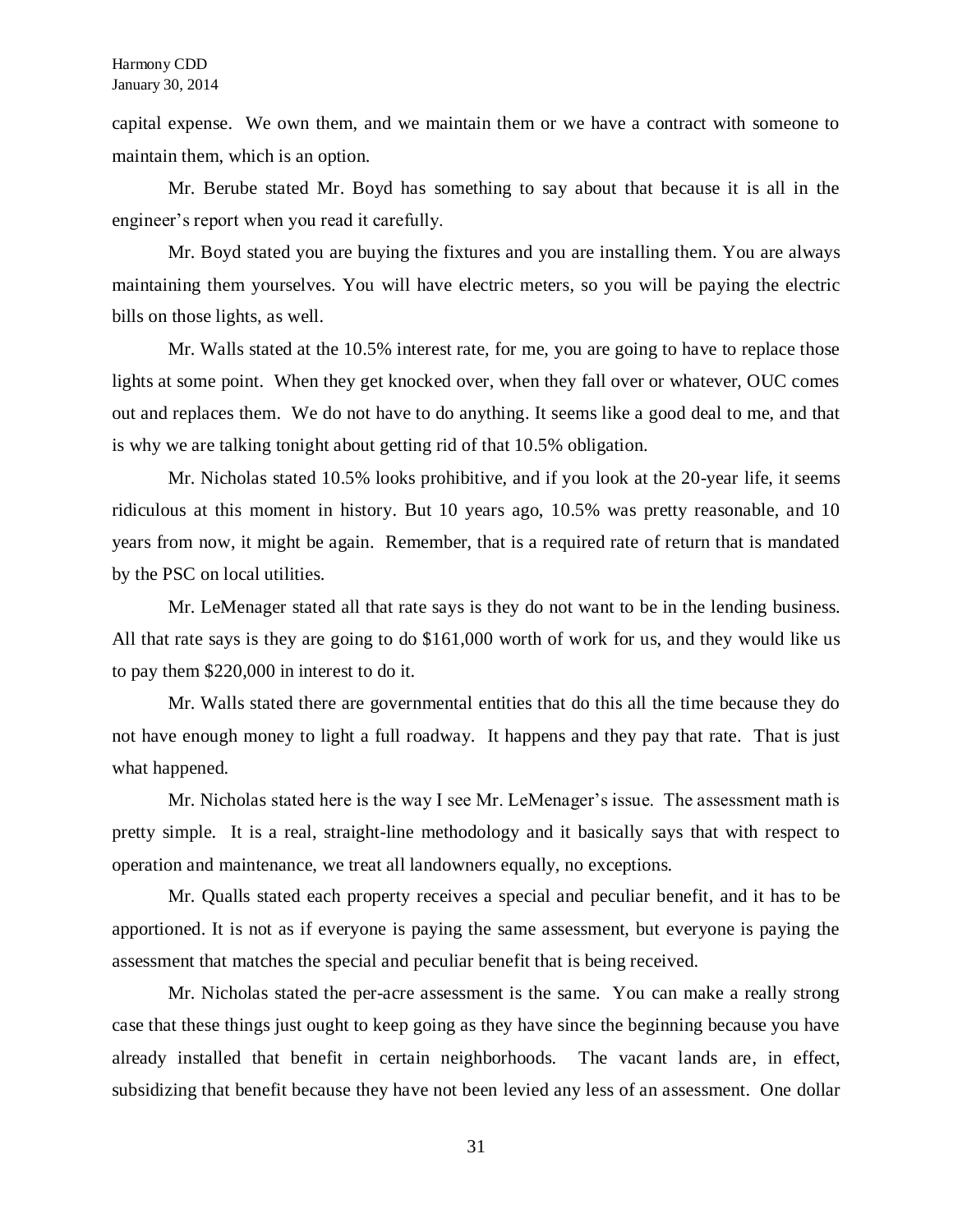of operations and maintenance is \$1.00 spread equally among all landowners, no exceptions. How this conversation started was looking at some options to use some of that cash potentially to reduce \$1.00 of operations and maintenance, which is equally spread among all landowners. We are not your financial advisor. We are just answering questions. Mr. Moyer can help us if you took a different approach and what the methodology and retroactive analysis would have to be for those neighborhoods to pull money out of all of the vacant lands and put it into the areas that have received those street light benefits. The bondholders have relied on this information, the engineering and the process to assume a certain value in the collateral. Believe it or not, your home is worth more with an improved neighborhood somewhere else, not just where you live. That is how the CDD grows, and that is how the maintenance and infrastructure are applied over time. It is already in play. This is already happening now. Certain lots are receiving the benefit of street lights, and certain places without lots are paying for it. To change that now, you would have to change the methodology, as well.

Mr. Berube stated at a significant expense.

Mr. Nicholas stated you could be going back in time and you could be respreading a lot more costs on the neighborhoods that have been developed for 10 years, retroactively.

Mr. LeMenager stated I do not see that.

Mr. Moyer stated we would actually identify, with certainty and specificity, the lights within each neighborhood and assign a cost to that. Then that neighborhood would pay that cost. If we change the approach where we tell the developer to put the lights in and we just pay the electric part, which is different than any of the other neighborhoods, then that neighborhood would pay less than the other neighborhoods. You are basically losing whatever number of undeveloped lots are currently contributing to the payment of that operation and maintenance cost.

Mr. Walls stated you are moving it from the undeveloped lots to the developed lots, and they would pay more.

Mr. Moyer stated that is correct.

Mr. LeMenager asked what is the assessment based on? This calculation that costs so much money every year, is it so complicated it looks neighborhood by neighborhood?

Mr. Nicholas stated no, it is really simple, and that is why your argument does not work. It is extremely simple.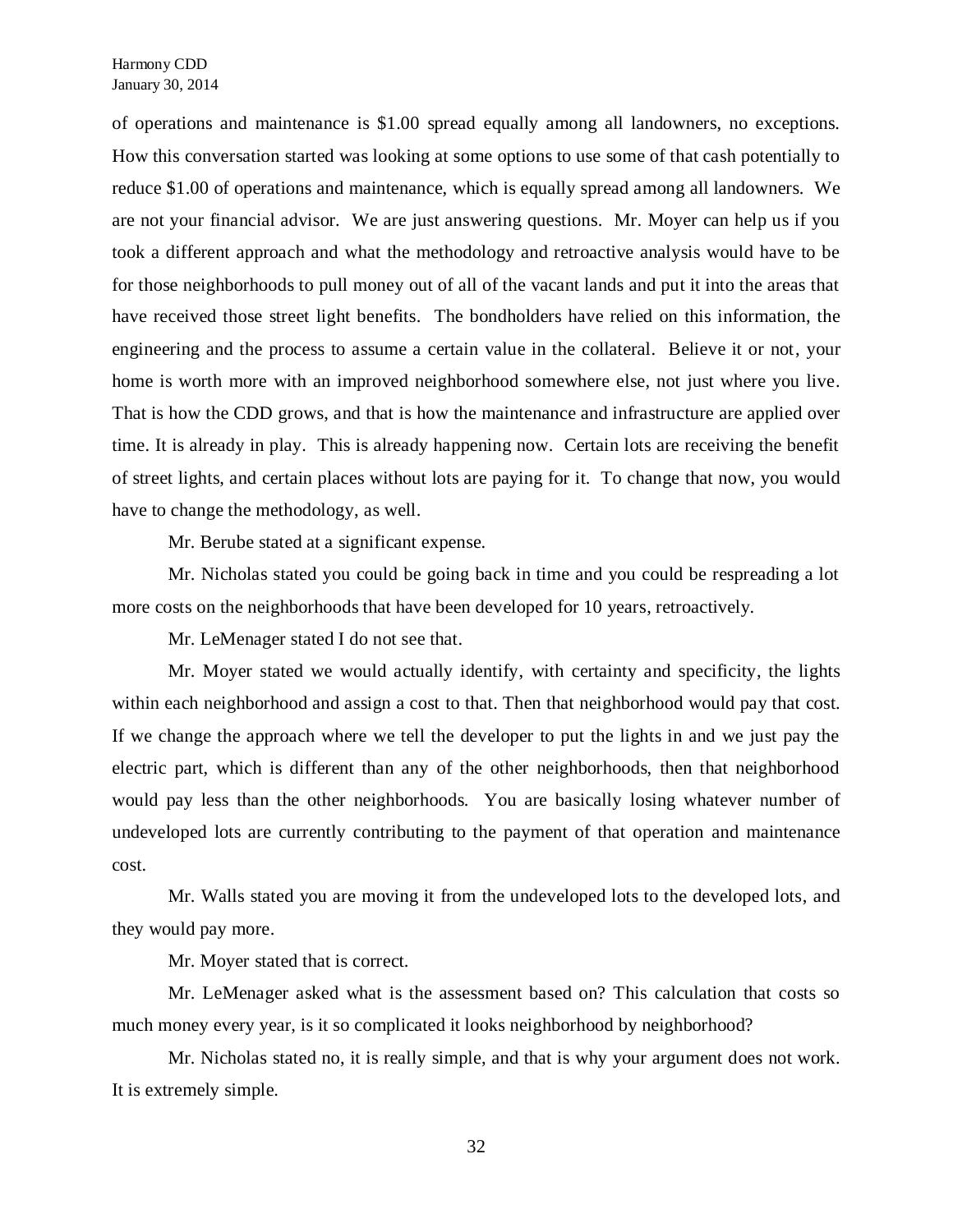Mr. Berube stated you have a certain cost and a certain number of lots. If you take out the street lighting portion for that new one, that neighborhood is going to have to be separated out at a somewhat lower assessment to reflect the difference.

Mr. Nicholas stated because it would be paying for your street lights in the developed neighborhoods, as are all the vacant parcels, which also should receive additional relief under your assumptions.

Mr. Berube stated if we do that and the new neighborhood comes online, then a future Board could decide they did not like what we did.

Mr. LeMenager stated you do realize we are talking about the fact that we have been sitting here year after year doing budgets that did not mean anything. There is over \$2 million that we have to pay off. We are talking about using up a substantial portion of the rainy-day money you and I worked so hard to build up here, just say we had this hidden cost that we never really told you about.

Mr. Walls stated it has always been public. It has always been there. If we pay some of these things off, the idea is that we may be saving money over time.

Mr. LeMenager stated I am not disagreeing with that. I seriously doubt anyone in Harmony realized that the street lights have been financed in this way and that there were several million dollars' worth of, effectively, capital costs that are paid for out of your operation and maintenance fund. I wanted to make it very clear that is exactly what is going on here when you continually see your costs going up. I know at a certain level, the thing that would make the most sense to do is issue another bond to pay off the \$2 million and save a small fortune.

Ms. Kassel stated it is essentially what we are doing by the proposed arrangement.

Mr. Berube stated this got started like the fishing issue, with some small commentary somewhere along the line and then it grows. This whole analysis got started because every year we look at that budget. We look at \$380,000 or \$390,000 annually for street lighting. Our question always is, do we really need to pay this? That is why the analysis was done and that is why it is in front of us now. We have analyzed where the money goes, and we have been doing that for years.

Mr. LeMenager stated I do not disagree.

Mr. Berube stated to say our budget work is useless every year, it is not. We look at that number and ask what it really includes. Now we know. Our predecessors, as you mentioned,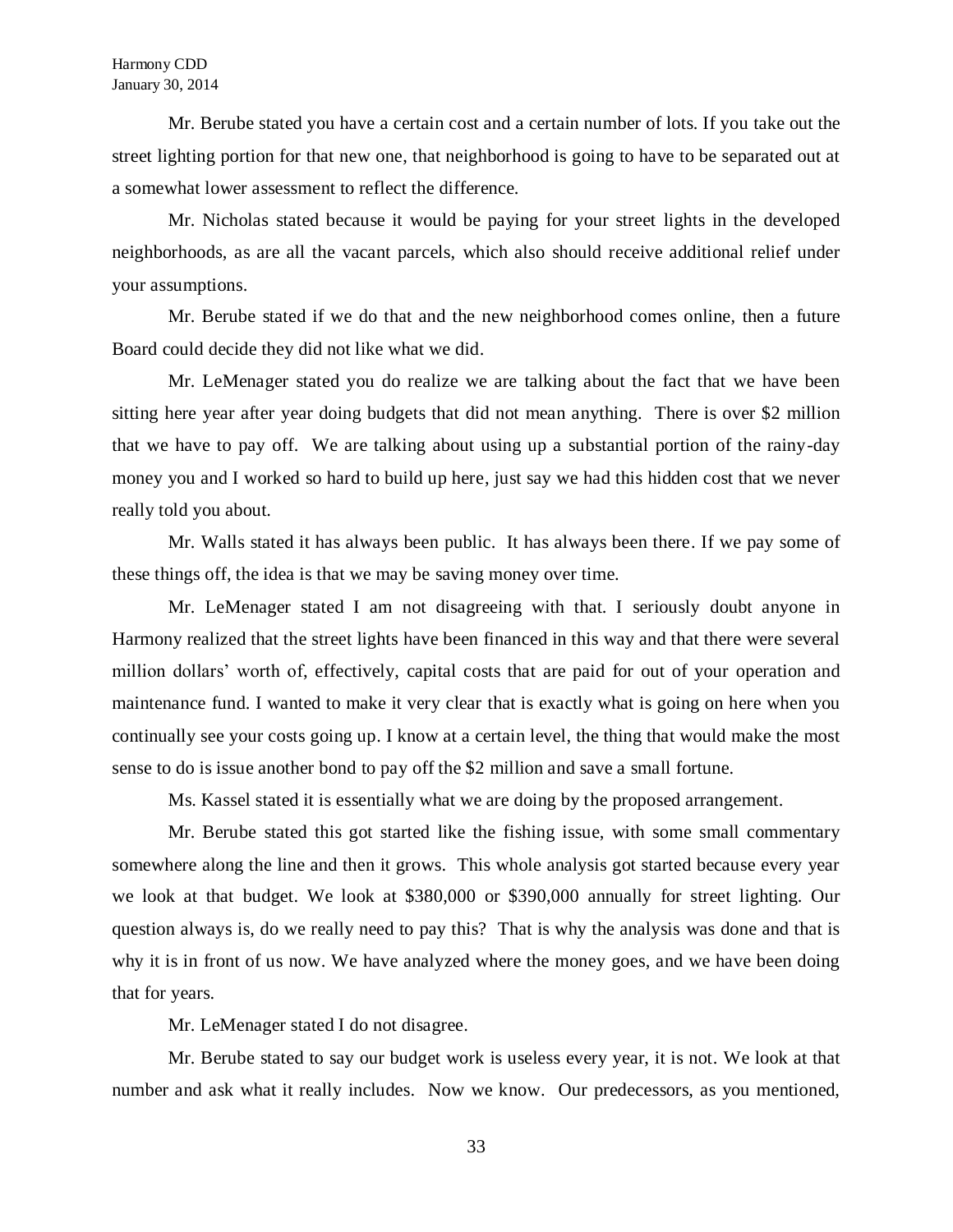got us here. What can we do? Try to work out of it if we are stuck with it. It is what it is. Mr. LeMenager wants to go with a different plan for street lighting in that neighborhood. Who wants to change the way that we are potentially going to light that neighborhood?

Mr. Nicholas stated I just want to add that the installation of Neighborhood H-1 is consistent with the bond documents. We paid for an installation for the junction boxes. OUC will connect to it with their infrastructure, so you cannot make any changes to the engineering in the neighborhood under discussion.

Ms. Kassel stated we are not actually proposing the idea of changing how we are lighting the neighborhoods. We are just changing how we are going to pay for it.

Mr. Berube asked is everyone fine with proceeding in doing that? Or do you want to stop this and pursue Mr. LeMenager's suggestion and do an alternative?

Mr. Farnsworth stated I do not want to change it.

Mr. Walls stated I do not think we have a choice.

Mr. Farnsworth stated I do not understand it well enough.

Ms. Kassel asked what is the question?

Mr. Berube stated deciding between the two choices for lighting that neighborhood as presented, or Mr. LeMenager's alternative of doing something different in that neighborhood.

Ms. Kassel stated I thought we were going to discuss this as a whole, rather than breaking it out into that neighborhood versus the other neighborhoods.

Mr. Berube stated we really need to discuss H-1 tonight.

Mr. LeMenager stated certainly on a going-forward basis, if we stuck with this mess, then we need to budget things like \$161,000 to pay for street lights.

Mr. Berube stated yes.

Mr. LeMenager stated that needs to be a budgeted item. That is not something where we are going to budget a few thousand dollars a month. We need to pay it.

Mr. Moyer stated I think your comment may be where we end up at the end of the day, notwithstanding the decision tonight. I think we should be consistent for this neighborhood as we have done in other neighborhoods. That does not preclude us from going out and looking at a bank deal at a rate that is well under the 10% and do a line of credit with a bank on a goingforward basis. As additional neighborhoods come in, then we could buy the street lights. But we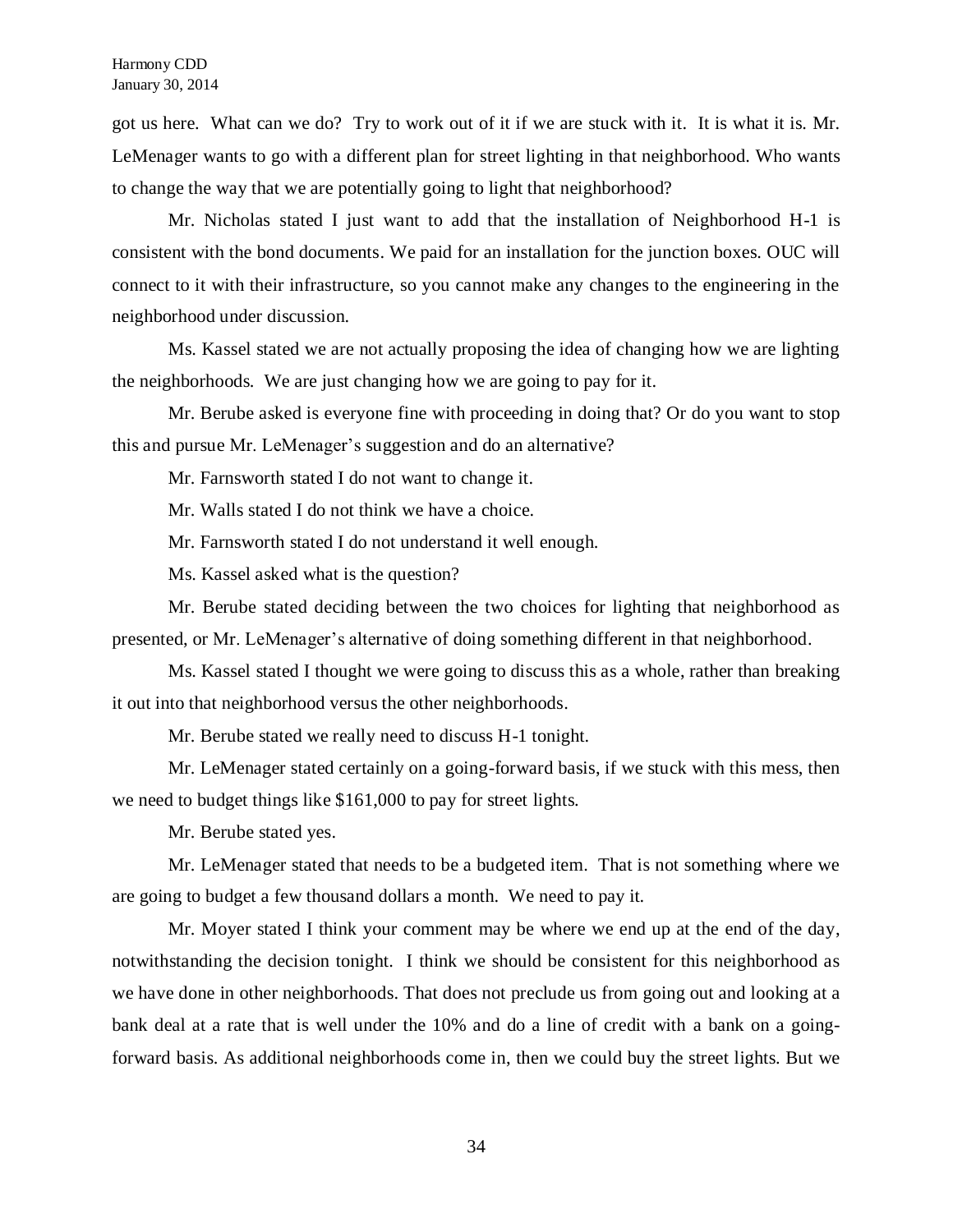would not be buying them at 10%. I think for this example we can proceed, and we will just wrap it all together and do that whole list and come up with a much better approach.

Mr. Walls stated I think we definitely need to go down that route. I get it. This is going to raise the CDD assessments. It is going to happen because this is a lot of money.

Mr. LeMenager stated that is correct.

Mr. Walls stated there is nothing we can do about it, but if we can find better ways to do it, we should.

Mr. Berube asked why do you say it is going to raise assessments?

Mr. Walls stated we are adding new things to the budget.

Mr. Berube stated I understand that.

Mr. Walls stated we are adding new things to the budget by definition, unless we are taking things away.

Mr. Berube stated last year when we reviewed the budget, we discussed the fact that this neighborhood was coming online and we needed to add some money into the budget to cover what we anticipated some of those costs may be. That was one of the selling points of the 2% net increase in shuffling things around.

Mr. LeMenager stated yes, but we are talking about a \$161,000 payment.

Mr. Berube stated 2% is \$84,000, so we did more than half of it already. We typically carry forward more than that every year.

Mr. LeMenager stated here is the thing I would like a clear answer to. How much more money are these street lights going to cost us in Harmony? That is really the long term of what your taxes are really going to be. I realize it is assessments, but everyone thinks about it as taxes, so what we are really talking about here are your taxes.

Mr. Berube stated Mr. LeMenager is right, but our two largest line items every year are street lights and landscaping, end of story. We do not know where we are at. As we discussed last month with refinancing these, we discussed the amount of money that we let sit in the checking account, which is roughly \$375,000 at any given time, which is a lot of money. How do we finance this right now? As much as I hate to do it, we discussed taking money out of reserves and fund balance and other areas. The reality is, we ought to drop that \$375,000 that is sitting in there in cash doing nothing and write a check, in my opinion, to buy out these street light contracts and bring it down to the minimum monthly cost.

35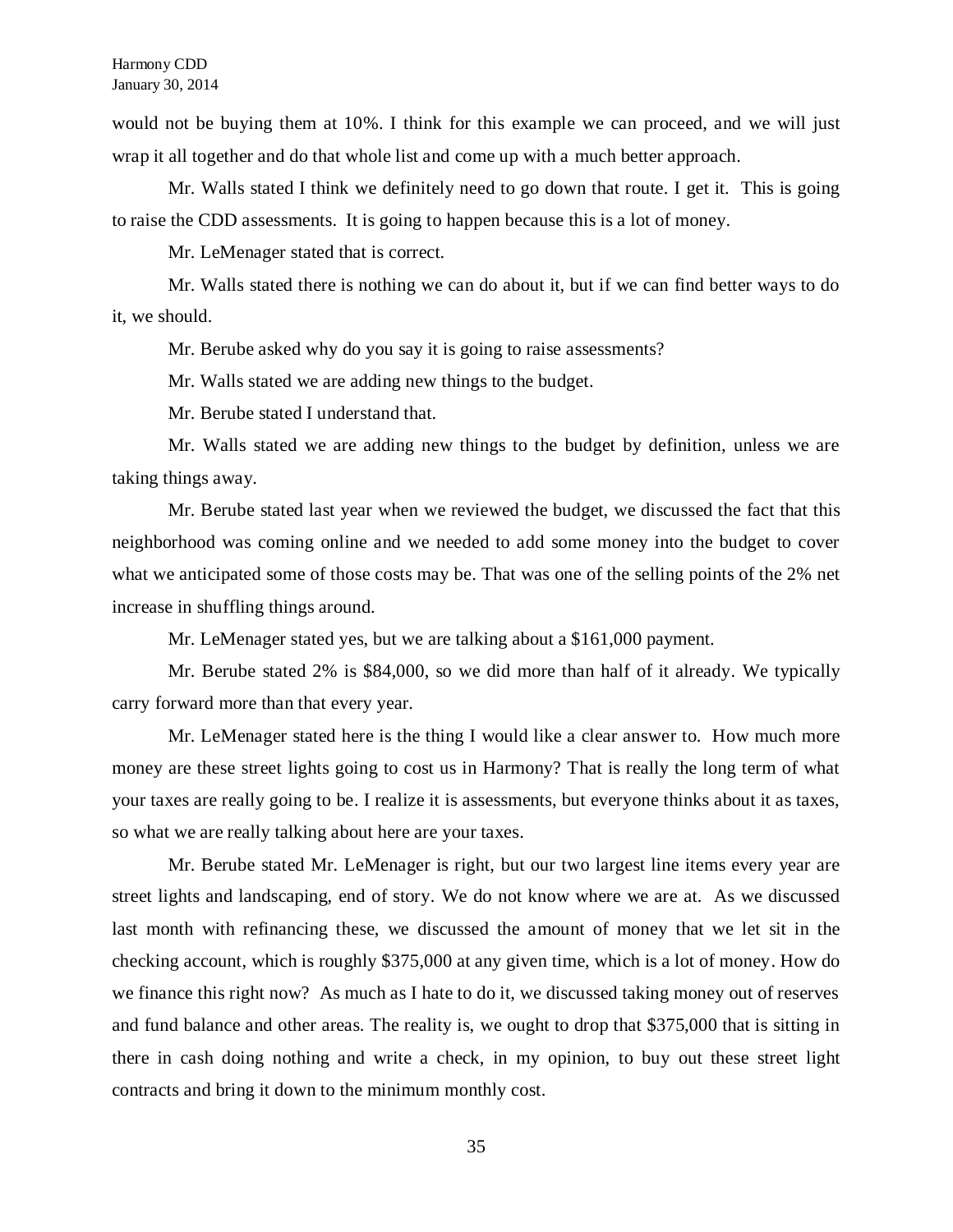Mr. LeMenager stated with respect this, obviously I would prefer to have them pay it. Someone in the past was happy to do 20-year mortgages at 10.5%. I am not. I will never vote for that.

Mr. Berube stated if we take this on the way it is, at the end of 20 years, we will have paid \$321,847 for this contract. If we buy it right now, we pay \$161,000. So it is \$160,000 savings to spend \$160,000.

Mr. LeMenager stated yes.

Mr. Berube stated to me, that is no brainer math.

Mr. Walls asked what is your comfort level regarding reserves?

Mr. Moyer stated we have talked about the operating reserves, and we decided to fully fund the first quarter of our operating budget, which we did a couple of years ago. I think at that time, we talked about the reality that we are still directly assessing the developer, and those monies come in according to a schedule. So do you really need \$386,000 in the operating account? Probably not.

Ms. Kassel stated it is \$399,000 according to this balance sheet.

Mr. Moyer stated keep in mind some of that is because the monies already came in for this fiscal year.

Mr. Berube stated it is close to \$375,000 on a normal basis. The goal is \$125,000 times three.

Ms. Kassel asked are you talking about operating reserves or unassigned fund balance?

Mr. Moyer stated I am talking about operating reserves.

Mr. Berube stated look at the checking account. It is always \$375,000, give or take.

Ms. Kassel stated I was looking at the unassigned fund balance.

Mr. Moyer stated the operating reserve is independent of the unallocated fund balance. Could we live with less than a whole quarter of operating expenses? Given our current structure, I think we can do that.

Mr. Berube stated so the bottom line is, if we decide to, we can write a check now, take care of this and be done with it without touching reserves. It would come right out of that operating balance.

Mr. Moyer stated yes.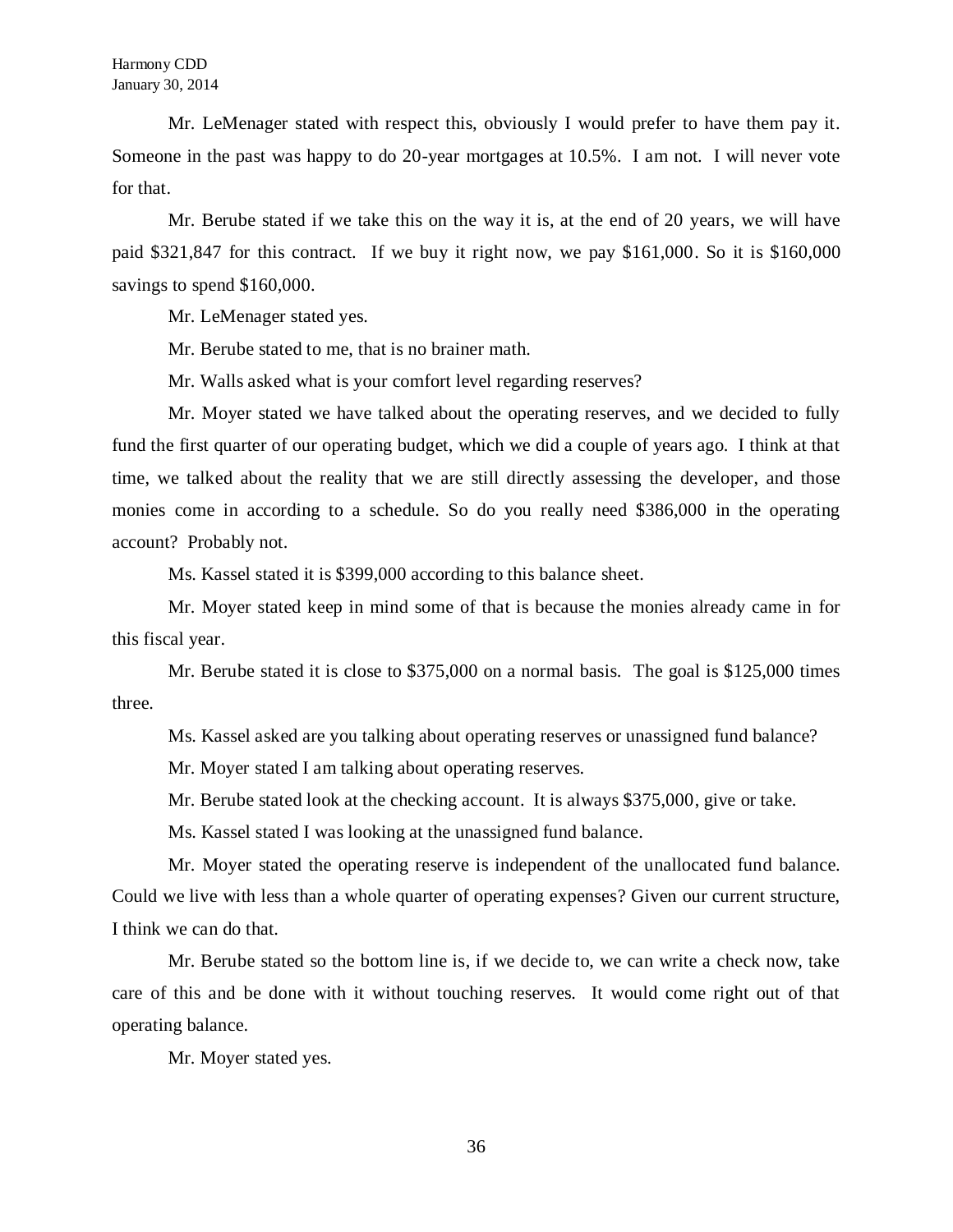Mr. Berube stated that would still leave an unassigned fund balance of \$399,000, and then we could buy out some more of these if we decided to do that.

Mr. Walls stated keep in mind that unassigned fund balance fluctuates.

Mr. Berube stated I understand.

Mr. Walls stated in terms of going forward and financing future neighborhoods, that is a realistic option.

Mr. Moyer stated I think what would make sense is to see if there is any appetite from a bank to give us a letter of credit at a very low, tax-exempt, bank-qualified rate.

Ms. Kassel stated I thought Mr. Nicholas tried to do that.

Mr. Nicholas stated we looked at straight collateral loans, which are different. Mr. Moyer is saying maybe the bank would secure it with the assessments. That is a different approach, and Mr. Moyer would have to lead that effort, but it is a great option.

Mr. Walls stated we have these 11 contracts sitting out there. Obviously anything under 10.5% would save money for the residents. If we go ahead and explore that, I would be very open to it.

Mr. LeMenager asked are you talking about financing the past contracts or future ones?

Mr. Nicholas stated both.

Mr. LeMenager stated I am not in favor of spending one penny on interest going forward.

Mr. Berube stated we can avoid it.

Mr. LeMenager stated it is a capital cost that needs to be paid.

Mr. Berube asked can Mr. Nicholas comment on when the next neighborhood may be coming online, in general?

Mr. Nicholas stated lighting comes on after you accept the plat. The H-1 plat will be done and accepted perhaps mid to late March. The lighting would be installed and commissioned a month after that. For the next neighborhood to come online, we are aiming for completion around November, so that would bring it on around January 1, 2015.

Ms. Kassel asked what kind of neighborhood is it?

Mr. Nicholas stated it is a smaller neighborhood. Mr. Boyd has also been helpful identifying some synergies in planning. For example, future lots will not contribute the same incremental operation and maintenance as they had in the past. It will depend on how far apart the lights are spaced, the landscape tract widths, alley count, and linear feet for streets. It is a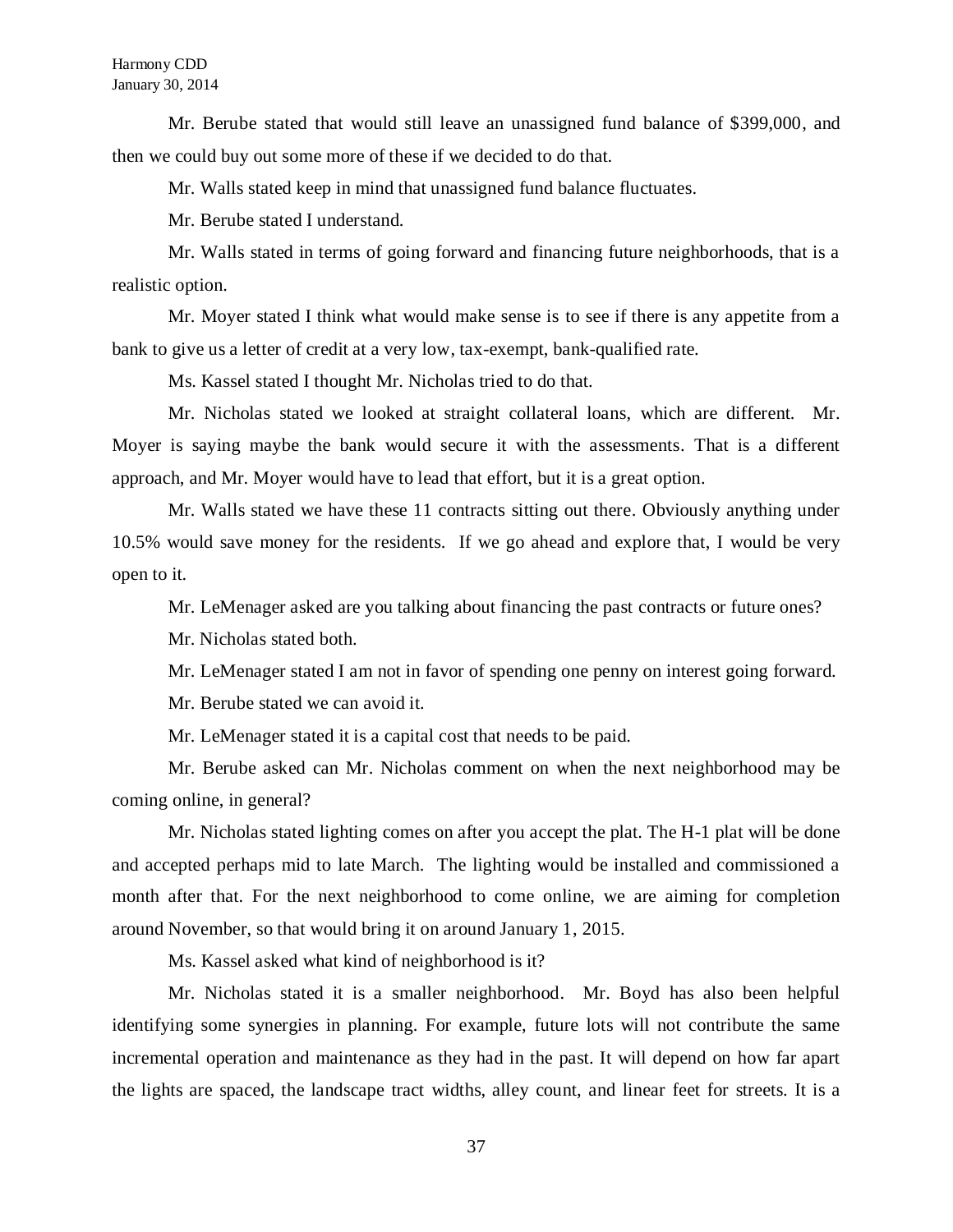mindful part of the planning process now, so the cost would be half or better in the next neighborhood. There will be no alleys.

Mr. Boyd stated they are going to be all County roads, no alleys. One very small tract would be a CDD tract, and it is going to be the tract that separates the road from the first homes across from the school. You want the CDD to own that tract.

Mr. Berube asked does this one have 36 lights?

Mr. Nicholas stated yes, it has 36 lights. I believe the linear feet of road is around 3,700 feet. It has been running about one pole per 100 linear feet if we look at past planning. In the future neighborhood, we can probably cut that in half and get that to one pole per 200 linear feet because of the way we are organizing the plan. I think in the next neighborhood, it would be safe to say it would be \$70,000 to \$80,000 for lights.

Mr. Berube asked the current plan to build-out is how many more neighborhoods?

Mr. Nicholas stated there are approximately 180 residential acres to develop, and that it is not a neighborhood count. It is a lot count. It is a maintained-acreage count. It is a linear-feetof-streets count. It is difficult to put an exact multiple on where we are in the future.

Mr. Berube asked how many more lights do you anticipate?

Mr. Nicholas stated it depends if the next round of planning works, if we get good buy-in from the County, and if OUC likes the photo metrics. The lighting company is the last to agree to what we are producing here. Instead of doubling the lights to 1,400, you might get only 1,250 or 1,200. Harmony is only 40% complete with regard to development. The one thing you have done is lit all of the main phasing roads, so we are just really talking about collectors and internal roadways.

Mr. Berube asked is it safe to say that at build-out, it would be another 100 lights over and above these?

Ms. Kassel asked do you mean entry lights?

Mr. Walls stated no, he is talking about lot lights.

Mr. Berube stated I mean build-out of the CDD.

Mr. Nicholas stated at build-out of the CDD, you can have another 500 to 600 lights if you went by the old planning. I am assuming with what we have learned and best practices and so forth, assuming we have buy-in with the County agencies, you will not see that kind of incremental growth.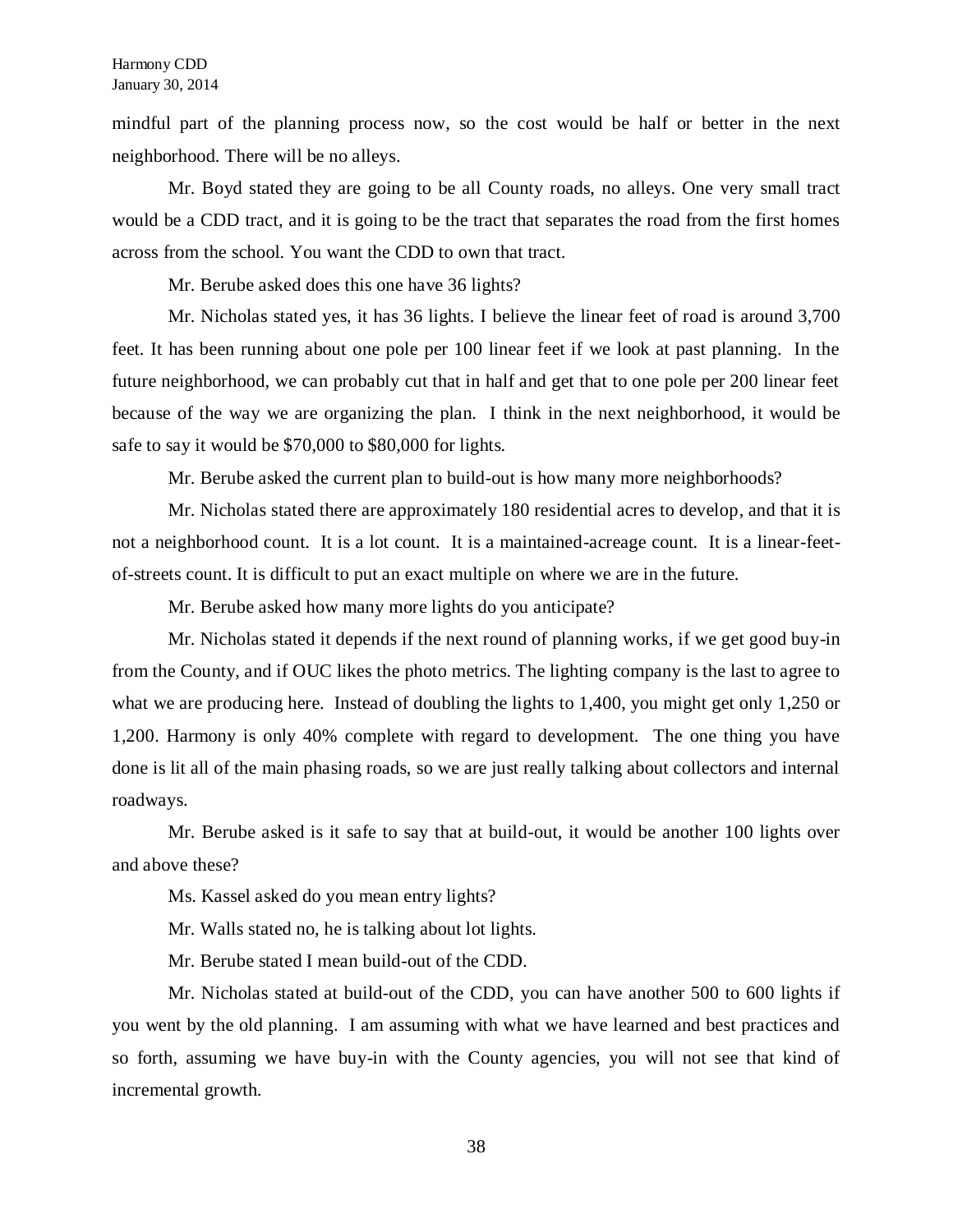Mr. Berube stated I am just trying to figure out how many more situations like this we are going to have to deal with.

Mr. Nicholas stated there will be more.

Ms. Kassel stated we have almost 800 lights.

Mr. Nicholas stated 721 is what you have got installed today, and the next neighborhood is 36. However, eight of those are just completing a roadway lighting plan that was previously incomplete. On this particular neighborhood, only 28 are actually going into the neighborhood, which is about 25% more efficient than previous plans.

Mr. LeMenager stated so basically, we have another 400 to 500 lights at \$4,500 apiece to go.

Ms. Kassel stated they are less expensive now than they were then.

Mr. LeMenager stated I am talking about the current quote. The current quote is \$4,500 per light. We are sorry to tell the residents, but we have a couple extra million dollars to spend to finish this place.

Mr. Berube stated one piece at a time. The other question I had was, if we do a buyout, there is a \$1,120 monthly maintenance cost reduction and that shows on the line for H-1. It is not really for H-1.

Mr. Nicholas stated I will explain the process again. The community has been at a certain point for a number of years. The Board is looking at 1% to 2% assessment increases. You have not been used to neighborhoods coming online and the incremental operation and maintenance costs. In advance of H-1, we began to look for ways to help you offset some of that incremental cost. We tried to connect you and OUC in a negotiation to see if maybe some of these agreements could be shortened, bought back, and so forth. What we learned is, they have a 10% required rate of return as a rule, regardless of whether you pay it over time or you pay it all up front. They just add 10% to what they are charged by the vendor to source the lights. They were not going to negotiate on that. We had the highest people in our organization argue with their CFO, and it did not go anywhere. In lieu of that, we went back to them and reminded them that it is their infrastructure. The District is paying this fixed light and energy charge, which is about \$5,000 per month of the \$30,000 monthly bill with OUC. We started challenging assumptions. How many lamps have burned out over the life of these contracts? How many poles have been hit? How many fixtures have you replaced? We were trying to get to the point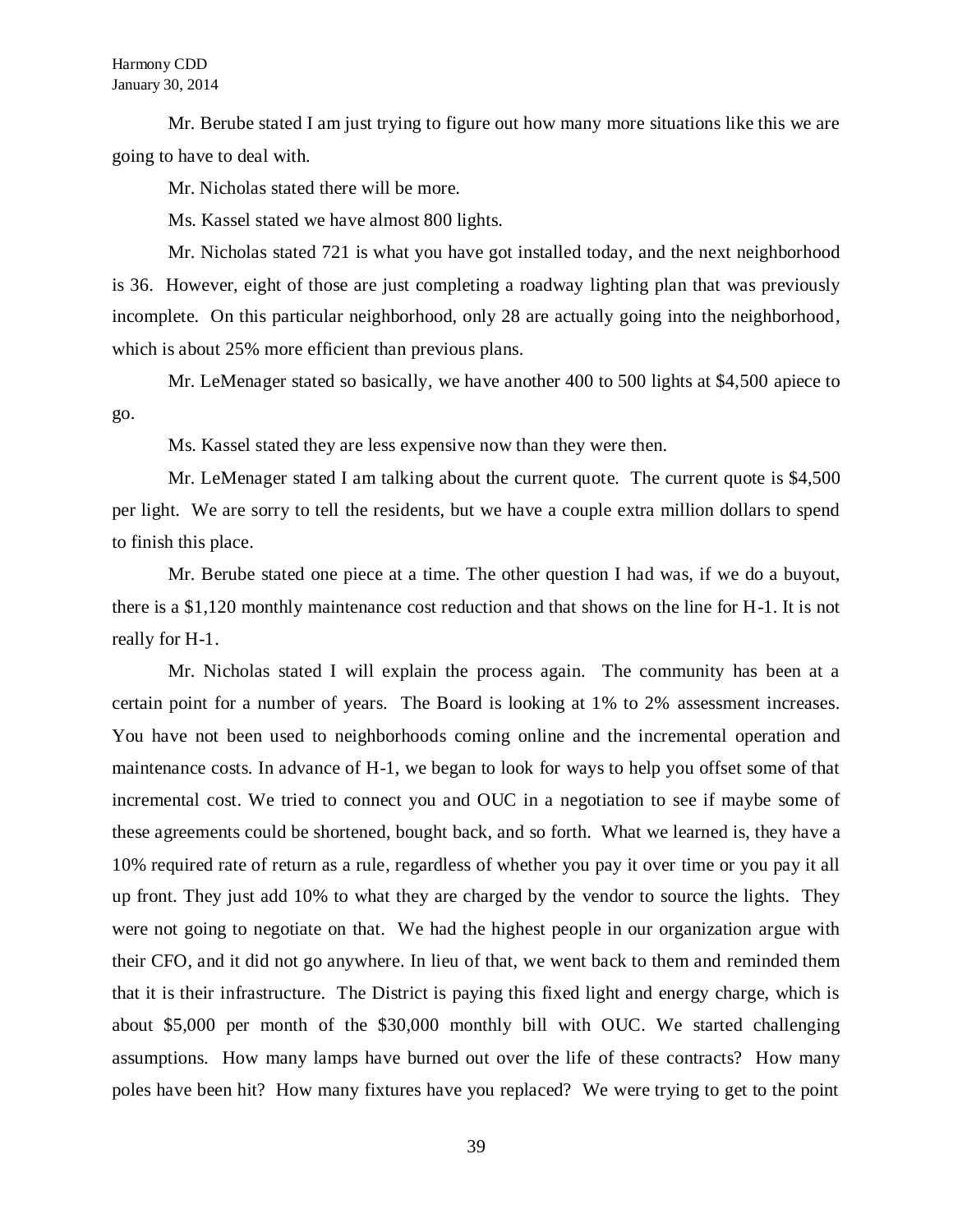where we could justify the maintenance fee per pole. As a result of the analysis they did, they came back and offered that if any of the contracts were restructured or bought out, they would give you basically 25% of that back, or about \$1,200 per month. That is their gesture because they could not really go anywhere with the way we first approached them, trying to get you some cash back. That is going to happen one time, regardless of what you pay off.

Ms. Kassel stated we still have to pay something off.

Mr. Nicholas stated they are going to re-tweak the maintenance formula and just reduce the bill by that amount.

Mr. Berube asked including if we buy out H-1 tonight?

Mr. Nicholas stated I do not know, but I think so.

Mr. LeMenager stated H-1 is different. We have an offer on the table from them.

Mr. Walls stated I do not think it matters which one we buy out.

Mr. Nicholas stated I do not think it matters, but I would need to verify that.

Mr. Berube stated the reason I questioned it is because you plugged it into the H-1 line.

Mr. Nicholas stated I plugged it in because it could only be done once. It probably should have been one line below that because it is going to happen as a result of what we did.

Mr. Berube stated we have time to deal with that. We need to settle H-1 tonight because you need to get lights ordered.

Mr. Nicholas stated we would like to turn OUC loose on that order to get the fixtures.

Mr. Berube stated we have two choices of taking on another 20-year contract, or approving the initial buy-out of this at \$161,852.47.

> Ms. Kassel made a MOTION to approve the use of operating reserve funds to do a payoff of \$161,852.47 to OUC for street lights for Neighborhood H-1. Mr. LeMenager seconded the motion.

Mr. Walls stated or whatever that amount is estimated, as of the date we paid. Mr. Boyd stated there is no contract on H-1. Nothing has been signed.

Upon VOICE VOTE, with all in favor, unanimous approval was given to use operating reserve funds to do a payoff of \$161,852.47 to OUC for street lights for Neighborhood H-1, as discussed.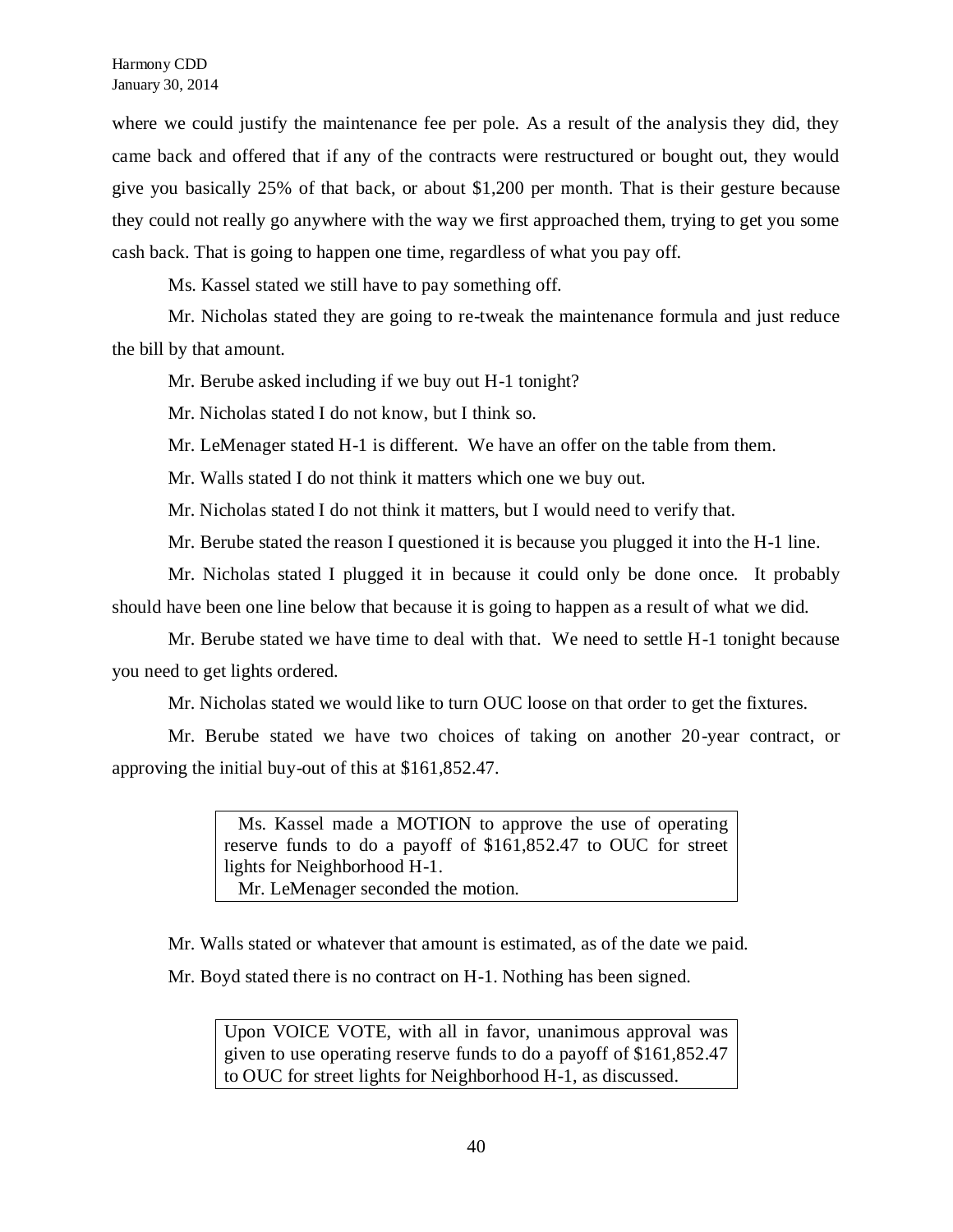Mr. LeMenager stated with respect to paying off the others, I am now opposed to that. It is pretty clear we are going to have some regular big checks to be writing. You just said the next big check will be next January. If we are going to have regular big checks to go, then I am not in favor. The past is the past.

Mr. Berube stated I do not disagree. We need clarification on the \$1,120 per month because that is \$14,000 per year, give or take. Perhaps we could buy out a small one with the understanding that they are going to lower this because we bought out this contract. If they say yes, then we are done. We will deal with future buy outs at some point, probably after we find out the line of credit. If that is not going to apply, then we need to discuss what we would potentially spend.

Mr. Walls stated you would just move the money to one of the existing contracts we just approved.

Mr. LeMenager stated no. The motion very specifically said we are accepting option two.

Mr. Walls stated I think Mr. Berube is saying we want to pay for whichever one will let us realize thee \$1,120 savings.

Mr. Berube stated I want to get that \$1,120 per month by buying one of these out.

Ms. Kassel stated so Phase 1, Addendum A is the smallest one.

Mr. LeMenager stated it is \$1,621.96 minus \$280.93; that is how much you save each month. It is the proposal. All the motion did was to say we accept proposal two.

Mr. Nicholas stated he is right, but he is just making sure that I can go back to OUC and clarify that we are saving \$1,120 as a result of that move and not some other move.

Mr. Berube stated that is correct.

Mr. Nicholas stated I understand that. We will do that.

Mr. Berube stated if the answer is no, if what we did tonight does not include that, then we need to revisit this and probably buy out one of these others. Why else would you throw away \$13,000 per year? We also save the interest on whatever contract we buy out. I think you get the concept.

Mr. Nicholas stated we argued very strongly, and that is what we got for it. We did not get the other thing you wanted, but you got that.

Mr. Berube stated thanks for your work in doing that, even though you are paying about 67% of the assessments. Hopefully we are doing the right thing and saving everyone money. It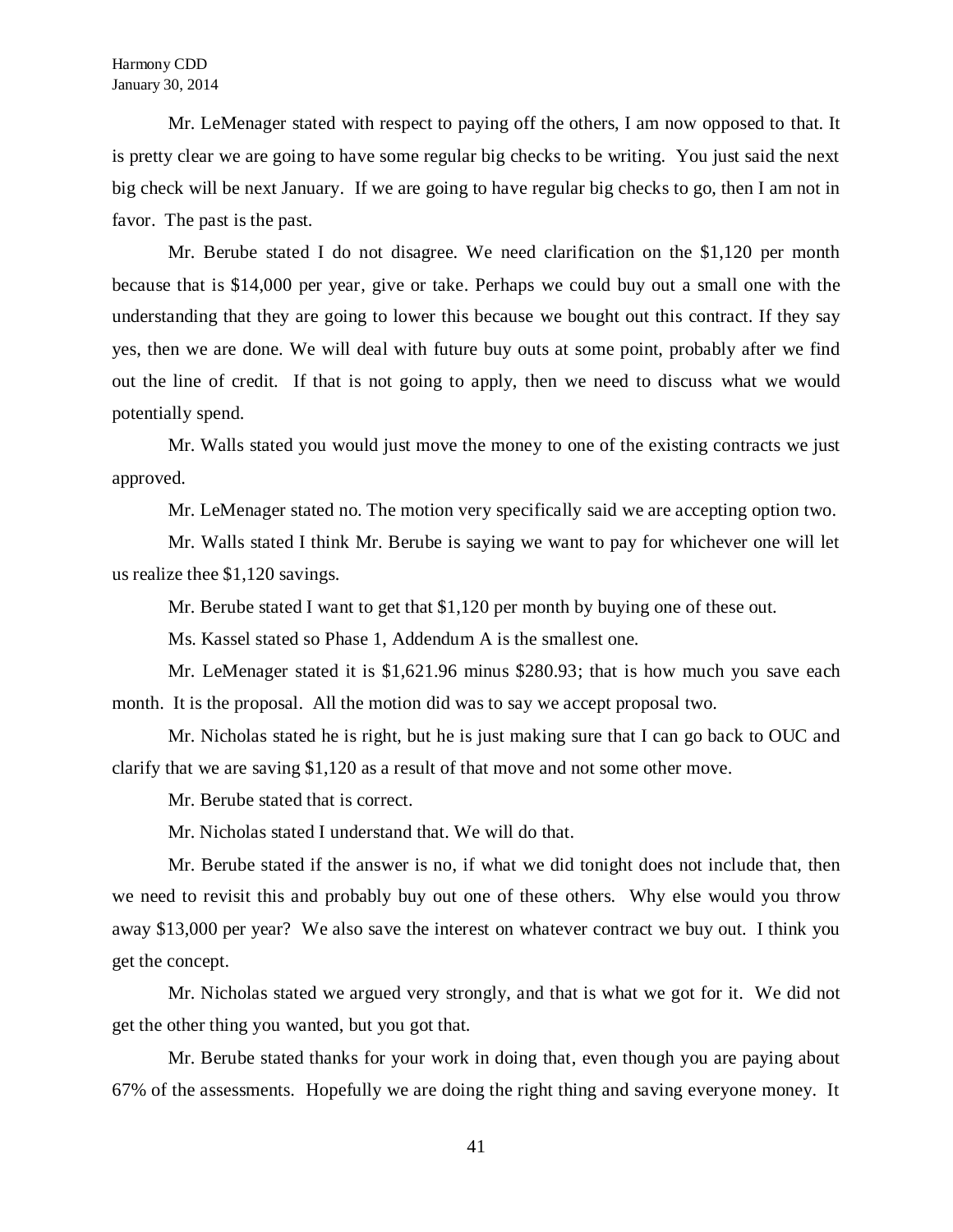is hard to tell sometimes. Mr. Moyer will discuss this line of credit option with CenterState Bank.

Mr. Moyer stated that is who we would start with.

Mr. Nicholas asked may I ask for a clarification on the motion? The proposal includes the lighting agreement. That was the last exhibit in the package. That is like what you will be entering. The only difference is the amount changes; instead of monthly, it is one fee.

Mr. Berube stated that is correct. So we are going to end up with a monthly fee of how much?

Mr. LeMenager stated \$280.

Mr. Nicholas stated yes, and the Chairman has the authority to execute that when we work it through OUC and then send you a draft.

Mr. Moyer stated exactly.

 Mr. LeMenager made a MOTION to accept the Service Agreement for Lighting Service with the Orlando Utilities Commission, as amended, and to authorize the Chairman to execute said Agreement.

Ms. Kassel stated we are not accepting this contract. This contract needs to be changed.

Mr. Nicholas stated it is a template contract.

Mr. Berube stated the names and the numbers are all filled in.

Mr. Nicholas stated it is the same thing.

Mr. Walls stated I think it was implicit in the motion.

Mr. Walls seconded the motion.

Upon VOICE VOTE, with all in favor, unanimous approval was given to accept the Service Agreement for Lighting Service with the Orlando Utilities Commission.

Mr. LeMenager stated again, that was not aimed at you personally. I think you did a fabulous job on the project.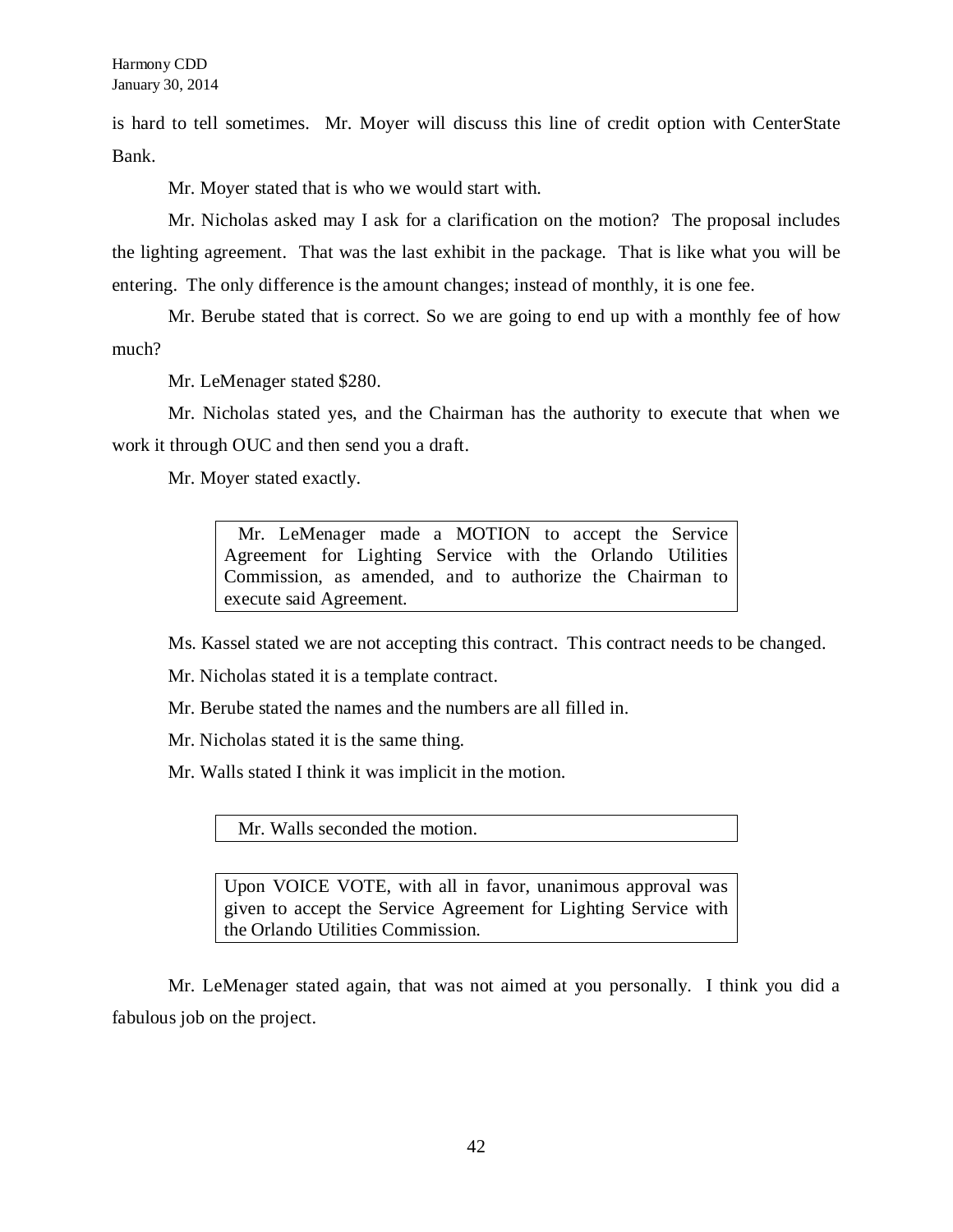Mr. Berube stated yes, and thanks for carrying this through. I know that it took a lot of hours. You and I have met several times and changed it around. It is a difficult process, especially when dealing with a giant bureaucracy.

Mr. Nicholas stated we are sensitive to operation and maintenance increases, as well.

## **SIXTH ORDER OF BUSINESS District Manager's Report A. December 31, 2013 Financial Statements**

The financial statements are included in the agenda package and are available for public review in the District Office during normal business hours.

Mr. Moyer stated through December 21, 2013, we have collected 64% of the non-ad valorem assessment that we levied on the tax roll, as compared to 54% last year. We are actually a little ahead. On the expenditure side, there is really nothing out of the ordinary and we are under budget on those categories.

Mr. Berube asked what happens when we plug in that \$13,000 from Davey?

Mr. Moyer stated we will have to amend the budget. As you remember, we come back to you late in the fiscal year and have a budget amendment that trues all that up. To the degree we have spent every nickel of this budget, then that will be a hit against the fund balance.

Mr. LeMenager stated we will be negative this year.

Mr. Berube asked do we have an unanticipated line under landscaping or miscellaneous contingency?

Mr. Moyer stated yes, miscellaneous services for \$20,000.

Mr. Berube asked under landscaping?

Mr. Moyer stated yes.

Mr. Berube asked is it untouched?

Mr. Moyer stated no, we are \$1,700 over budget on that particular prorated line item.

Mr. Berube asked how much have we spent of that already?

Ms. Kassel stated \$6,800.

Mr. Berube stated if we decided to apply that \$13,000 to that line item, that would take up that line item and not affect the rest of the landscape budget.

Mr. Moyer stated yes, and that is what we would do.

Mr. Berube stated that way our landscape budget stays the same. We will not have any extra there, but at least we are able to keep our line items going the way we want them to.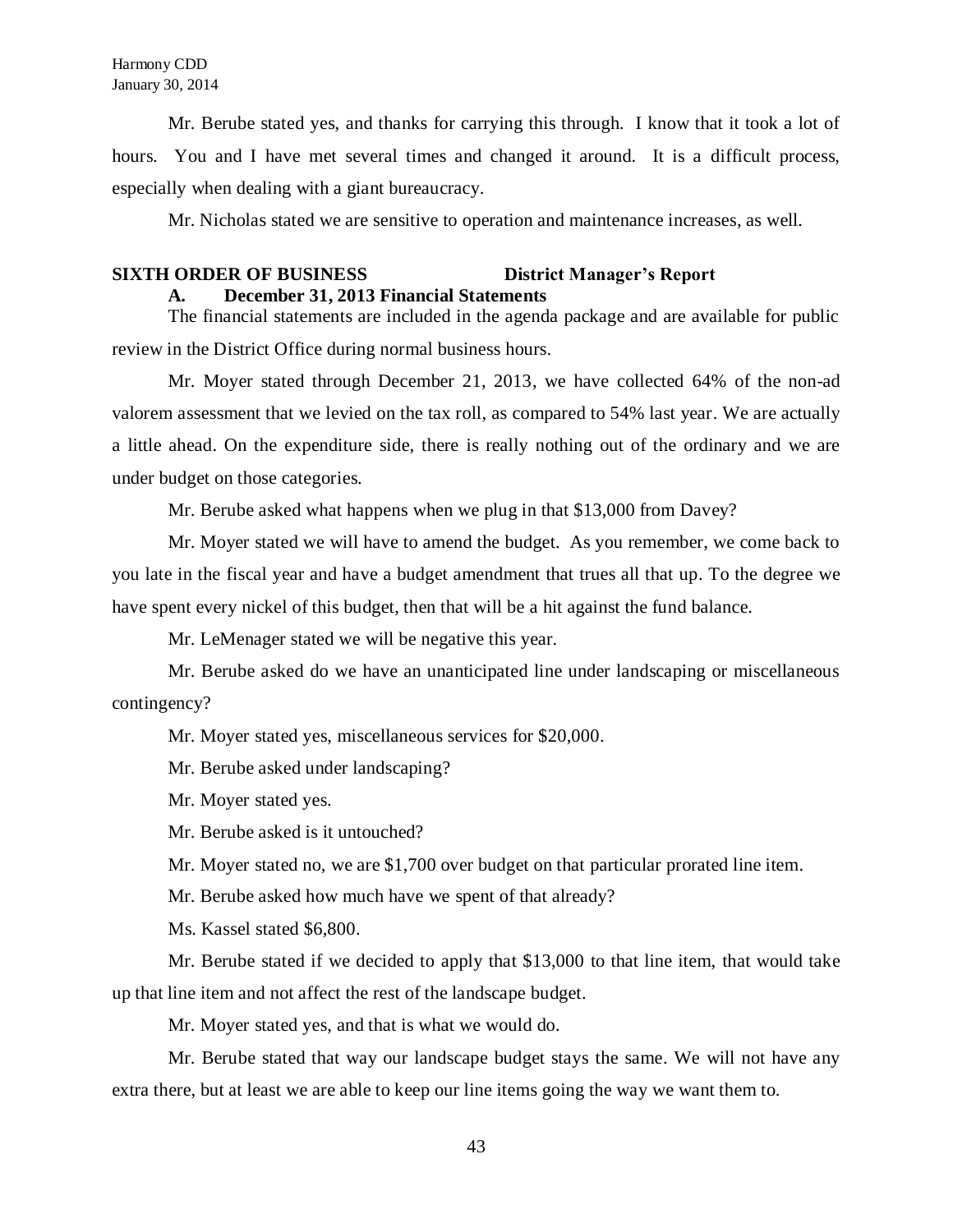Mr. Moyer stated that is a good suggestion.

## **B. Invoice Approval #165 and Check Run Summary**

Mr. Moyer reviewed the invoices and check run summary, which are included in the agenda package and available for public review in the District Office during normal business hours, and requested approval.

Ms. Kassel stated I just had a question. One page had all of the trees on it. I did not understand that page.

Mr. Walls stated I think they are OUC credits.

Ms. Kassel stated it listed Davey, OUC and the CDD. I did not understand what that was.

Mr. Berube stated if you remember when we discussed that, it was part of the deal when they were wiping out all the trees along the right-of-way. OUC was going to pay that contractor a certain amount of money for chopping down the trees. OUC provided that money as a credit toward letting Davey move the trees. We received a credit from OUC that they would have otherwise paid the chopper, which goes against the total cost. That is why you see the OUC portion, but those are pretty much all credits. Then there was the Davey cost and our cost. When you take out all of the credits, we ended up at approximately \$5,300. I presume, seeing you approved it, that it went over. I look at it and it is what I remembered. I guess it was accurate.

Mr. Haskett stated yes, it is all valid.

Mr. Berube stated I think the anticipation was that it was going to cost \$8,000 to do the whole thing. About \$3,000 was coming from OUC, and those were rough numbers at that time. It was going to cost us \$5,000, and pretty much that is where it is at. I did not go back through the minutes, but that is how it all played out. The credits from OUC were all based on the size of the trees. That is why you see the caliper of various sizes. It would be hard to figure out now.

Ms. Kassel stated the only other comment I had to make was on the last bill from the attorney. It has nothing to do with Mr. Qualls, insofar as I am not complaining about Mr. Qualls. We spent over \$1,000 and probably considerably more than that on having our attorney look at Sunshine Law violations. I would request that we do not have any more Sunshine Law violations from which we have to pay more legal fees.

Mr. Berube stated I think we learned that lesson.

Ms. Kassel stated no, we have not.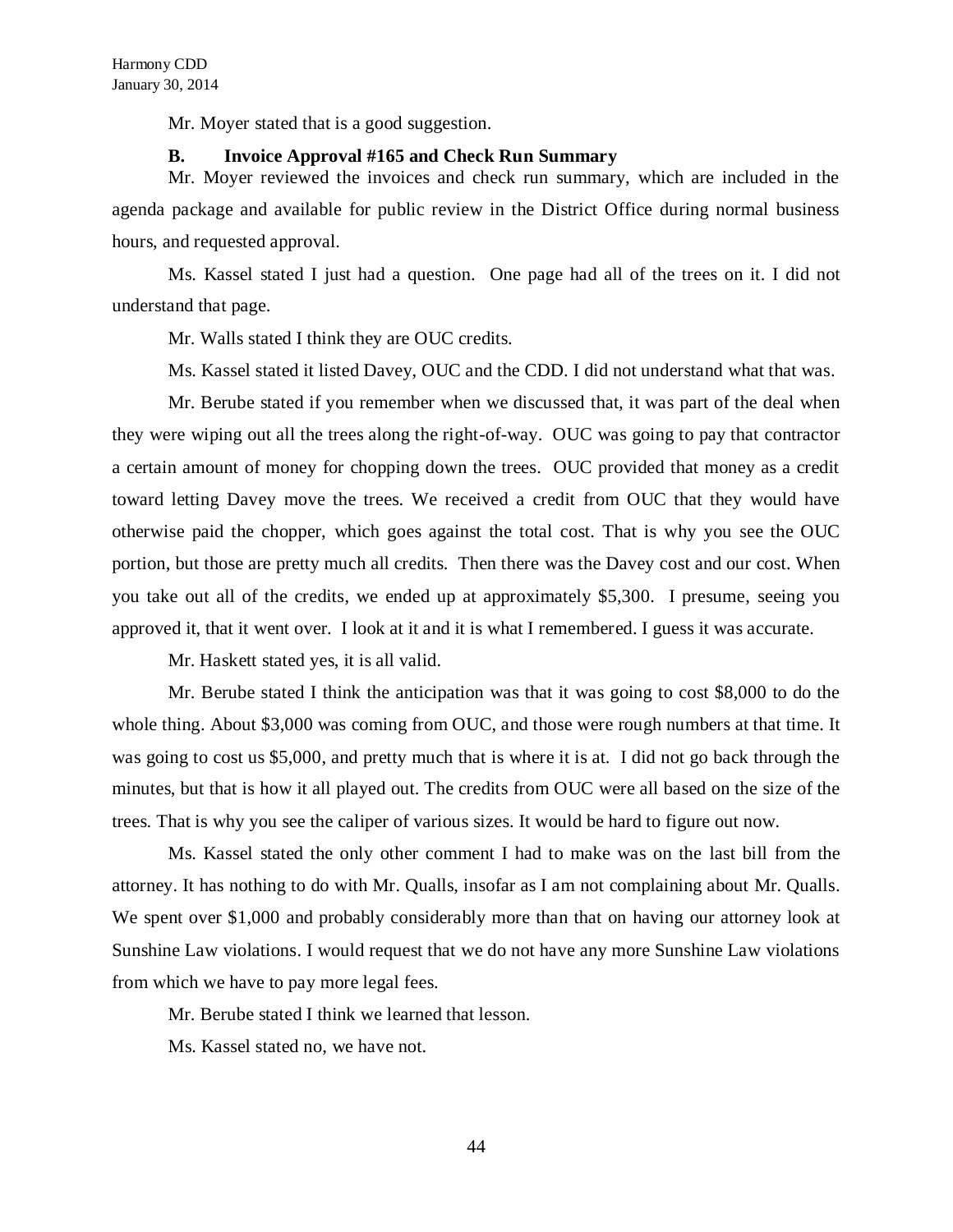On MOTION by Mr. Walls, seconded by Mr. LeMenager, with all in favor, unanimous approval was given to the invoices, as presented.

Mr. Berube stated when we switched to Sprint, there was going to be a credit of \$100 per line for bringing those phone numbers over to Sprint. I went looking for it, because I did not see it on any bill. As it turns out, in November, we did not get a Sprint bill in the package. They applied that \$300 to our monthly bill, which left us with an \$87.04 credit. I cannot see it on paper, but the numbers work exactly.

Mr. Haskett stated that is correct.

Mr. Berube stated we got our money there. The second thing when we changed over to Sprint was, we had three phones that Sprint was going to offer a credit of \$40 apiece. I said we would be better off selling them on eBay. As it turns out, we were, and we ended up with just under \$160 for the three phones. It took six months to get it all done, so the Sprint changeover is now finished. We have gotten all the money we need out of that changeover and we are moving forward with Sprint. We just added a phone and changed some of the contract terms. I presume all of that was handled properly.

Mr. Haskett stated yes, it was just an add-on.

Mr. Berube stated we are getting better service out of Sprint than we got from our prior carrier.

Mr. Haskett stated they are adequate.

# **C. Consideration of Engagement Letter with LLS Tax Solutions Inc. to Provide Arbitrage Services for the Series 2004 Capital Improvement Revenue Bonds**

Mr. Moyer presented the engagement letter with LLS Tax Solutions, Inc., which is included in the agenda package and available for public review in the District Office during normal business hours, and requested approval.

Mr. Moyer stated you are all familiar with our requirement to do arbitrage rebate calculations to establish if we have any liability that needs to be added to our financial statements. Even though we all know that we will not have any arbitrage rebate liabilities, we signed a certificate that said we would do this as part of the bond sales. The fee is \$600 and that is exactly what we have been paying before. That is the market for this work.

Mr. Berube stated LLS Tax Solutions is a different provider from who used to do this.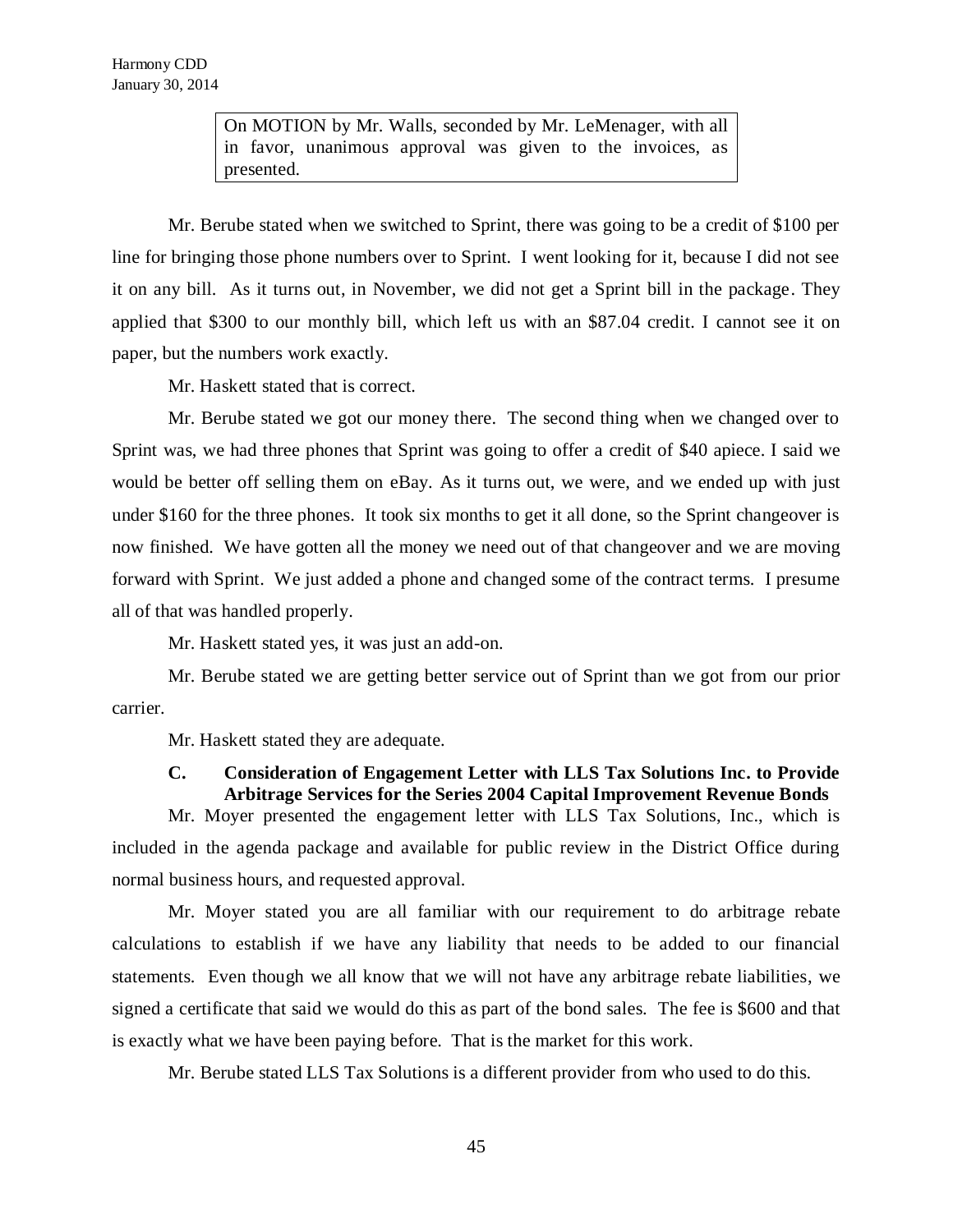Harmony CDD January 30, 2014

Mr. Moyer stated yes, we are expanding and getting more people involved, hoping that the rates will come down. We have used the auditors to do it. We had a company that came into the market a couple of years ago, so I think this is the third company that is doing this work. The fee is exactly the same.

> On MOTION by Mr. Walls, seconded by Ms. Kassel, with all in favor, unanimous approval was given to the engagement letter from LLS Tax Solutions, Inc. to provide arbitrage services for the Series 2004 Capital Improvement Revenue bonds, in the amount of \$600.

Mr. Nicholas stated the process for the new plat is, Ms. Alice Carlson adds 6% to the assessments because she grosses up all of the base assessments. Two percent goes to the tax collector, and 4% is for the discount, assuming everyone pays late.

Mr. Moyer stated that is correct.

Mr. Nicholas asked where does that money go for the people who do not pay late?

Mr. Moyer stated it goes to fund balance.

Mr. Nicholas asked do we know how often that has occurred or what portion of the additional fund balance is from that extra gross-up?

Mr. Moyer stated yes, we can tell.

Mr. Nicholas asked did you Board members understand that? There is probably a significant amount of money, based on the fact that is how it is budgeted.

Mr. Walls stated it is built-in reserves. We typically do that at the County level, too.

Mr. Qualls stated you assume everyone will take the discount.

Mr. Moyer stated that is correct.

Mr. Berube stated your question is how we account for that.

Mr. Nicholas stated I just wondered where it went. Does it go back to the bondholders? Is it somewhere else?

Mr. Moyer stated it will stay within the fund that we levy. If you remember, we had to come back and increase the assessment on the debt service fund one year because we had used that money over a period of time to keep the assessment level. Those stay within the various funds.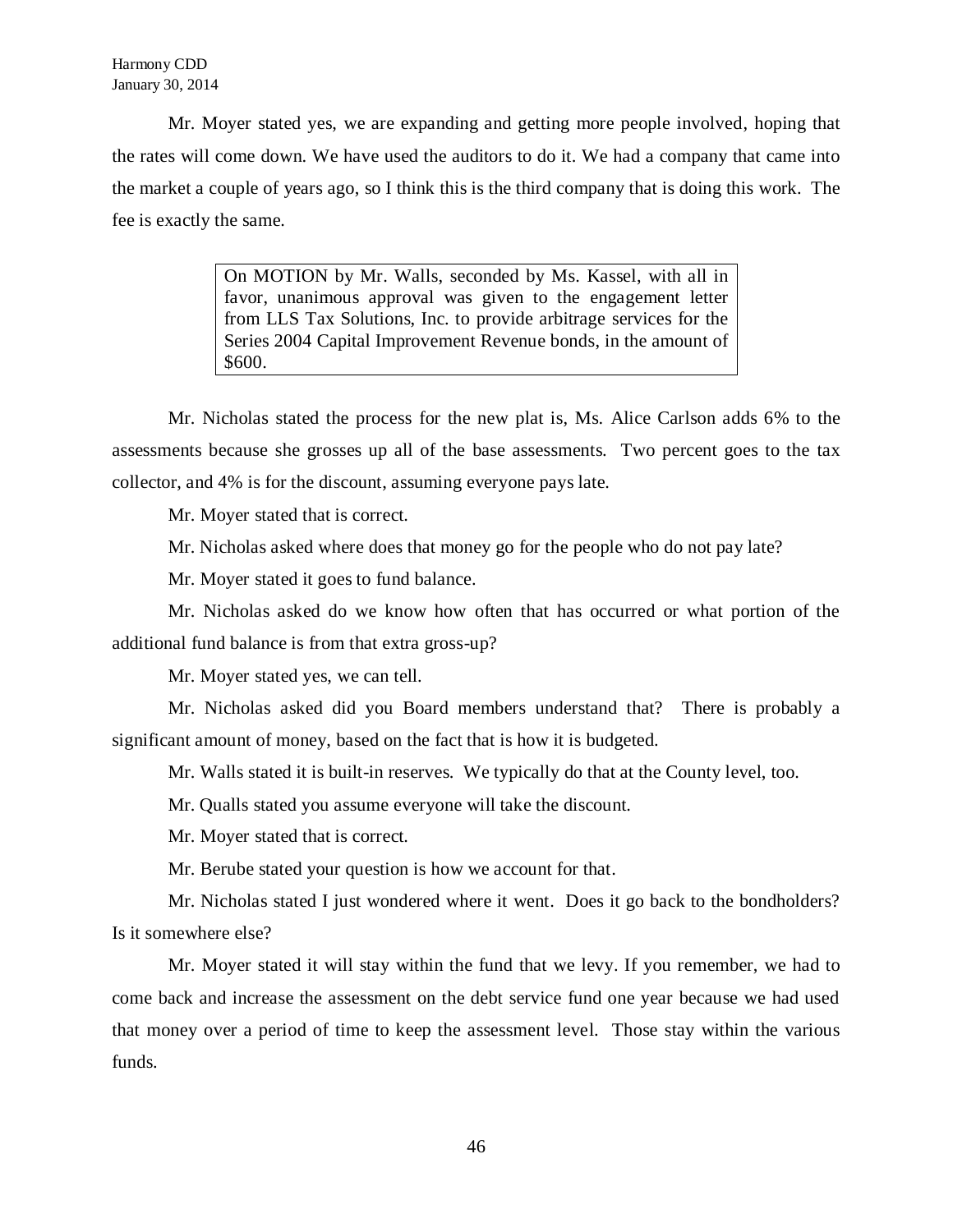Mr. Berube stated again on budgeting, every once in a while there is a line that says prepayment of principal. Is that prepayment of bond obligations?

Mr. Moyer stated yes. Mr. LeMenager paid his off, and it went into the prepayment account.

Ms. Kassel stated I paid mine, too.

Mr. Nicholas stated the builder has done it.

Mr. Berube stated that is not something we are doing here. It is a matter of what goes on externally.

Mr. Moyer stated yes.

Mr. Berube stated money goes into that account when there is enough in it. I see it every once in a while, but I do not remember doing anything for it.

Mr. Nicholas stated it depends on the individual landowners. There is nothing for you to do.

## **D. Public comments/Communication Log**

The complaint log is contained in the agenda package and is available for public review in the District Office during normal business hours.

## **E. Website Statistics**

The website statistics are contained in the agenda package and are available for public review in the District Office during normal business hours.

## **SEVENTH ORDER OF BUSINESS Staff Reports**

### **A. Attorney**

## **i. Discussion of Rules**

Mr. Qualls stated the latest draft in the agenda package that was also emailed very early in January reflects the discussion from the workshop and the two subsequent Board meetings. I have not heard nor did I receive via email any comments, except one Supervisor correctly pointed out on Page 4, the rule that was taken from Fishhawk. It makes a distinction between a resident and a non-resident, and this District already has rules to that effect. It is public, but nonresidents have to pay the fee. Some language in there needs to be adjusted. It is comment TQ10 on the right hand side. That is the only comment I received since emailing it to you.

Ms. Kassel stated I have some comments.

Mr. Berube stated we will go through this and make our changes like we did the last time. I think you gave us multiple choices on the fishing and no fishing choices that we boiled down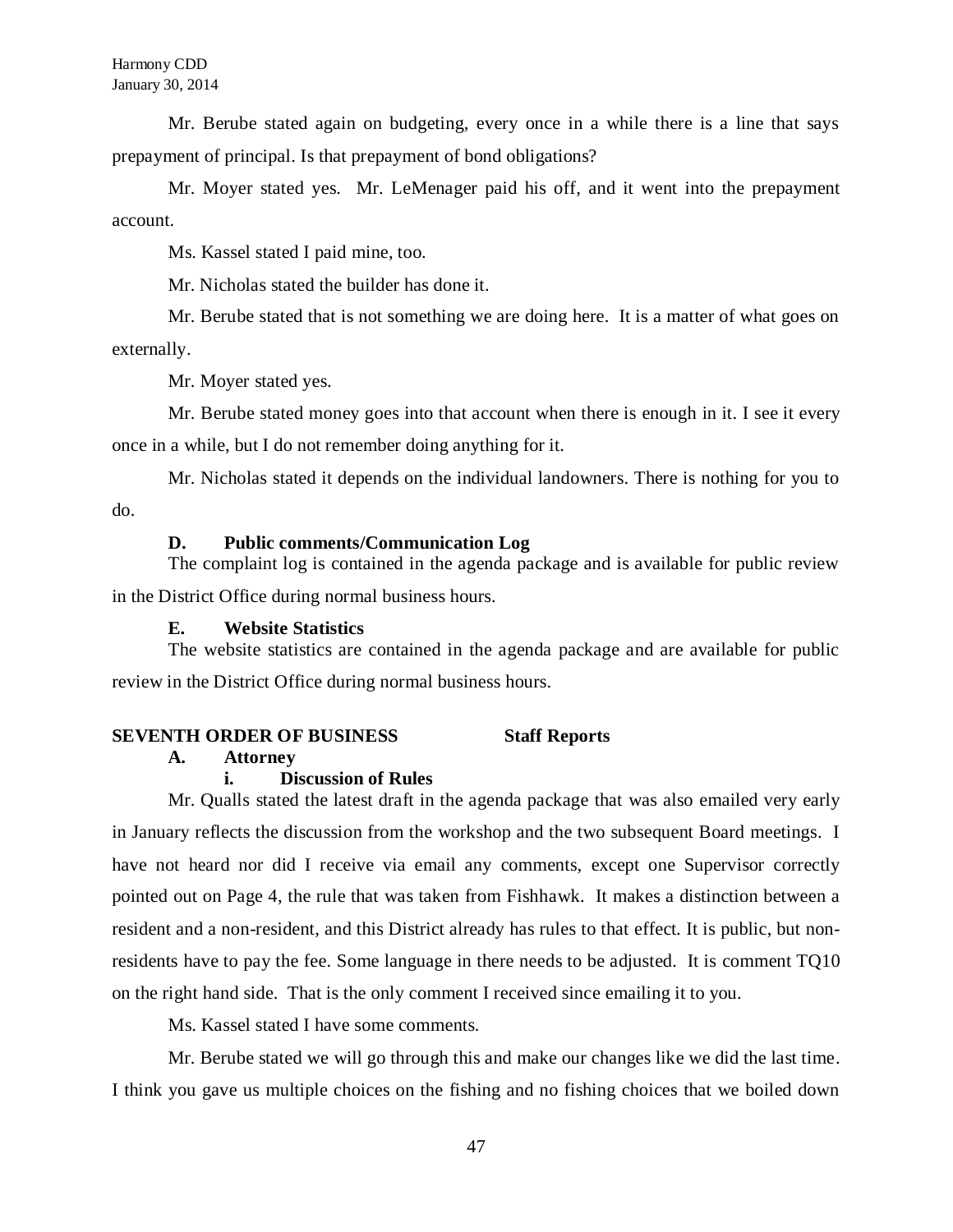to. What I would like to do tonight is get us to clearing up the typographical errors that are in here and settling on two choices of the six that are here. You say five, but I see six. Whatever the case, I would like to settle on two choices, one that is basically no fishing and one that allows fishing. This way we will have a finalized package that we can print and go to the public hearing with.

Mr. LeMenager stated that is a good idea. Our attorney has advised us numerous times that we should not be really talking about fishing or no fishing; we should be talking about the actual use of the ponds.

Mr. Qualls stated the maintenance.

Mr. LeMenager stated the reason the ponds are there.

Mr. Walls stated that is what my position has been for a long time, why the rule is even there. I would like to just take it out.

Ms. Kassel stated perhaps we can start from the beginning because I have some comments on page 2.

Mr. Berube stated we are all in agreement we are going to finalize this. We are going to take out all of the typographical errors and do all of the adjustments and come up with two versions of the fishing/trespassing pond use, one of which will be some areas of no fishing and the other one will be to allow fishing. We are going to condense our six choices to two, so we can have a final version we can take to the public hearing. After the public hearing comments, we will take a vote on fishing or no fishing, trespassing or no trespassing.

Mr. Walls stated my preference would be that we move toward that public hearing next month. This way we can get this done and move onto the budget and other things.

Mr. Berube stated yes, that is why I want to get it down to two choices tonight and take it to the public hearing and make that decision.

Ms. Kassel stated 1.11.2, I think it would be good to include on the second line, *but who also owns and from time to time occupies a home*. That way it is clear that they occupy the home at least some of the time.

Mr. Berube stated the problem with that is we can easily tell who owns the home, but we cannot easily tell who occasionally occupies that home. There is no way of determining it that I know of. Would you ask people to sign in a card when they are living here and then sign out when they are not?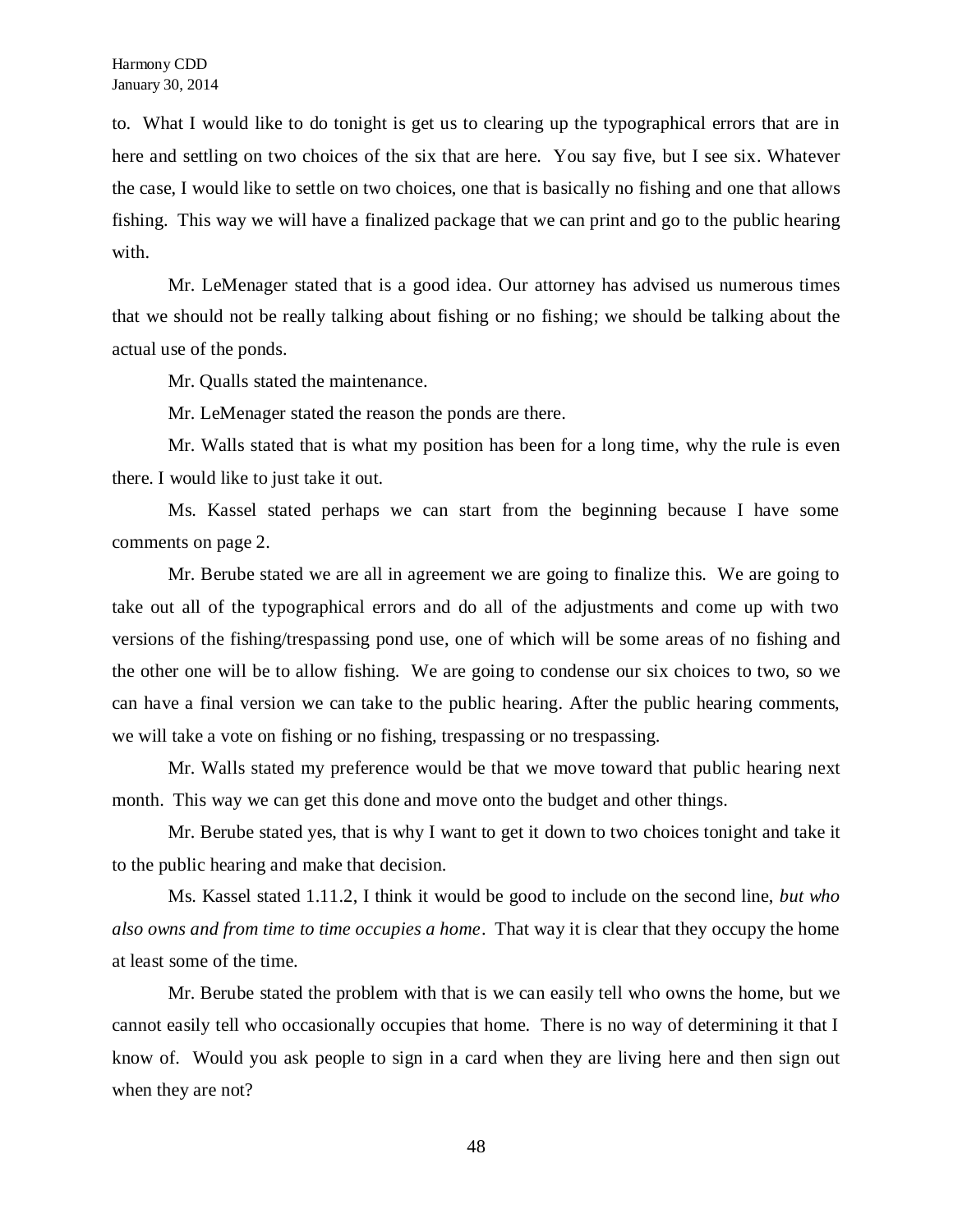Ms. Kassel stated no, this is meant for people who are seasonal owners or vacation owners, but they are not renting out their house.

Mr. Walls stated it already says, *but does not rent out their house*.

Mr. Berube stated it says, *does not rent out, either on a long-term or short-term basis*.

Mr. Walls stated as long as they own the house and do not rent it out, they are included.

Mr. Berube stated whether they occupy it or not.

Ms. Kassel stated I am sorry, I do not see what you are talking about. I see 1.11.3 is crossed out. I am not sure what you are referring to.

Mr. Berube stated you have a different version. Your 1.11.2 is two lines.

Ms. Kassel stated yes.

Mr. Berube stated you have the previous version.

Ms. Kassel stated I have the version that was sent in early January.

Mr. Qualls stated in that version, there were some Supervisor comments that were received that have been incorporated in the new version and plus the District Manager made some changes.

Mr. Berube stated here is the final version.

Mr. LeMenager stated I think the latest version is the one included in the agenda package.

Mr. Berube stated that is correct. I did the same thing.

Ms. Kassel stated I see.

Mr. Berube stated I looked and compared and reprinted it.

Ms. Kassel asked what is 1.12? One of the things that it does not address is family members. It just says, *who includes parents and children*, but what about relatives who do not comply?

Mr. Berube stated *this does not include visiting relatives or extended family not residing in the home for fewer than seven months per year*.

Ms. Kassel stated yes. But what about other family or extended family living in the home who are not parents and children? You are essentially defining *family* as a nuclear family.

Mr. Walls stated no, it says *a group of individuals living under one roof or head of household*.

Ms. Kassel stated *this can consist of individuals who have not yet attained the age of 18 together with their parents or legal guardians*. It does not say *must*.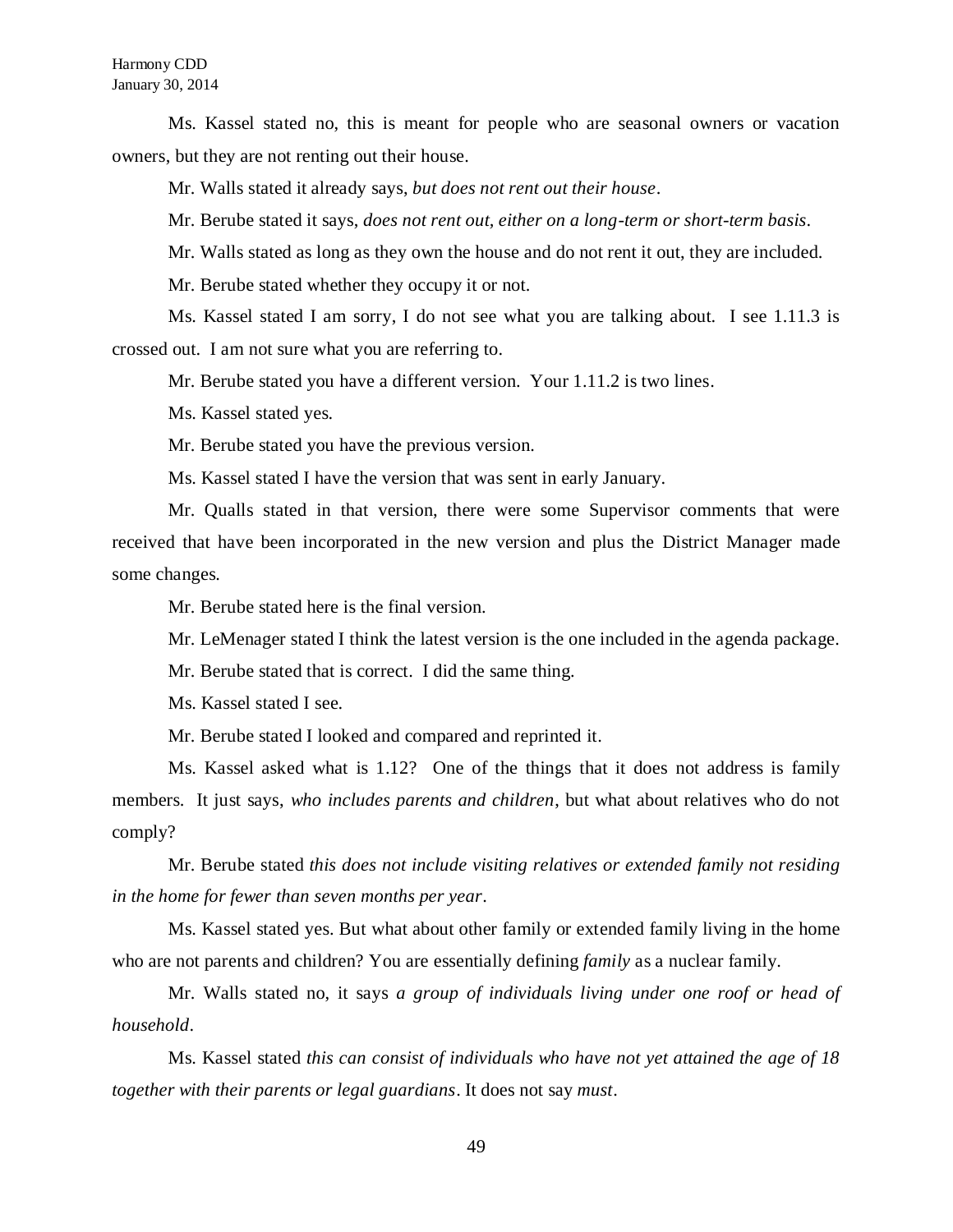Mr. Walls stated I think it is trying to provide an example that everyone who lives in your house on a full-time basis or seven months per year is included.

Ms. Kassel stated all I am saying is, it looks like it may exclude everyone but a nuclear family, and I am hoping this will be addressed.

Mr. Berube stated it is all going to go by the address. That is how we tag it for the most part.

Mr. Haskett stated that is correct.

Mr. Berube stated last names really do not matter a lot, so I think we are okay. Are you okay with 1.11.2 with the additions that you do not have included on your page?

Ms. Kassel stated yes.

Mr. Berube stated I have one comment on 1.11.3 just for a little clarification. It says, *A renter renting inside the boundaries of the District.* I think it should say, *a renter residing inside the boundaries of the District.* If he is a renter, we know he is renting, but we do not know he is residing. It seems obvious.

Ms. Kassel asked under 1.13, has *patron* been removed?

Mr. Berube stated yes.

Ms. Kassel stated has *amenity* been replaced with *District*?

Mr. Berube asked do you mean at the end?

Ms. Kassel stated yes.

Mr. Berube stated at the end of the paragraph is *to participate in the use of the Amenity Facilities.*

Mr. Qualls stated I will strike *Amenity*.

Ms. Kassel stated 1.14 *"Non-Resident Owner" shall mean a property owner who*, not *that*.

Mr. Berube stated the way I see it, after 2.2, you have 2.3. That looks to me like choice number one, *Fishing is prohibited in all District-owned ponds.* That would be choice number one.

Mr. LeMenager stated no, I disagree completely. It is not about fishing. It is about the use of the ponds.

Ms. Kassel stated *District-Maintained stormwater drainage system ponds*.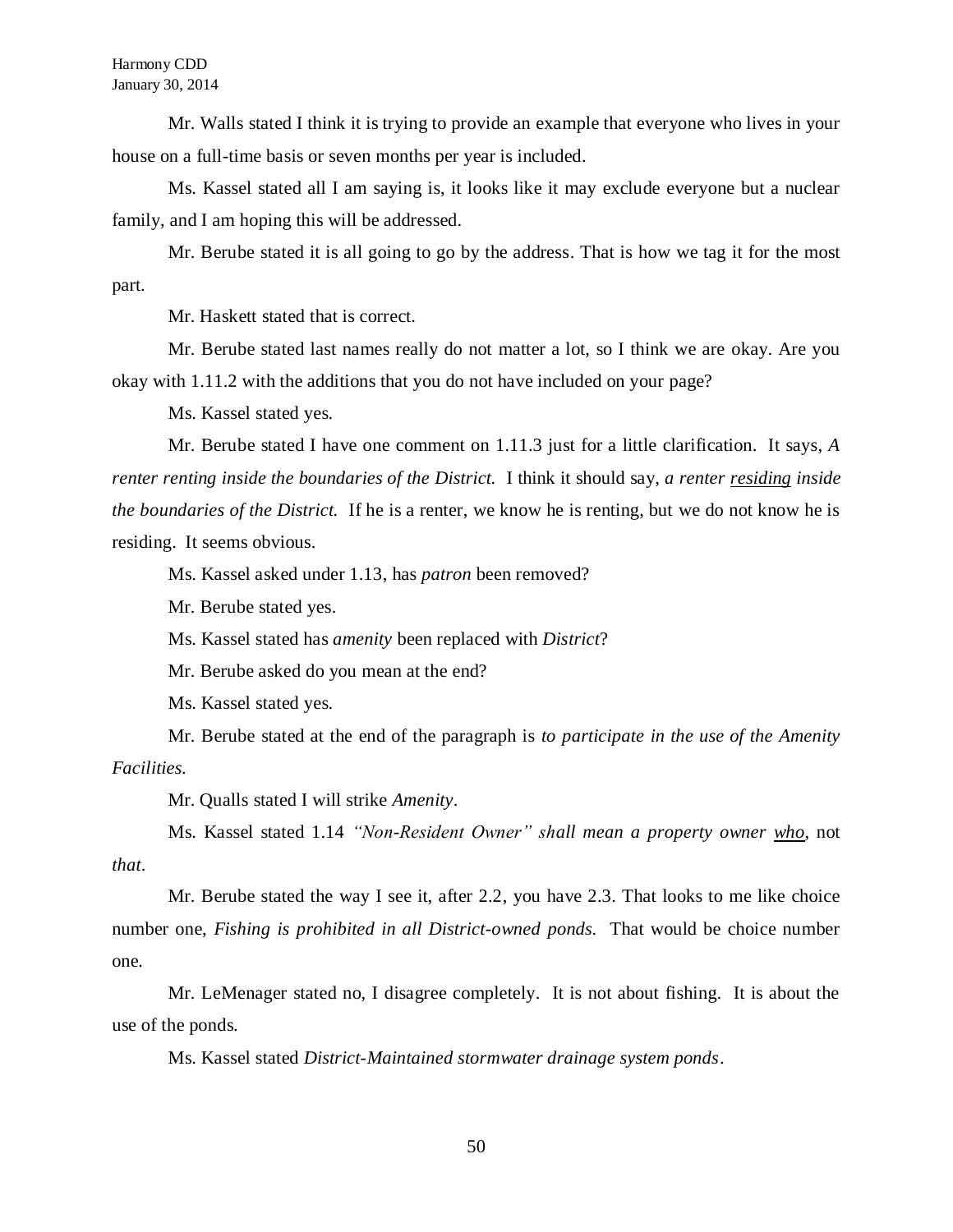Mr. LeMenager stated that is the one I like. You explain what the ponds are there for and that is the only thing they are for. It is nice and clean, and it incorporates more ideas. So fishing is not allowed. What about swimming? What about putting a motor boat in the water? What about everything else you can do in a pond?

Mr. Berube stated that is fine. I am just going by the choices that he laid out. Clearly that was a choice.

Mr. Walls stated Ms. Kassel and Mr. LeMenager are in favor of option three for the comment here.

Ms. Kassel stated we are in favor of the option that says, *District-Maintained Stormwater Drainage System Ponds*. However, I am concerned about *except in specifically designated locations for pre-approved activities*. For the purposes of tonight, I am okay with accepting that for further discussion.

Mr. Berube stated as printed here, the first one, 2.3 *Fishing is Prohibited in all District-Owned Ponds*. We want to scratch that one.

Mr. LeMenager stated that is the current rule.

Mr. Berube stated scratch that.

Mr. LeMenager stated yes.

Mr. Farnsworth stated the second item is the current rule.

Mr. Berube stated no. I am trying to eliminate what is on the page.

Mr. Farnsworth stated I understand.

Mr. Berube stated we agree that we are going to scratch *Fishing is prohibited in all District-Owned Ponds*. Is that correct?

Mr. LeMenager stated yes.

Mr. Berube number two, the way I read it, your suggestion is taken out so there is no rule.

We are not addressing fishing, ponds, or anything in any manner.

Mr. Qualls stated that is correct and this is not an exact science. The first one was the current rule, the second option was to strike the current rule.

Mr. Berube stated so we would have no rule.

Ms. Kassel stated you would have nothing there.

Mr. Berube stated do not address it at all.

Mr. Walls stated that is my preference.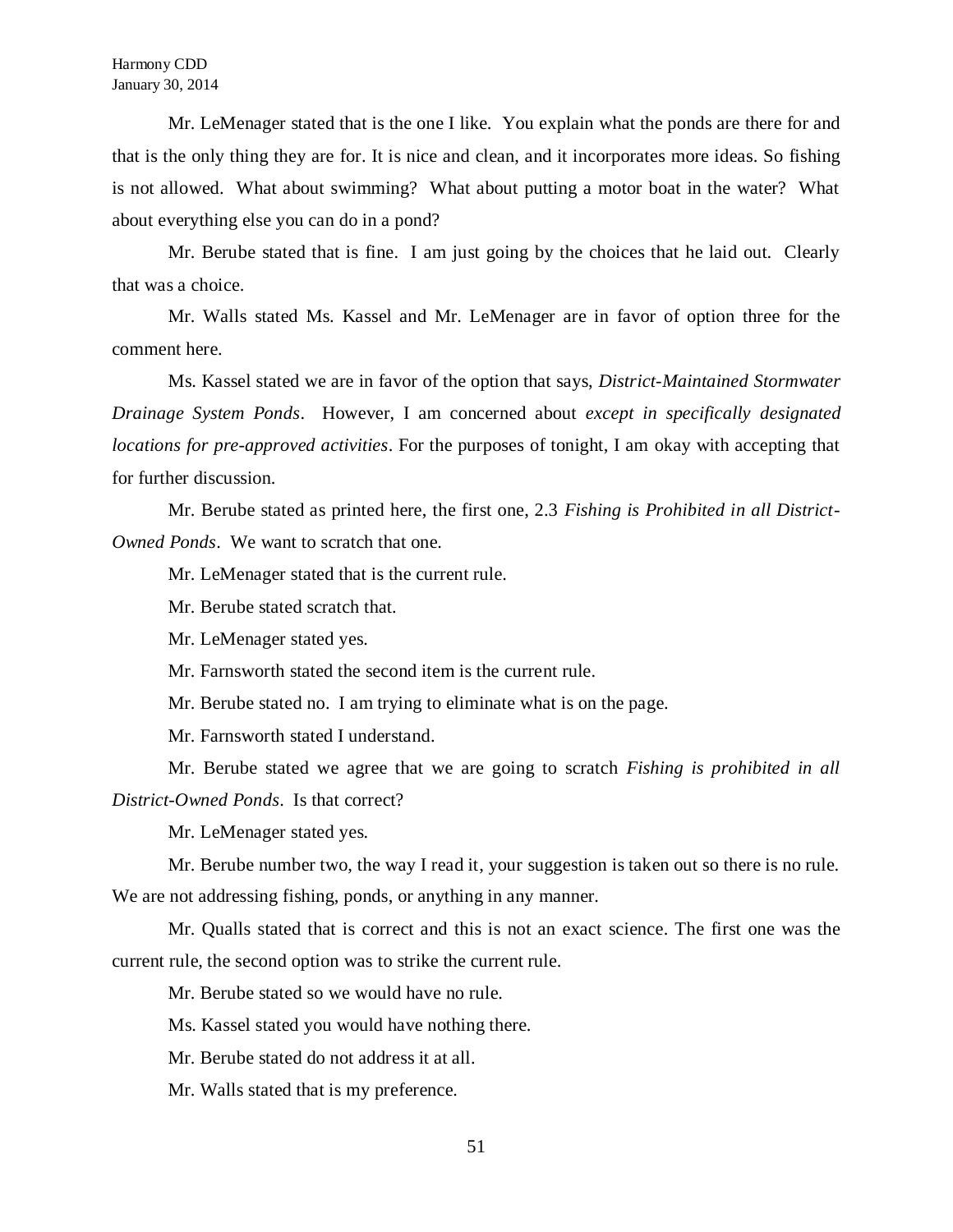### Harmony CDD January 30, 2014

Mr. Berube stated we are going to leave that one there for the time being. Now we move to the third one, which is 2.3 as printed, *District-Maintained Stormwater Drainage System Ponds*. Does Ms. Kassel have the agenda package where you can read the current one?

Ms. Kassel stated it is the same one.

Mr. Berube stated that did not change at all.

Ms. Kassel stated that did not change.

Mr. Berube stated clearly, that is a no fishing rule.

Mr. LeMenager stated that addresses all uses of the ponds.

Ms. Kassel stated it would be anything in the water.

Mr. LeMenager stated that is correct.

Mr. Berube stated we are going to keep that one.

Mr. LeMenager stated yes. At a certain level, I agree with Mr. Walls's point. You either do this, or you are completely silent on it. I tend to think that is the choice.

Mr. Berube stated we have the next one which is, *District-Maintained Stormwater Drainage System*, and it goes on and on.

Mr. Farnsworth stated why not just skip that and go to the next one after that Option 4.

Ms. Kassel asked skip Option 4?

Mr. Berube stated no, Option 4 is what I just mentioned, *District-Maintained Stormwater Drainage System*. That one allows fishing and puts all of the rest of the rules in.

Mr. Qualls stated what I hear is to take that one off the table.

Ms. Kassel stated that is what I thought Mr. Farnsworth just suggested.

Mr. Farnsworth stated the one that follows it is a lot more comprehensive and it is better worded.

Mr. Berube asked do we agree we are going to eliminate Option 4?

Mr. LeMenager stated yes.

Mr. Berube stated we will scratch that and it goes down to the next line which is 2.3, *Fishing within the boundaries of the District is authorized only within the designated area in Buck Lake.* That is another rule. Should we scratch that one?

Mr. Farnsworth stated that should be scratched.

Mr. Walls stated yes.

Mr. LeMenager stated I agree.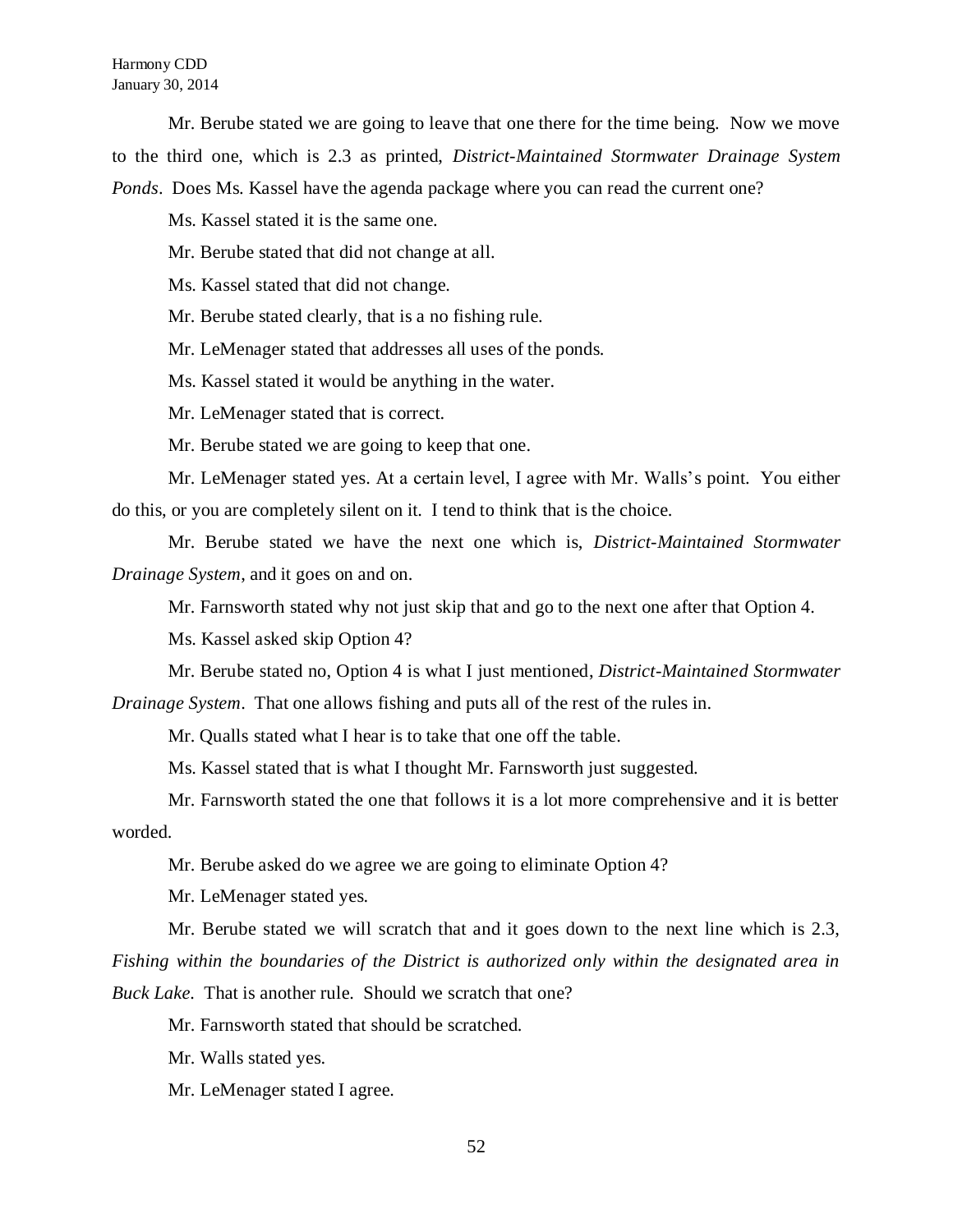Ms. Kassel stated with everything else we are considering, scratch it.

Mr. Berube stated the last one is 2.3 and 2.3.1, which is a very comprehensive list, and most of the text was provided by Fishhawk after careful consideration at their facility. This one is pro-fishing as well, in effect. It allows fishing.

Mr. Qualls stated may I say from a legal standpoint this is fraught with a lot of problems. We could talk about this until 2016 to get this one straightened up.

Mr. Walls stated it goes back to what we discussed before and what you can and cannot enforce. A lot of these suggestions are good. We cannot go tell someone they cannot stand there.

Mr. Berube stated that is correct.

Mr. Farnsworth asked are you saying that one was better worded than this one?

Mr. Qualls stated I tried to address it in the comment, but I see a lot of legal issues with the Fishhawk rule.

Mr. Berube stated every line gives people reason to argue with the lawyers.

Mr. Qualls stated I do not set policy; the Board does. I am just telling you from a legal standpoint, there is a lot of room for interpretation. This has opened up a whole new can of worms, but I think it certainly addresses some of the challenges that come up if you are going to adopt a rule that says you cannot fish as opposed to remaining silent on the issue. This gets into an area I do not think the District has the legal authority to get into.

Mr. Berube asked is it staying or going?

Ms. Kassel stated it goes.

Mr. LeMenager stated I agree.

Mr. Walls stated it goes.

Mr. Farnsworth stated I am concerned if the vote comes down to either 2.3 or no 2.3, since it appears to be what you are coming down to. I am leery of not saying anything about it.

Mr. Walls asked what is there to say that is not already governed by law?

Mr. Farnsworth stated I can be convinced.

Mr. Berube stated it comes down to the same thing. If someone is making noise in someone's backyard and you do not like it, you call the sheriff's office and get them tossed.

Mr. Walls stated I have talked to deputies out here and they said the same thing as the Fish and Wildlife Commission officer, who was here earlier. They are not going to trespass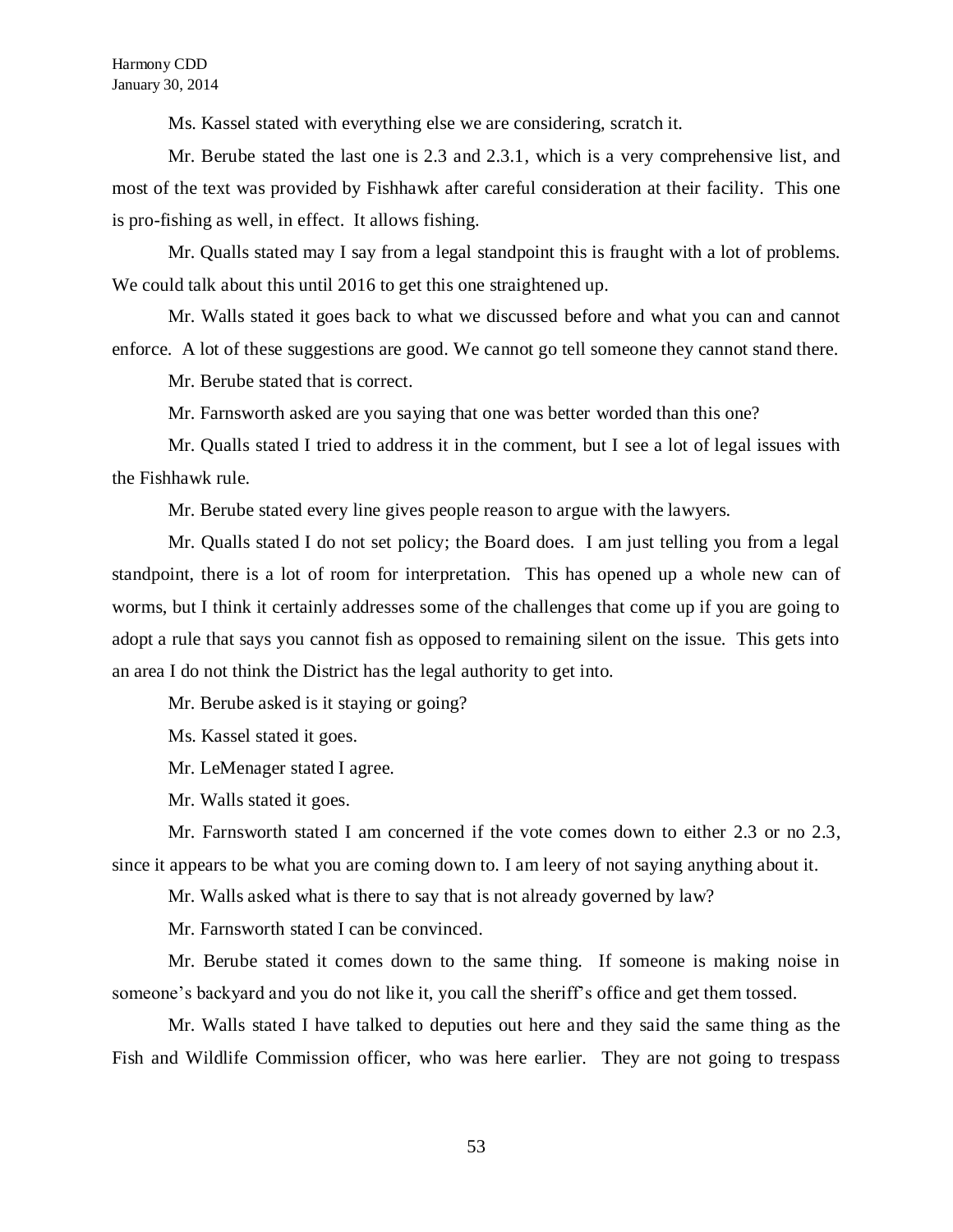people. I called the Agricultural/Marine Division today at the sheriff's department, and they told me three things. First, they encourage kids and adults to fish.

Mr. Farnsworth stated the other things regarding boating on the ponds is already covered by State law, so we do not have to reiterate anything like that here.

Mr. Walls stated that is correct.

Mr. Farnsworth stated I am fine with that.

Mr. Walls stated just to let everyone know, the sheriff's department encourages people to fish because it is crime avoidance, by definition. If a kid is out there fishing, they are not getting into trouble because they are doing something that is not illegal. The second thing they told me is, the sheriff's office is not going to go before a judge, if it came to that, and say we trespassed this person, this kid or whomever it is, because they were fishing, and especially not when they are doing it in a public pond that is not gated and where other people can be as long as they are not holding a fishing pole. They are not going to do it. The third thing they told me and this is really the most important, if people are causing trouble, being loud, relieving themselves in someone's backyard, leaving a mess, or driving vehicles where they should not be, we are supposed to call the sheriff's office. They said they would be more than happy to work with the residents of Harmony. They want to make the residents of Harmony happy. If there is trouble like that going on, they are going to come out and he said they will take care of it. They will make sure that word gets out that they are coming out to take care of those things. This is what they told me. It basically goes back to what the Fish and Wildlife Commission officer said. They are not going to make people stop fishing. They are not going to arrest them, and they are not going to trespass them.

Ms. Kassel stated they will ask them to leave, and that is what we want.

Mr. Walls stated they may come and be nice and say you have to go, but if someone says they are not leaving, they are not going to do anything. They just are not, and they have told me they are not. I have been told this by several people.

Ms. Kassel stated they have asked people to leave.

Mr. Walls stated they may ask them to leave, but if I tell them no, they are not going to arrest me.

Mr. Berube stated that is correct.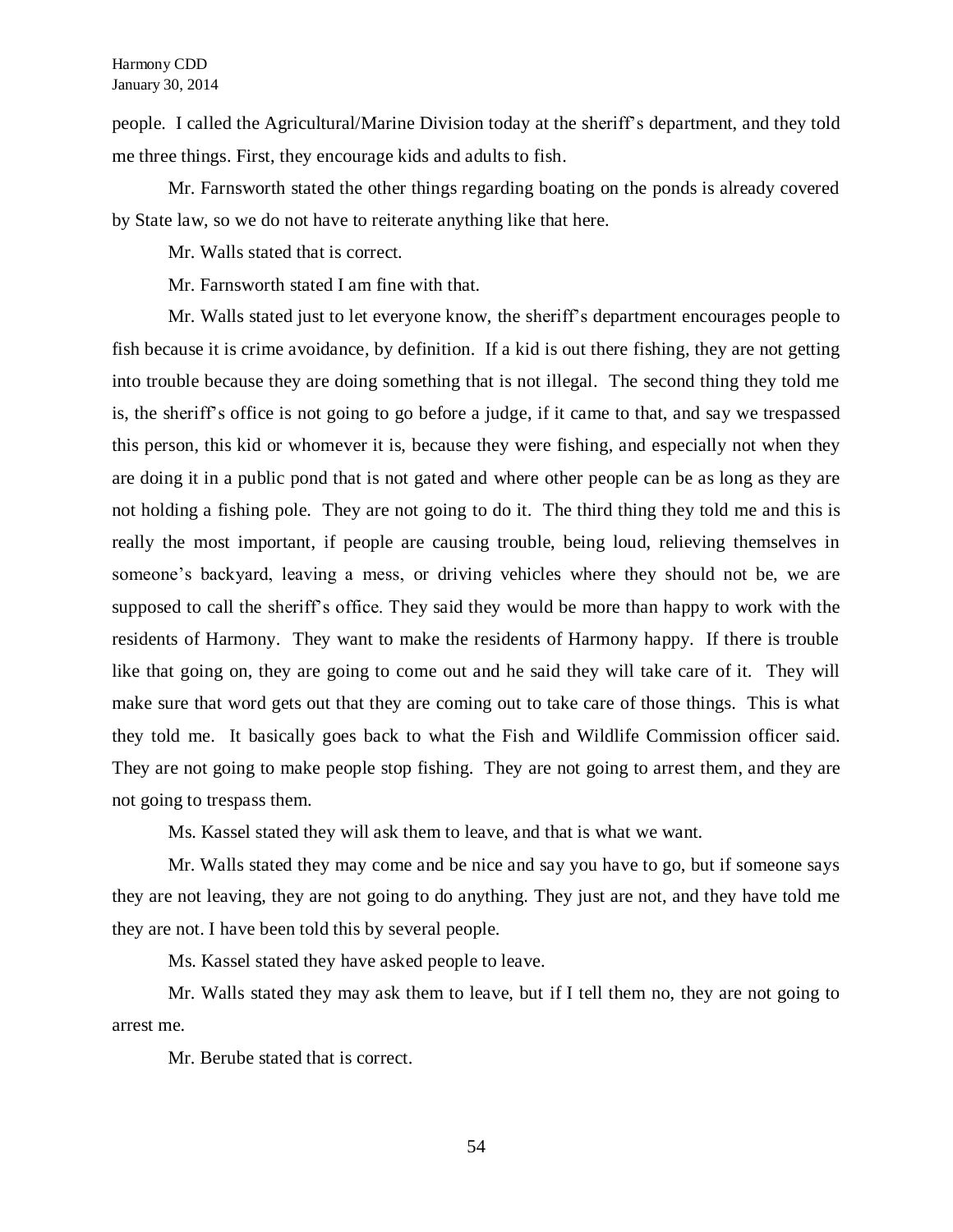Mr. Walls asked why are we trying to regulate something we cannot regulate? The State law says fishing is legal. If the sheriff's office is not going to trespass people, why are we getting involved?

Ms. Kassel asked which one are we going with?

Mr. Farnsworth stated we are leaving two options on the table.

Ms. Kassel stated we are deleting everything but two options that we are deciding on now.

Mr. Berube stated yes. We need to finalize this. We have to make a decision. We need to bring this down to something that can get printed, published and brought to a public hearing.

Mr. Qualls stated I think you are there. The two choices I see are striking existing Rule 2.3 or striking Rule 2.3 in the current language and inserting the language that is Option 3, *District-maintained stormwater drainage system ponds* which describes the purpose of the ponds.

Mr. Berube stated what I heard from the residents who live on the ponds is, when the signs went up, the problem went away. That was what I heard from virtually everyone.

Ms. Kassel stated that is not true according to some audience members.

Mr. Berube stated that is what I heard for the most part. Whether it becomes permissible to fish or whether it remains a *no fishing* community, it is my intent and I think most of the Board will agree with me, that the signs that are there now on Ponds 26 and 27—Bracken Fern and Primrose Willow—the signs will stay.

Mr. Walls stated here is my problem with that. I understand people have issues, but if we leave those signs up and someone calls the sheriff, the sheriff will come out and say I am not doing anything wrong. I called them today and that is what they told me. I am not making it up. I called them and their bosses.

Ms. Kassel stated I think right now we are not getting into that. We are just deciding on which two options.

Mr. Walls stated but if we leave those signs up and residents are relying on that to try to get people to leave, they go out and tell people leave and point to that sign. They will get into a confrontation with someone, and I want to avoid that. We already heard that *No Fishing* is not going to be enforced, but they will enforce it when people are breaking the law. We should encourage people to call when the laws are being broken. We should not encourage them to call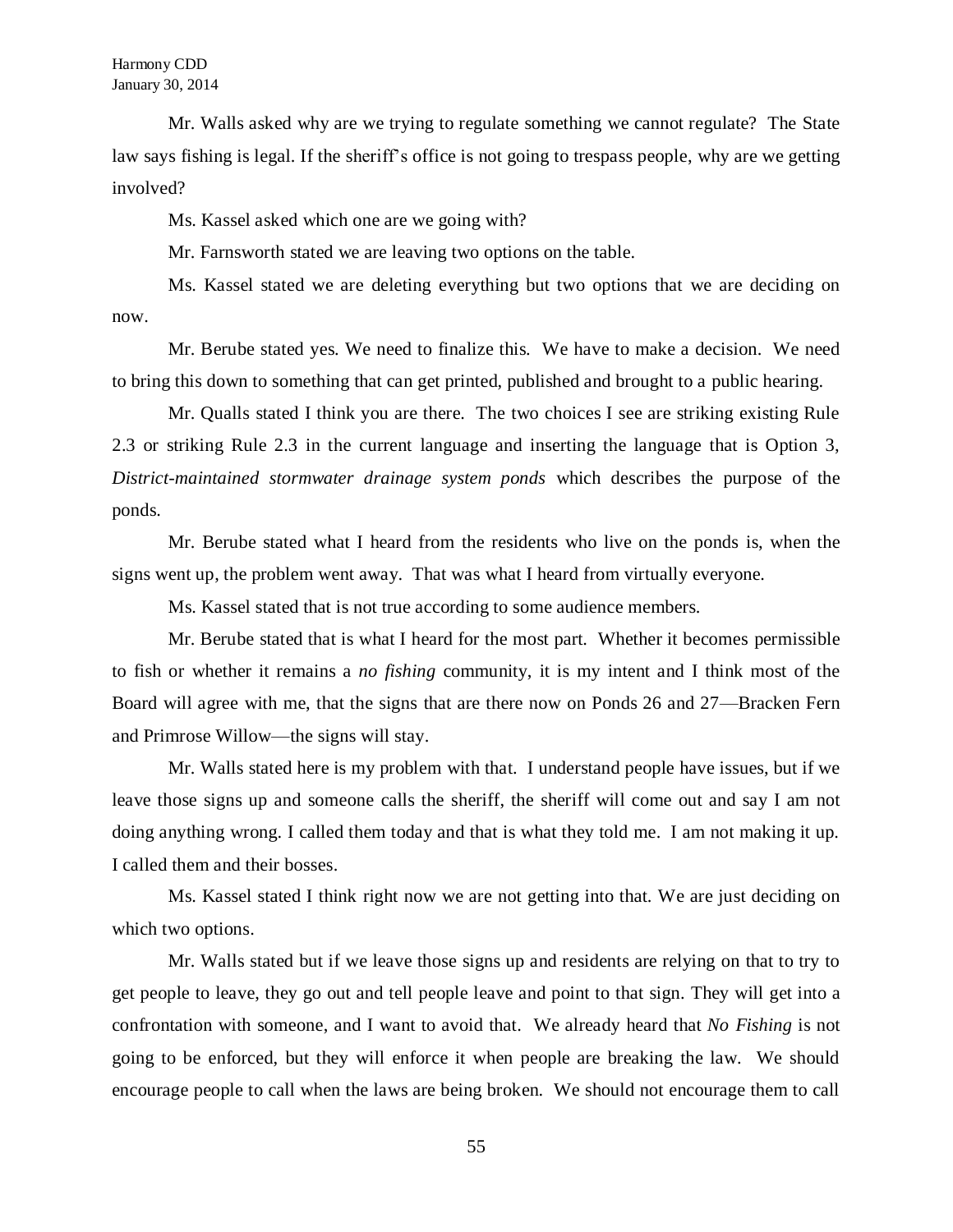when there is a misunderstanding over what trespassing will be enforced and what will not because that will invite issues. One resident said it best a little earlier. If people do not like people fishing in retention ponds, call your representatives in the State House and the State Senate and get them to pass a law that makes it illegal, and then this issue will not occur. It will be over.

Ms. Kassel asked so which two options are we going with?

Mr. Berube stated we are going to strike 2.3, meaning there will be no address of fishing in the ponds. We will have no usage language at all for the ponds. The second choice is the *District-maintained stormwater drainage system ponds* which is currently Option 3. We are going to keep Option 2.

Mr. LeMenager stated I am not really sure I like absolutely nothing. While fishing is governed by State law, we can talk about what activities you cannot do in the ponds.

Mr. Berube stated 2.3.2 General Policies, *Swimming is prohibited in all ponds on District property. No watercraft of any kind are allowed in any of the ponds on District property. Parking along the County right-of-way or on any grassed area near the ponds is prohibited. It is recommended that residents wishing to access the ponds walk or ride bicycles*. This was lifted from Fishhawk to address exactly what you just said. There is nothing here that addresses fishing, but it addresses the use of the ponds for things that should not be done.

Mr. Walls stated since 2.3.2 addresses fishing, I would strike that as well.

Mr. Berube stated I was going to change *fish* to *access*. Section 2.3.2d, *It is recommended that residents wishing to fish*, change *fish* to *access.* Then the first line of f should read *Residents may access the 20-foot buffer during the hours of dawn to dusk.* That way it is very clear.

Ms. Kassel stated I thought we were removing the entire 2.3.

Mr. Berube stated this is 2.3.2, *General Policies*.

Ms. Kassel stated but if we are not going to address anything, this still does that.

Mr. Berube stated this becomes the new 2.3.

Mr. Qualls stated I will change this to reflect that.

Mr. Walls stated I question whether the law enforcement officers will enforce this either.

Mr. Berube stated we have to make some choices, and we have to move this forward. We have those to options. To address Mr. LeMenager's concern about having something to tell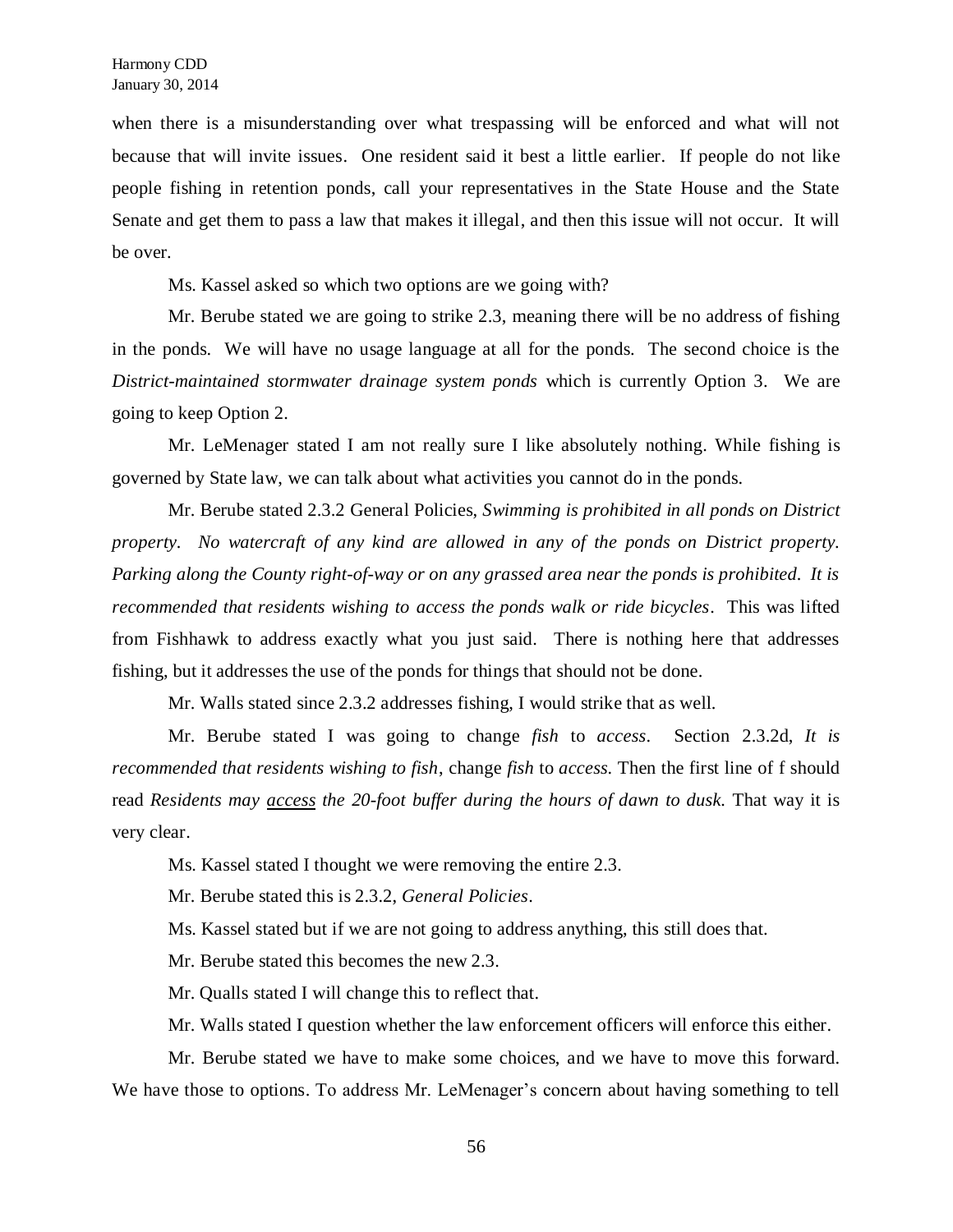people what cannot be done, you cannot always fix stupid, but I think you are right. You need something in the rules about what people should not do on the ponds, and I think that takes care of it.

Ms. Kassel stated access ID cards, 3.1.1 should be *Renters* not *tenants.*

Mr. Berube stated it currently reads, *District residents in Harmony shall be entitled to one picture ID access card per resident at no charge so long as resident is authorized pursuant to these rules to utilize the facilities.* This changed from maybe what you had.

Ms. Kassel stated no, it is the same.

Mr. Berube stated I think 3.1.1 should say, *District owner residents.* We have said tenants can be residents, and we have also said tenants have to pay for a card.

Ms. Kassel stated *District owner residents* works for me.

Mr. Berube stated it should be *District owner residents*.

Mr. Walls asked why?

Mr. Berube stated because 3.1.3 says *Tenants shall pay \$10 in advance*.

Mr. Walls stated I see.

Mr. Berube stated we also call tenants *residents* somewhere else.

Ms. Kassel stated I think we need to call them renters because *tenant* is a confusing term in this context. *Tenant* should be *renter*.

Mr. Qualls stated I will make that change.

Mr. Berube stated 3.1.1, *District owner residents*; 3.1.2, *Renters shall pay*.

Mr. Qualls stated District resident is a defined term.

Mr. Berube stated yes, that is why I want to put owner in between.

Mr. Qualls stated so you do not want it to be a defined term.

Mr. LeMenager stated no.

Ms. Kassel stated not in this case.

Mr. Walls stated the issue is, District resident has been defined as a person owning or a person renting here.

Mr. LeMenager stated I do not think you can put the adjective in the middle. I think it has to be *District residents who are owners*. If you put the adjective in between it, you are no longer referencing the original definition.

Mr. Berube stated however it should be.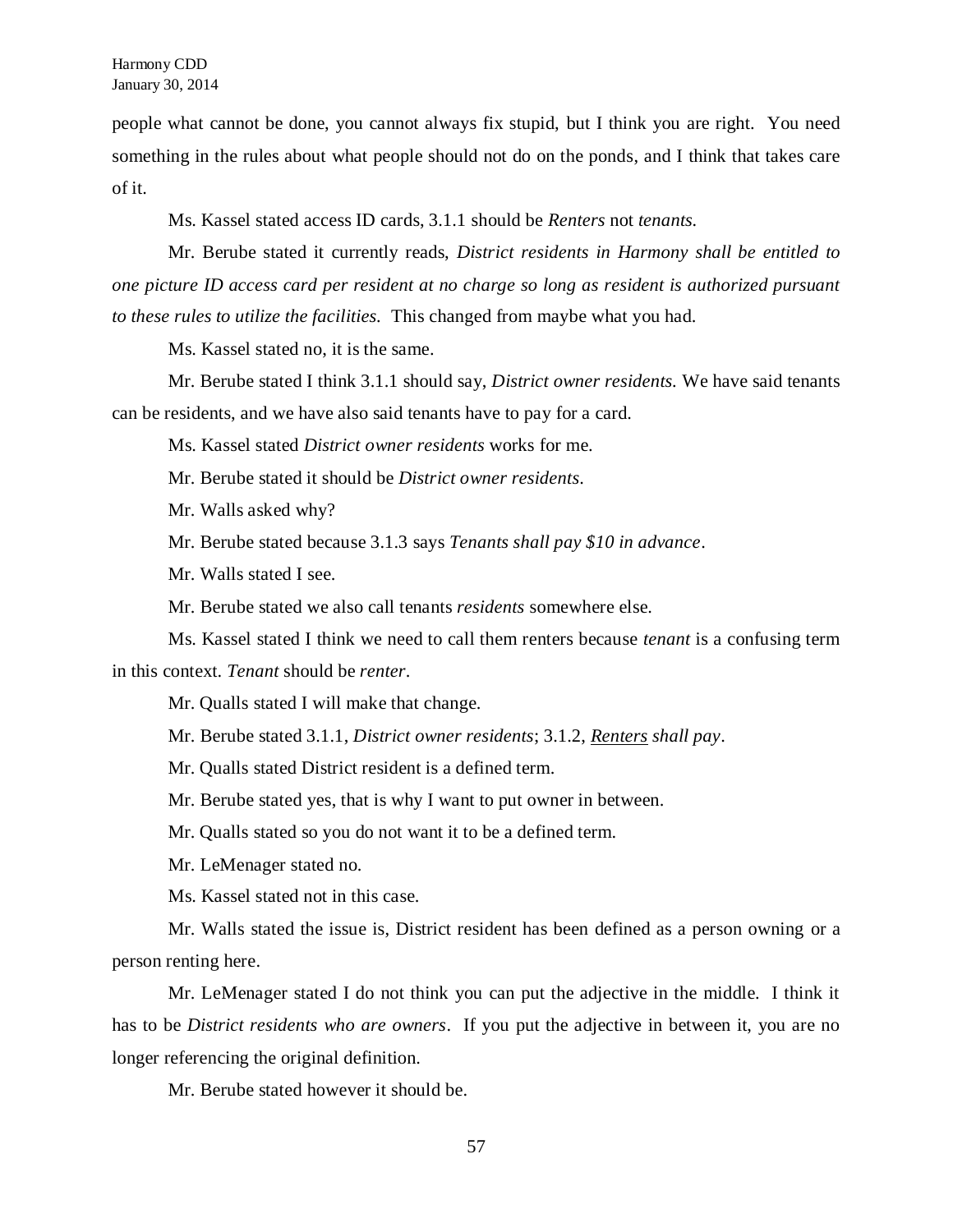Mr. Qualls stated I have it.

Ms. Kassel stated 3.1.3 *renters* instead of *tenants*. It is the same with 3.1.5.

Mr. Qualls stated yes, I have both of those. Everywhere there is *tenant,* it will be struck and *renter* will be inserted.

Mr. Berube stated we have not addressed method of payment. Mr. Moyer was going to question if we handle credit cards or not.

Mr. Moyer stated currently, no. We can probably contract with PayPal for some system like that, but currently we cannot do that.

Mr. Berube stated that would have to be done here. Mr. Haskett handles this now. You must be handling some cash at some point.

Mr. Haskett stated no.

Mr. Berube asked you have never charged for replacement cards?

Mr. Haskett stated yes. It runs through the District Office, where the resident sends a check. Ms. Tschinkel notifies me when payment has been received. That payment is sent to Coral Springs. Once I know that they have made payment, they are issued a replacement card.

Mr. Walls stated I say we just get a Square Reader and hook it up to your phone. Do you have a District phone?

Mr. Berube stated we have four District phones.

Mr. Nicholas stated the attorney might explain that there are many levels of PCI compliance for the payment card industry. If you are going to start accepting credit cards and you want field guys to handle personal sensitive data, you need to address that.

Mr. Berube stated no, I meant Mr. Haskett can get access to a phone.

Mr. Nicholas stated then my staff would be handling credit cards. I do not want that either. I do not know that you want your field guys doing it, either.

Mr. Berube stated I understand. Is the current system of accepting payments an impediment to people that you have heard about so far? Is this a problem?

Mr. Haskett stated I have not received any complaints so far.

Mr. Nicholas asked may I make a suggestion? The gentleman who offered his software might have a way to do secure payments.

Ms. Kassel stated no. We discussed this with him, and he said if you want to have some kind of payment system, they can integrate it. We need to have our own payment system.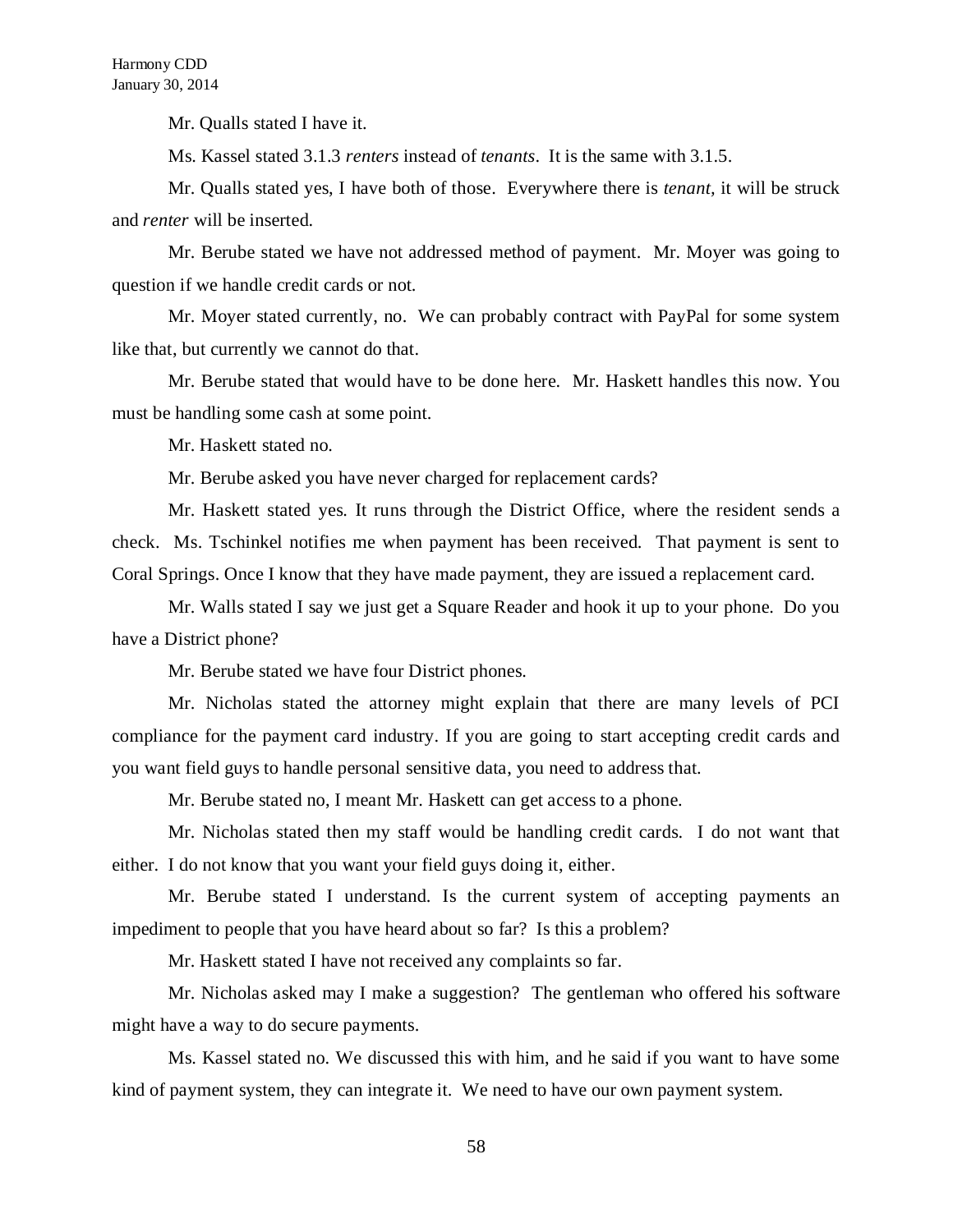Mr. Nicholas stated he does not want the liability, either.

Ms. Kassel stated I do not think that is his business.

Mr. Berube stated having said that, he contacted me about an expansion this week. He was supposed to get in contact with Mr. Haskett, who saw the email exchange. Have you moved forward with that?

Mr. Haskett stated we have not discussed it yet.

Mr. Berube stated maybe as part of this expansion, we can make that part of the proposal of handling some sort of payment system. Then people can do it on line. They are already reserving the boats online. That is where we are going, where all facilities and deposits and everything is being handled online. Maybe that is the best way to handle this.

Mr. Qualls stated I did not hear any changes for that section.

Mr. Berube stated no changes. My only question there was how we handle the payment.

Mr. Qualls stated I have it.

Mr. Walls stated I still have a problem with 3.4. It says, *Guest access cards may be issued at the discretion of the District Manager on a temporary basis for visiting relatives of District residents. Such guest access cards shall cost \$10* and you get your \$10 back when the guest card is returned. Who is making this determination on who is a guest?

Mr. Berube stated Mr. Haskett does.

Mr. Walls asked who stops someone, say my friend who comes over to my house, from getting a guest card so he can use the pool?

Ms. Kassel stated the family, the District resident, requests it.

Mr. Berube stated he can get it from the family member.

Mr. Walls asked what stops me from getting one for him? That is the whole point. The reason we implemented a card access system was to have access control, to know who is using our facilities, to make sure it is a safe place to be where people are not vandalizing anything. This takes away some of that control. It takes away our ability to know who is in our facilities.

Mr. Farnsworth stated you have it at the District Manager's discretion first, and you would hope that he would be intelligent enough to know someone is just doing it for one day, in which case, it would not be allowed.

Mr. Nicholas stated I think I remember the conversation.

Mr. LeMenager stated if the grandparents come for a long stay.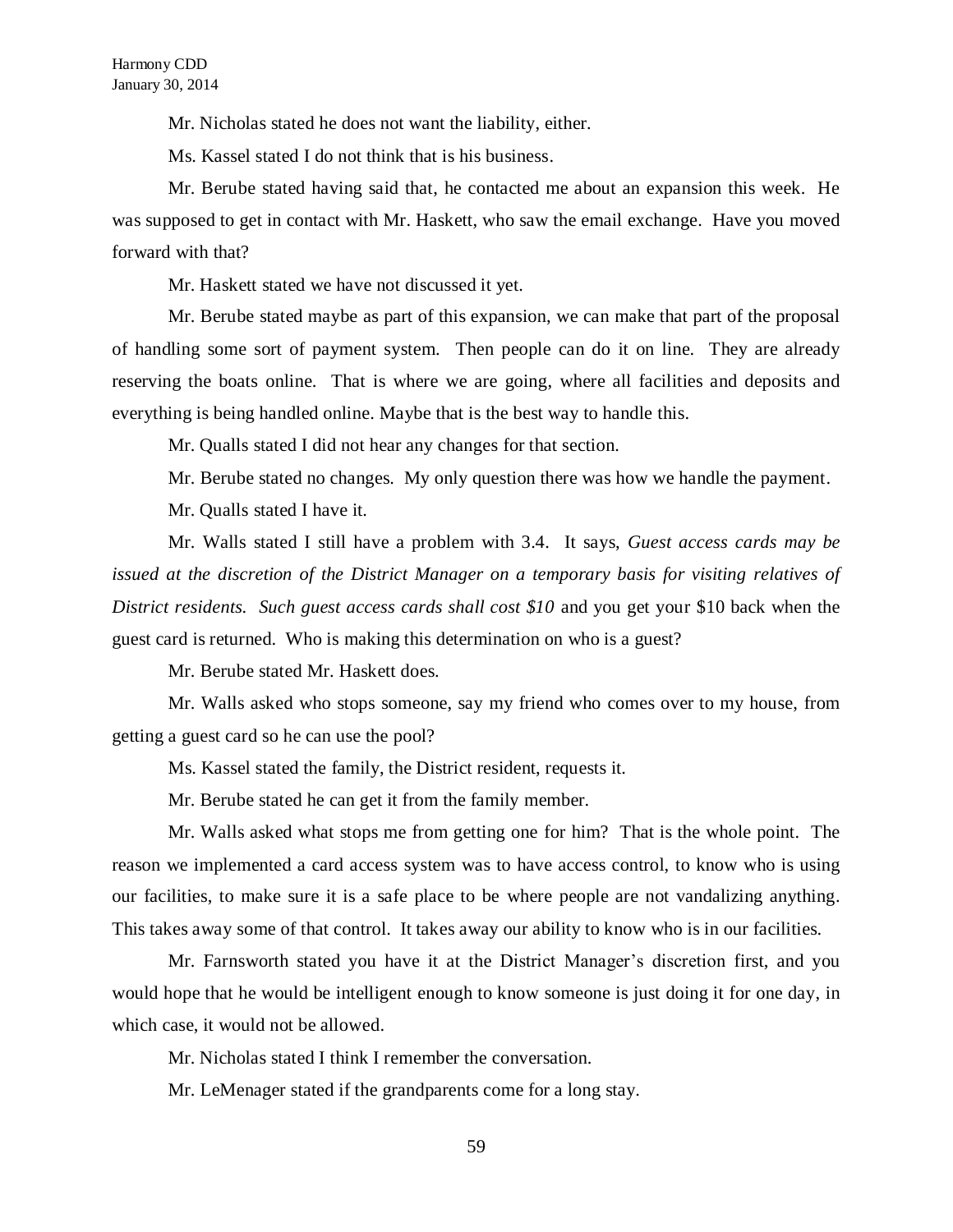Mr. Nicholas stated your parents are in town, they are watching the kids and they want to take them to the pool. This mechanism solves that access.

Mr. Walls stated I understand, but it takes away a level of confidence as far as knowing who is using our facilities. The other issue is someone holding the \$10 on deposit. How is that going to be handled?

Mr. Nicholas stated I think the card access can be managed because Mr. Haskett can do an auto shutoff in a week or two weeks. Money is a different issue.

Mr. Walls stated I think we need to have a limited amount of time available on these cards, whether it is a couple of days or something. This is a blanket thing. You keep the card as long as you want, and you will get your \$10 back when you return it.

Ms. Kassel stated no, it is at the discretion of the District Manager.

Mr. Berube stated I was going to suggest a time limit of 90 days. If you do not have the card back in 90 days, you have lost your \$10 and the card is deactivated anyway.

Mr. LeMenager stated but it is at the discretion of the District Manager.

Mr. Farnsworth stated exactly.

Mr. Berube stated I agree with limiting access, but we have run into situations where people have good reason for guest cards, such as for grandparents.

Mr. Walls stated I understand that. I am just telling you the reason we implemented the card system was to know who was accessing the facilities.

Mr. Berube stated someone is going to sponsor it. You are going to know the resident who sponsors the guest. If it turns out to be a problem, we can always revisit it and fix it.

Mr. LeMenager stated I do not know how often it is going to happen. I would think usually mom and dad are going give the grandparents their family cards.

Mr. Berube stated that is going to happen until the staff is inside the pool area and matches the face to the cards. Then the card will be confiscated. We need a timeline on 3.4. I think it is good for up to 90 days.

Mr. LeMenager stated I do not think we need timeline.

Ms. Kassel stated I do not, either.

Mr. LeMenager stated the discretion of the District Manager is just fine.

Ms. Kassel stated I agree.

Mr. Qualls stated I will list both options and you can vote on it.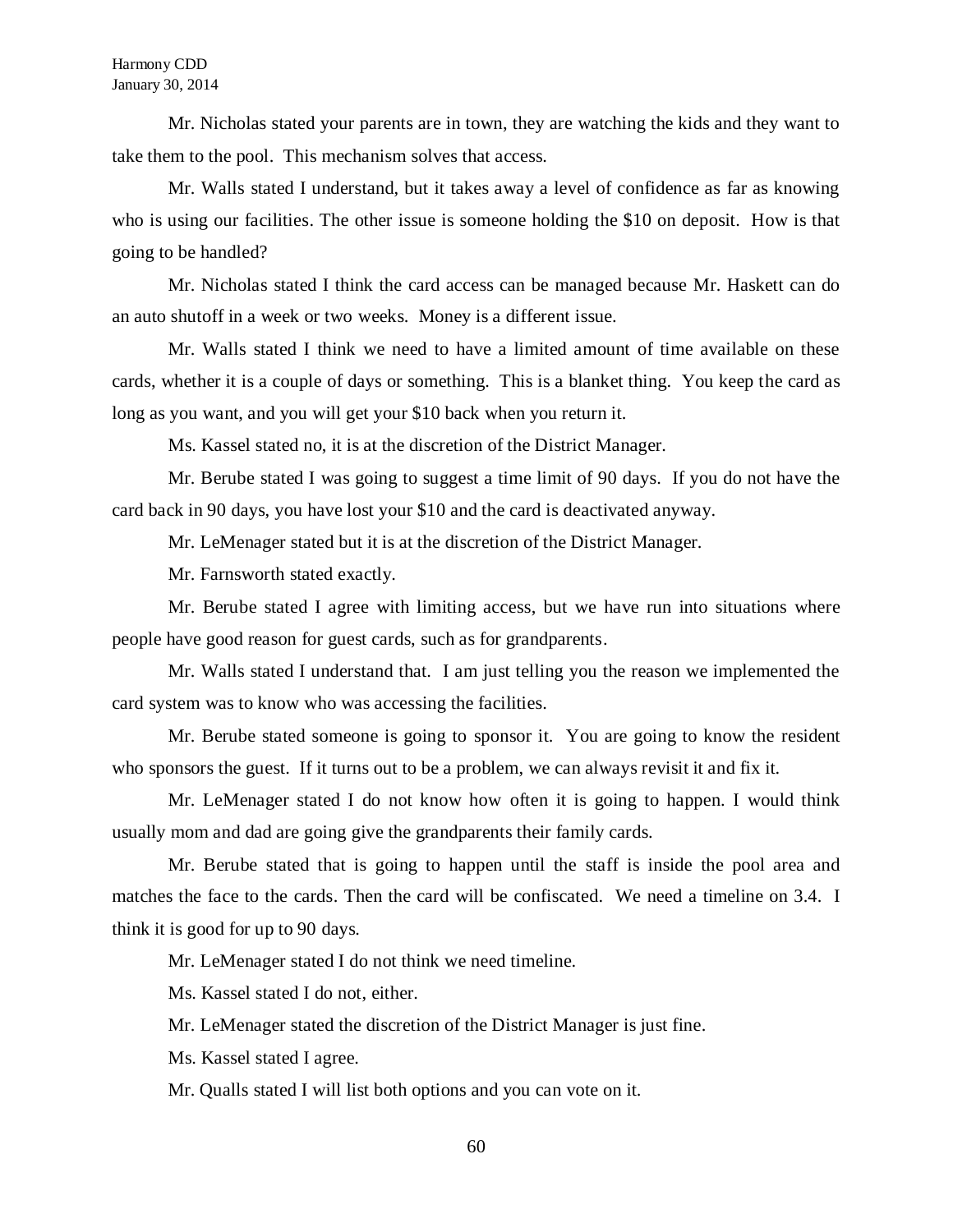Mr. LeMenager stated I hear three of us agreeing on that.

Mr. Farnsworth stated I believe the District Manager's discretion is sufficient.

Mr. Berube stated three is good enough. Back to 3.1.6, *Acceptable proof of renter status includes a copy of the renter's lease agreement showing the name of the renter and proof of address* and so on. The lease must have a beginning and an ending date because we have been down that road before.

Mr. Qualls stated I can change that to *acceptable proof of renter status is a copy of a current renter's lease agreement*.

Mr. Berube stated yes, with a beginning and an ending date. Otherwise, people will get a lease that has no end date; it just goes on for 50 years.

Mr. LeMenager stated there is no such thing, because then it is not a lease.

Mr. Berube stated we have had them. We have been down this road for at least three instances.

Mr. LeMenager stated then it is just a piece of paper. You have to explain to the residents that they do not have a lease.

Mr. Berube stated exactly and it is battle with the person trying to get a card, to explain to them the lease is invalid because it does not have a beginning date and an ending date.

Ms. Kassel stated that would be 3.1.5, *renters with a month-to-month lease after an initial lease term.*

Mr. Berube stated that is exactly right, but then we limit those cards to 90 days after the initial lease term, when it becomes a month-to-month lease.

Mr. LeMenager stated if it has no end date, then it is a month-to-month lease, end of story.

Mr. Berube stated that is correct. We need an end date because that card has to be deactivated. Then they go to a month-to-month card and have to pay for those again.

Mr. Qualls stated I can add a definition for lease agreement and say *a lease agreement is defined as an agreement that has a beginning and an ending date*.

Mr. Berube stated that is exactly right. That is what we want. Page 8, the only comment I had was about the deposits and how we process credit cards. We discussed that and know where that is going.

Mr. Walls stated Mr. Moyer has been collecting credit cards.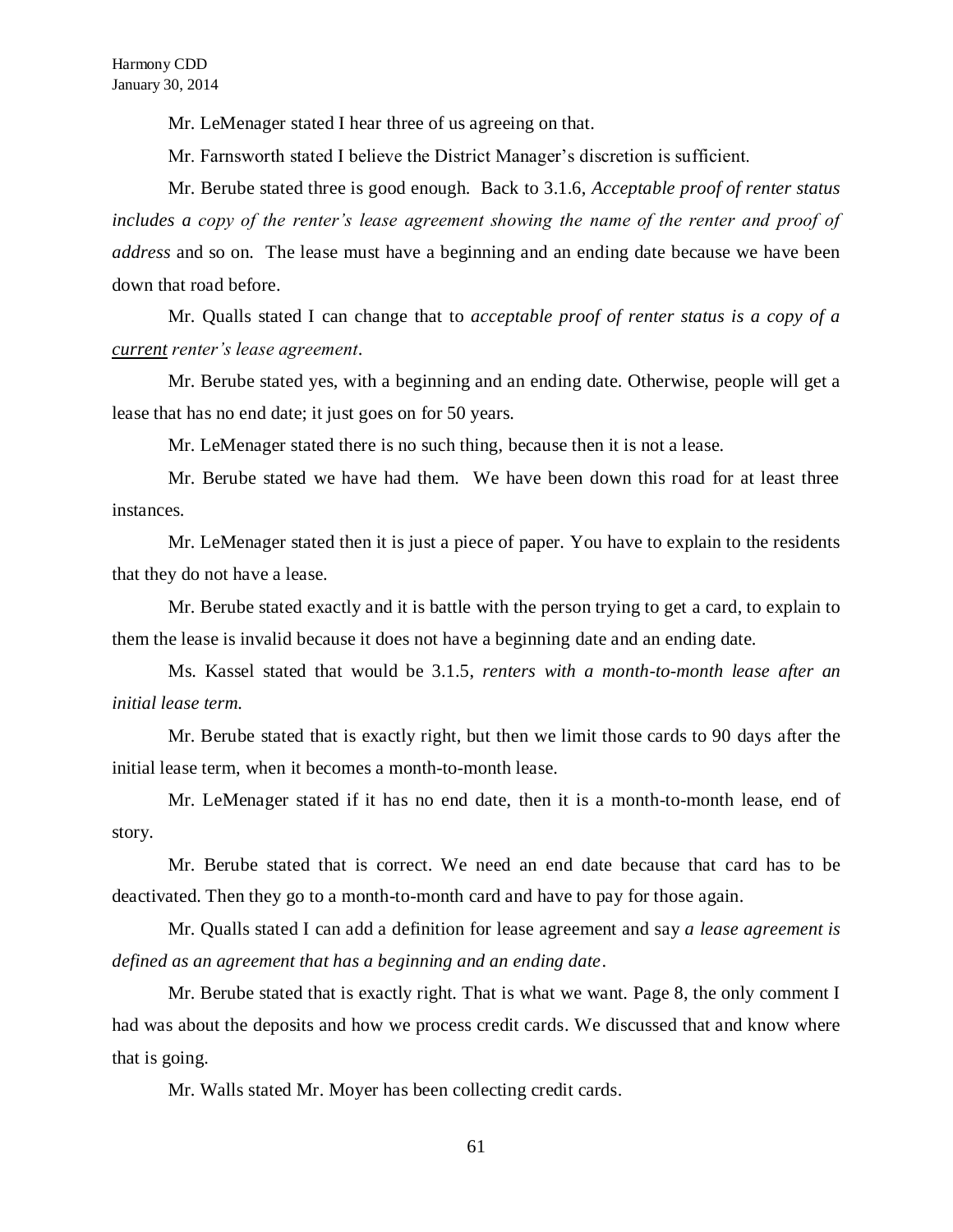Mr. Moyer stated credit card information, but we have not been processing them.

Ms. Kassel stated the only thing that we were looking at was what we were going to charge for rents.

Mr. Berube stated we are never going to settle that tonight.

Ms. Kassel stated it is on page 15.

Mr. Walls stated the rules as they are stated now allow us to do that when we implement a fee schedule.

Mr. Berube stated where Mr. Catanese was going with expansion of the online reservation system should make it easy to build in a fee schedule. He is pretty open as to what we want to do.

Ms. Kassel stated we still cannot collect on that system.

Mr. Berube stated no, not yet. We are going to have a presentation from Mr. Haskett.

Ms. Kassel stated maybe we can do it through PayPal.

Mr. Berube asked how much time does Mr. Moyer need to schedule a public hearing? What is the next step to bringing this to a public hearing?

Mr. Qualls stated we can just put it on the agenda for adoption of the final rules.

Mr. Moyer stated I believe we have already noticed the hearing.

Mr. Qualls stated I think it is a matter of how it is listed on the agenda. I will check and make sure everything is worked out. We have already had a publicly advertised workshop. We have had this on the agenda at every meeting. It has been fully discussed, which is good.

Mr. Berube stated that was all part of the previous discussion to make sure it gets vetted multiple times.

Mr. Qualls stated you are right so I think the agenda item for the next month's meeting will read, *Consideration and Adoption of the Final Rules*.

Mr. Berube asked is there going to be a public hearing as part of that? Do we need to do that?

Mr. Qualls stated yes.

Mr. Berube stated one agenda line item is a public hearing and you need to advertise that in advance.

Mr. Qualls stated I am not positive. You have to advertise a workshop, but we will make sure that the rules are officially adopted in an appropriate manner.